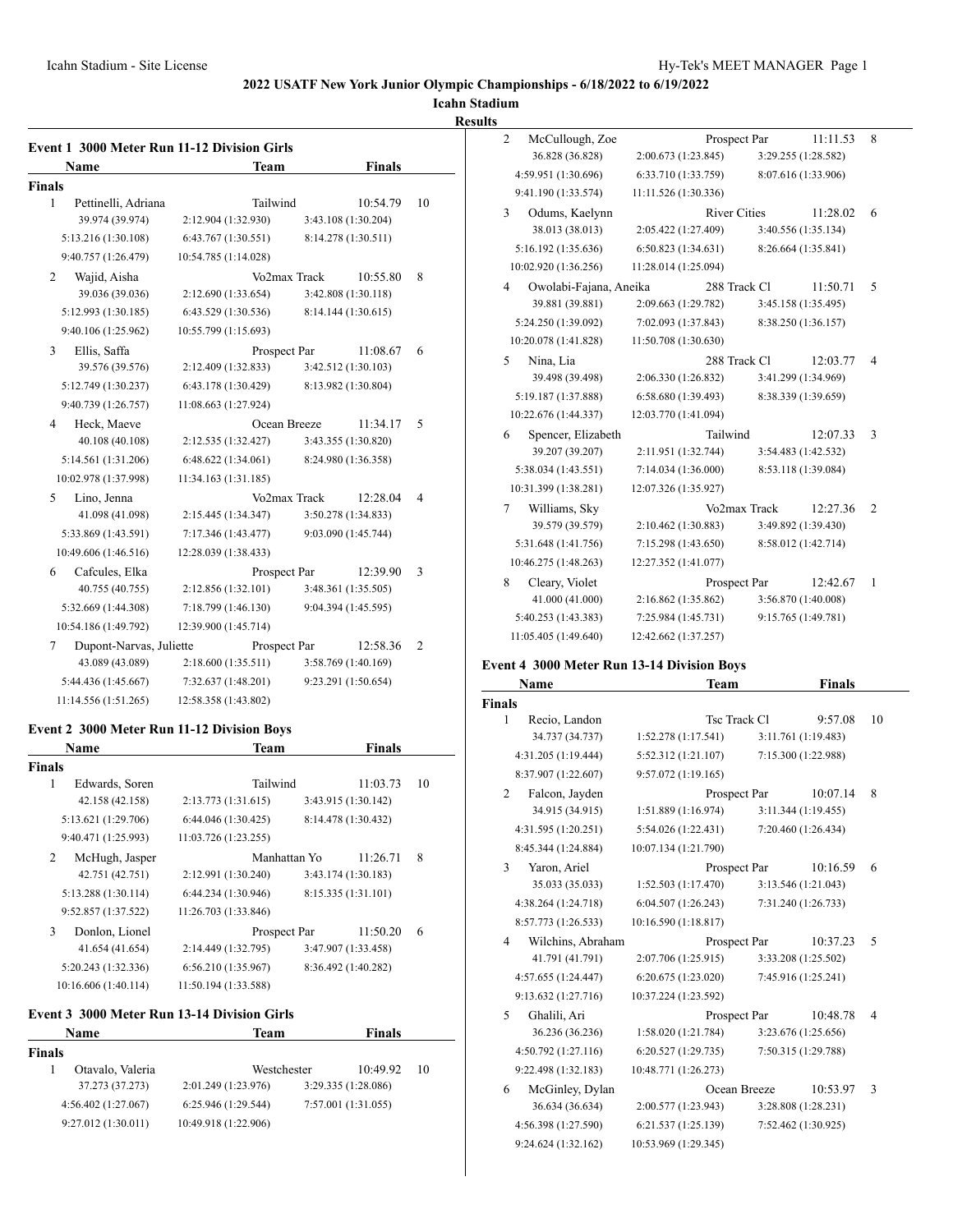**Icahn Stadium**

**Results**

| Finals  (Event 4 3000 Meter Run 13-14 Division Boys) |                      |  |                     |                |  |
|------------------------------------------------------|----------------------|--|---------------------|----------------|--|
| Name                                                 | <b>Team</b>          |  | <b>Finals</b>       |                |  |
| Greenberg, Oscar<br>7                                | Prospect Par         |  | 11:04.83            | $\overline{2}$ |  |
| 38.670 (38.670)                                      | 2:05.747 (1:27.077)  |  | 3:33.088 (1:27.341) |                |  |
| 5:02.040 (1:28.952)                                  | 6:34.505(1:32.465)   |  | 8:08.014 (1:33.509) |                |  |
| 9:38.825 (1:30.811)                                  | 11:04.827 (1:26.002) |  |                     |                |  |
| 8<br>Ashe, Gavin                                     | Prospect Par         |  | 11:09.92            | -1             |  |
| 36.553 (36.553)                                      | 2:03.204(1:26.651)   |  | 3:33.019 (1:29.815) |                |  |
| 5:05.236 (1:32.217)                                  | 6:37.661 (1:32.425)  |  | 8:11.377 (1:33.716) |                |  |
| 9:44.144 (1:32.767)                                  | 11:09.915 (1:25.771) |  |                     |                |  |

### **Event 5 3000 Meter Run 15-16 Division Girls**

|        | <b>Name</b>          |                      | <b>Team</b>  |                     | <b>Finals</b> |    |
|--------|----------------------|----------------------|--------------|---------------------|---------------|----|
| Finals |                      |                      |              |                     |               |    |
| 1      | Mubanda, Mirembe     |                      | Chelsea Grey |                     | 11:08.18      | 10 |
|        | 38.553 (38.553)      | 2:05.714(1:27.161)   |              | 3:33.340 (1:27.626) |               |    |
|        | 5:03.930 (1:30.590)  | 6:35.684 (1:31.754)  |              | 8:08.651 (1:32.967) |               |    |
|        | 9:42.687 (1:34.036)  | 11:08.172 (1:25.485) |              |                     |               |    |
| 2      | Ashe, Baila          |                      | Prospect Par |                     | 11:20.99      | 8  |
|        | 40.195 (40.195)      | 2:08.687 (1:28.492)  |              | 3:39.862 (1:31.175) |               |    |
|        | 5:12.486 (1:32.624)  | 6:46.555(1:34.069)   |              | 8:22.100 (1:35.545) |               |    |
|        | 9:56.025 (1:33.925)  | 11:20.985 (1:24.960) |              |                     |               |    |
| 3      | Ruelas, Kamora       |                      | 288 Track Cl |                     | 12:17.01      | 6  |
|        | 38.984 (38.984)      | 2:08.600(1:29.616)   |              | 3:39.617 (1:31.017) |               |    |
|        | 5:21.456 (1:41.839)  | 7:06.668 (1:45.212)  |              | 8:52.873 (1:46.205) |               |    |
|        | 10:38.076 (1:45.203) | 12:17.002 (1:38.926) |              |                     |               |    |
|        |                      |                      |              |                     |               |    |

# **Event 6 3000 Meter Run 15-16 Division Boys**

|               | Name                | Team                 | <b>Finals</b>       |    |
|---------------|---------------------|----------------------|---------------------|----|
| <b>Finals</b> |                     |                      |                     |    |
| 1             | Keller, Aaron       | 06-Unattache         | 9:08.18             |    |
|               | 34.671 (34.671)     | 1:47.512(1:12.841)   | 3:02.763(1:15.251)  |    |
|               | 4:18.164(1:15.401)  | 5:34.020 (1:15.856)  | 6:50.756 (1:16.736) |    |
|               | 8:03.710 (1:12.954) | 9:08.175 (1:04.465)  |                     |    |
| 2             | Seliger, Maxim      | Chelsea Grey         | 9:16.78             | 10 |
|               | 34.019 (34.019)     | 1:47.184(1:13.165)   | 3:02.443 (1:15.259) |    |
|               | 4:17.893 (1:15.450) | 5:33.754 (1:15.861)  | 6:50.452(1:16.698)  |    |
|               | 8:04.228 (1:13.776) | 9:16.776 (1:12.548)  |                     |    |
| 3             | Pres, Amos          | Chelsea Grey         | 9:47.39             | 8  |
|               | 35.729 (35.729)     | 1:52.761 (1:17.032)  | 3:11.126(1:18.365)  |    |
|               | 4:29.967 (1:18.841) | 5:51.022 (1:21.055)  | 7:13.194 (1:22.172) |    |
|               | 8:34.157 (1:20.963) | 9:47.389 (1:13.232)  |                     |    |
| 4             | McCurry, Jack       | Prospect Par         | 10:01.17            | 6  |
|               | 36.318 (36.318)     | 1:54.023(1:17.705)   | 3:13.185(1:19.162)  |    |
|               | 4:34.188 (1:21.003) | 5:57.179 (1:22.991)  | 7:19.339 (1:22.160) |    |
|               | 8:41.725 (1:22.386) | 10:01.167 (1:19.442) |                     |    |
| 5             | Patel, Dylan        | Prospect Par         | 10:05.78            | 5  |
|               | 35.376 (35.376)     | 1:52.719 (1:17.343)  | 3:11.460 (1:18.741) |    |
|               | 4:30.558 (1:19.098) | 5:53.785 (1:23.227)  | 7:19.610 (1:25.825) |    |
|               | 8:43.341 (1:23.731) | 10:05.773 (1:22.432) |                     |    |
| 6             | Benowitz, Conner    | Westchester          | 10:11.89            | 4  |
|               | 35.910 (35.910)     | 1:55.030(1:19.120)   | 3:17.898 (1:22.868) |    |
|               | 4:42.385 (1:24.487) | 6:07.742 (1:25.357)  | 7:34.682 (1:26.940) |    |
|               | 8:55.196 (1:20.514) | 10:11.883 (1:16.687) |                     |    |
|               |                     |                      |                     |    |

|   | Sieg, Kavi          | Prospect Par         |                     | 10:15.45 | 3             |
|---|---------------------|----------------------|---------------------|----------|---------------|
|   | 36.176 (36.176)     | 1:54.505(1:18.330)   | 3:15.185 (1:20.680) |          |               |
|   | 4:38.699 (1:23.514) | 6:04.368 (1:25.669)  | 7:31.268 (1:26.900) |          |               |
|   | 8:55.955 (1:24.687) | 10:15.445 (1:19.490) |                     |          |               |
| 8 | Robertson, Nicholas | Tailwind             |                     | 10:25.93 | $\mathcal{L}$ |
|   | 36.131 (36.131)     | 1:55.119(1:18.988)   | 3:18.071 (1:22.952) |          |               |
|   | 4:42.332 (1:24.261) | 6:06.543(1:24.211)   | 7:33.330 (1:26.787) |          |               |
|   | 8:58.621 (1:25.291) | 10:25.922 (1:27.301) |                     |          |               |

# **Event 7 3000 Meter Run 17-18 Division Girls**

|               | Name                 | Team                 | <b>Finals</b>       |    |
|---------------|----------------------|----------------------|---------------------|----|
| <b>Finals</b> |                      |                      |                     |    |
| 1             | Helfand, Acadia      | Chelsea Grey         | 11:25.06            | 10 |
|               | 39.355 (39.355)      | 2:06.013 (1:26.658)  | 3:34.540 (1:28.527) |    |
|               | 5:07.040 (1:32.500)  | 6:42.968 (1:35.928)  | 8:20.729 (1:37.761) |    |
|               | 9:55.555 (1:34.826)  | 11:25.060 (1:29.505) |                     |    |
| 2             | Beck, Elizabeth      | Chelsea Grey         | 11:27.38            | 8  |
|               | 40.559 (40.559)      | 2:09.027 (1:28.468)  | 3:40.327 (1:31.300) |    |
|               | 5:12.190 (1:31.863)  | 6:46.423(1:34.233)   | 8:21.867 (1:35.444) |    |
|               | 9:55.926 (1:34.059)  | 11:27.375 (1:31.449) |                     |    |
| 3             | Hayem, Leah          | Merrell Node         | 11:30.05            | 6  |
|               | 40.523 (40.523)      | 2:09.092 (1:28.569)  | 3:40.749 (1:31.657) |    |
|               | 5:14.062 (1:33.313)  | 6:48.800 (1:34.738)  | 8:24.702 (1:35.902) |    |
|               | 9:59.946 (1:35.244)  | 11:30.045 (1:30.099) |                     |    |
| 4             | Meissner, Angela     | Merrell Node         | 13:14.90            | 5  |
|               | 40.821 (40.821)      | 2:14.349 (1:33.528)  | 3:58.332 (1:43.983) |    |
|               | 5:46.876 (1:48.544)  | 7:39.692 (1:52.816)  | 9:36.191 (1:56.499) |    |
|               | 11:32.809 (1:56.618) | 13:14.898 (1:42.089) |                     |    |
| 5             | Echeverria, Lily     | Merrell Node         | 13:36.72            | 4  |
|               | 42.694 (42.694)      | 2:25.881 (1:43.187)  | 4:18.253 (1:52.372) |    |
|               | 6:10.756(1:52.503)   | 8:04.884 (1:54.128)  | 9:57.603 (1:52.719) |    |
|               | 11:49.230 (1:51.627) | 13:36.720 (1:47.490) |                     |    |
|               |                      |                      |                     |    |

# **Event 8 3000 Meter Run 17-18 Division Boys**

| Name                | <b>Team</b>         | <b>Finals</b>       |    |
|---------------------|---------------------|---------------------|----|
| <b>Finals</b>       |                     |                     |    |
| Louvet, Lucien<br>1 | Prospect Par        | 9:25.01             | 10 |
| 33.651 (33.651)     | 1:46.879 (1:13.228) | 3:02.336(1:15.457)  |    |
| 4:18.434 (1:16.098) | 5:34.376 (1:15.942) | 6:52.356 (1:17.980) |    |
| 8:11.886 (1:19.530) | 9:25.005(1:13.119)  |                     |    |
| Gill, Turner<br>2   | Prospect Par        | 9:47.39             | 8  |
| 35.593 (35.593)     | 1:52.415(1:16.822)  | 3:10.577(1:18.162)  |    |
| 4:28.900 (1:18.323) | 5:47.538 (1:18.638) | 7:07.444 (1:19.906) |    |
| 8:29.362 (1:21.918) | 9:47.390 (1:18.028) |                     |    |

### **Event 9 100 Meter Dash 8 & Under Division Girls**

|   | Name                     | Team                | Prelims        |
|---|--------------------------|---------------------|----------------|
|   | Preliminaries            |                     |                |
|   | Ewers, Blair             | Metro Eagles        | 15.77q 1.2     |
| 2 | Nunez, Amirah            | <b>Bronx Tigers</b> | 15.87q 1.2     |
| 3 | Miles, Kelsee            | Dashing Dons        | $16.14q - 1.6$ |
| 4 | McPherson, Clevecia      | Ocean Breeze        | 17.24g 1.2     |
| 5 | Eduful, Zurielle         | Westchester         | $17.29q - 1.6$ |
| 6 | Dockery, Nyla            | Mo Better Ja        | 17.51q 1.2     |
| 7 | Holmes, Victoria         | Velocity Tra        | $17.53q - 1.6$ |
| 8 | Rodriguez Schulman, Dori | Ocean Breeze        | 18.16g 1.2     |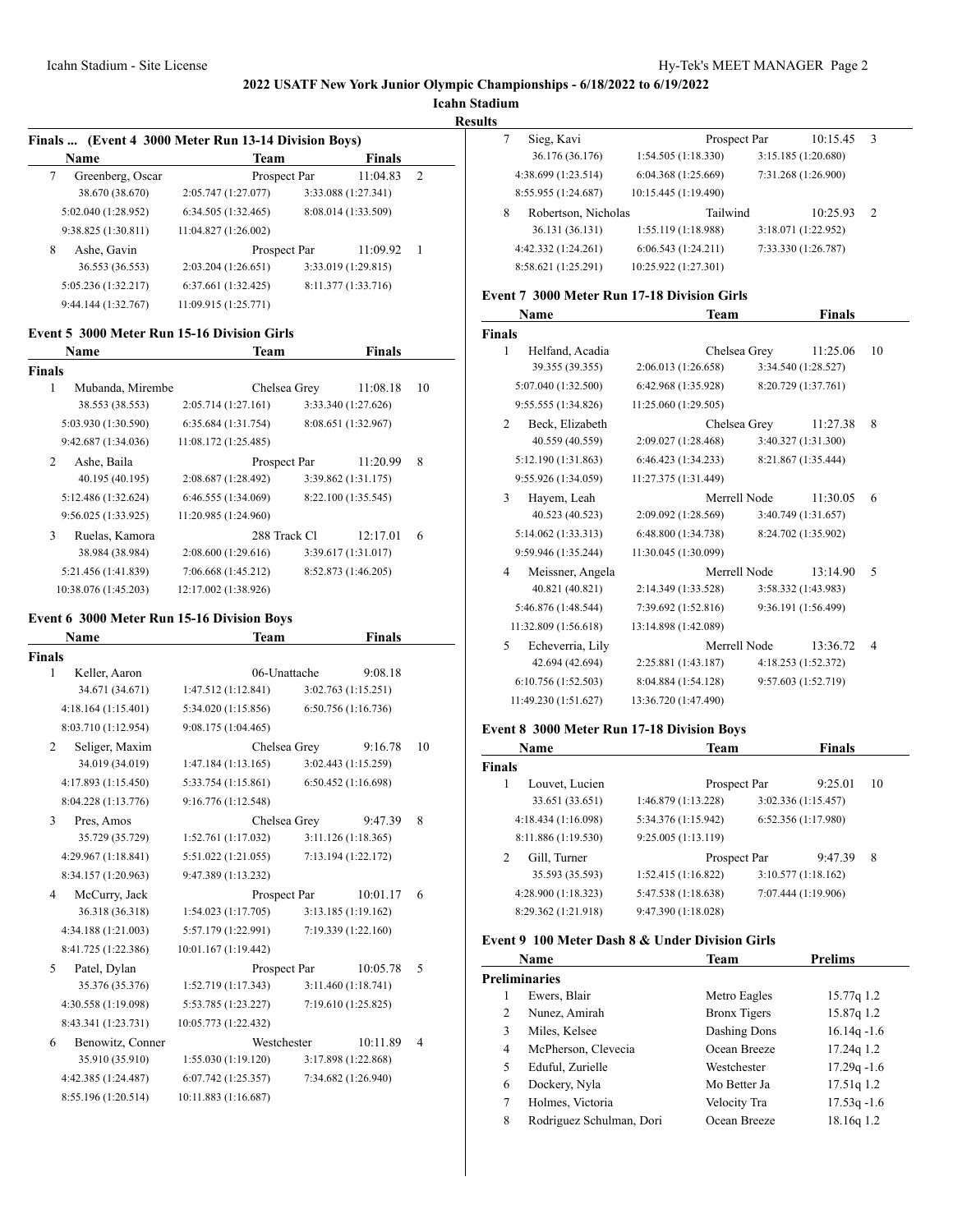**Icahn Stad** 

**Result** 

|                | Event 9 100 Meter Dash 8 & Under Division Girls    |                     |                         |
|----------------|----------------------------------------------------|---------------------|-------------------------|
|                | <b>Name</b>                                        | Team                | <b>Finals</b>           |
| <b>Finals</b>  |                                                    |                     |                         |
| 1              | Ewers, Blair                                       | Metro Eagles        | 15.77<br>10             |
| 2              | Miles, Kelsee                                      | Dashing Dons        | 16.09<br>8              |
| 3              | Nunez, Amirah                                      | <b>Bronx Tigers</b> | 6<br>16.23              |
| $\overline{4}$ | Eduful, Zurielle                                   | Westchester         | 5<br>17.19              |
| 5              | McPherson, Clevecia                                | Ocean Breeze        | $\overline{4}$<br>17.36 |
| 6              | Holmes, Victoria                                   | Velocity Tra        | 3<br>17.44              |
| 7              | Dockery, Nyla                                      | Mo Better Ja        | $\overline{2}$<br>17.93 |
| 8              | Preble, Natalie                                    | 06-Unattache        | $18.60 + 0.0$           |
|                | Event 10 100 Meter Dash 8 & Under Division Boys    |                     | <b>Prelims</b>          |
|                | Name                                               | Team                |                         |
|                | <b>Preliminaries</b>                               |                     |                         |
| 1              | Walker, Yanick                                     | <b>Bronx Tigers</b> | $15.19q -0.5$           |
| 2              | Barton, Naji                                       | 288 Track Cl        | 15.26q0.5               |
| 3              | Dinham, Hunter                                     | Velocity Tra        | 16.10q0.5               |
| 4              | Fallon, Skyler                                     | Ocean Breeze        | $16.17q - 0.5$          |
| 5              | Guerrier, Donivan                                  | Ocean Breeze        | $16.26q$ 0.5            |
| 6              | Campbell, Noah                                     | <b>Bronx Tigers</b> | 16.32q 1.7              |
| 7              | Newland, Kyle                                      | Metro Eagles        | $16.37q -0.5$           |
| 8              | Walker, Roman                                      | Westchester         | $16.60q - 0.5$          |
|                | Event 10 100 Meter Dash 8 & Under Division Boys    |                     |                         |
|                | Name                                               | Team                | <b>Finals</b>           |
| <b>Finals</b>  |                                                    |                     |                         |
| 1              | Barton, Naji                                       | 288 Track Cl        | 15.13<br>10             |
| 2              | Walker, Yanick                                     | <b>Bronx</b> Tigers | 8<br>15.37              |
| 3              | Dinham, Hunter                                     | Velocity Tra        | 16.17<br>6              |
| 4              | Campbell, Noah                                     | <b>Bronx</b> Tigers | 16.36<br>5              |
| 5              | Guerrier, Donivan                                  | Ocean Breeze        | 16.59<br>4              |
| 6              | Fallon, Skyler                                     | Ocean Breeze        | 16.73<br>3              |
| 7              | Newland, Kyle                                      | Metro Eagles        | 2<br>16.95              |
| 8              | Festus, Destyn                                     | Dashing Dons        | 1<br>17.07              |
|                | Event 11 100 Meter Dash 9-10 Division Girls        |                     |                         |
|                | Name                                               | Team                | Prelims                 |
|                | <b>Preliminaries</b>                               |                     |                         |
|                | 1 Thompson, Mya-Abigail                            | Ocean Breeze        | 14.07q 1.7              |
| 2              | Edwards, Laila                                     | New York Nov        | $14.67q - 1.2$          |
| 3              | Wiley, Nalani                                      | Ocean Breeze        | 14.89q 1.7              |
| 4              | Haggins, Isabella                                  | Mo Better Ja        | $15.02q - 0.1$          |
| 5              | Achigbu, Lyon                                      | Velocity Tra        | $15.14q - 0.1$          |
| 6              | Taylor, Madison                                    | Velocity Tra        | 15.43q 1.7              |
| 7              | Cruz, Serenity                                     | Velocity Tra        | $15.54q - 1.2$          |
| 8              | King, Brooklyn                                     | 06-Unattache        | 15.59q 1.7              |
|                | <b>Event 11 100 Meter Dash 9-10 Division Girls</b> |                     |                         |
|                | Name                                               | Team                | <b>Finals</b>           |
| <b>Finals</b>  |                                                    |                     |                         |
| 1              | Thompson, Mya-Abigail                              | Ocean Breeze        | 14.40<br>10             |
| 2              | Edwards, Laila                                     | New York Nov        | 8<br>14.48              |
| 3              | Achigbu, Lyon                                      | Velocity Tra        | 6<br>14.80              |
| 4              | Wiley, Nalani                                      | Ocean Breeze        | 5<br>14.92              |
| 5              | Haggins, Isabella                                  | Mo Better Ja        | 4<br>15.13              |

| tadium         |                                                   |                     |                       |
|----------------|---------------------------------------------------|---------------------|-----------------------|
| ults<br>6      |                                                   |                     | 3<br>15.51            |
|                | Cruz, Serenity                                    | Velocity Tra        |                       |
| 7              | Askew, Amayah                                     | <b>Bronx Tigers</b> | 15.58<br>2            |
| 8              | Taylor, Madison                                   | Velocity Tra        | 15.69<br>$\mathbf{1}$ |
|                | <b>Event 12 100 Meter Dash 9-10 Division Boys</b> |                     |                       |
|                | Name                                              | Team                | <b>Prelims</b>        |
|                | <b>Preliminaries</b>                              |                     |                       |
| 1              | Baron-Williams, Stephen                           | Ocean Breeze        | $14.26q - 1.7$        |
| 2              | Williams, Kayden                                  | Ruff Kutz           | $14.66q - 0.3$        |
| 3              | Hickman, Bryce                                    | Velocity Tra        | $14.77q - 1.7$        |
| 4              | Clement, Amari                                    | <b>Mighty Lions</b> | $14.86q - 1.7$        |
| 5              | Hightower, Stacey                                 | Prospect Par        | $15.21q - 0.3$        |
| 6              | Lafleur, Carter                                   | In Motion           | $15.50q -0.3$         |
| 7              | Morris, Joshua                                    | Metro Eagles        | $15.63q -0.3$         |
| 8              | Jones, Shawn                                      | <b>Bronx Tigers</b> | $16.20q - 1.7$        |
|                | <b>Event 12 100 Meter Dash 9-10 Division Boys</b> |                     |                       |
|                | Name                                              | Team                | Finals                |
| <b>Finals</b>  |                                                   |                     |                       |
| 1              | Baron-Williams, Stephen                           | Ocean Breeze        | 14.27<br>10           |
| $\overline{c}$ | Hickman, Bryce                                    | Velocity Tra        | 8<br>14.40            |
|                |                                                   |                     |                       |

|   | $Dth$ on $nth$ internsters the price | .                   | .     |                |  |
|---|--------------------------------------|---------------------|-------|----------------|--|
|   | Hickman, Bryce                       | Velocity Tra        | 14.40 | 8              |  |
| 3 | Williams, Kayden                     | <b>Ruff Kutz</b>    | 15.02 | 6              |  |
| 4 | Hightower, Stacey                    | Prospect Par        | 15.08 | -5             |  |
| 5 | Clement, Amari                       | <b>Mighty Lions</b> | 15.26 | $\overline{4}$ |  |
| 6 | Lafleur, Carter                      | In Motion           | 15.45 | - 3            |  |
|   | Jones, Shawn                         | <b>Bronx</b> Tigers | 16.34 |                |  |
|   |                                      |                     |       |                |  |

# **Event 13 100 Meter Dash 11-12 Division Girls**

| Name                 |                    | Team                | <b>Prelims</b> |  |
|----------------------|--------------------|---------------------|----------------|--|
| <b>Preliminaries</b> |                    |                     |                |  |
| 1                    | Khan, Khloe        | Mo Better Ja        | $12.93q$ 0.4   |  |
| 2                    | Robisky, Abigail   | Ocean Breeze        | 13.14g 0.9     |  |
| 3                    | King, Autumn       | 06-Unattache        | $13.27q$ 0.5   |  |
| 4                    | Mends, Favour      | Chelsea Grey        | 13.70q0.4      |  |
| 5                    | Guthrie, Hannah    | <b>Mighty Lions</b> | $13.80q + 0.0$ |  |
| 6                    | Johnson, Amora     | Mo Better Ja        | $13.85q$ 0.5   |  |
| 7                    | Ward, Saniya       | New York Nov        | $14.12q + 0.0$ |  |
| 8                    | Stervil, Gabrielle | Prospect Par        | $14.12q$ 0.5   |  |

### **Event 13 100 Meter Dash 11-12 Division Girls**

|        | Name               | Team                | <b>Finals</b>          |  |
|--------|--------------------|---------------------|------------------------|--|
| Finals |                    |                     |                        |  |
|        | Khan, Khloe        | Mo Better Ja        | 13.16<br>10            |  |
| 2      | King, Autumn       | 06-Unattache        | $13.34 - 0.9$          |  |
| 3      | Robisky, Abigail   | Ocean Breeze        | 13.37<br>8             |  |
| 4      | Johnson, Amora     | Mo Better Ja        | 14.02<br>6             |  |
| 5      | Guthrie, Hannah    | <b>Mighty Lions</b> | 14.17<br>5             |  |
| 6      | Ward, Saniya       | New York Nov        | 14.25<br>4             |  |
| 7      | Stervil, Gabrielle | Prospect Par        | 3<br>14.44             |  |
| 8      | Mends, Favour      | Chelsea Grey        | $\mathcal{D}$<br>14.45 |  |

# **Event 14 100 Meter Dash 11-12 Division Boys**

| <b>Name</b> |                      | Team         | <b>Prelims</b> |
|-------------|----------------------|--------------|----------------|
|             | <b>Preliminaries</b> |              |                |
|             | Dinham, Chase        | Velocity Tra | 13.30g 2.4     |
|             | Achigbu, Zuriel      | Velocity Tra | $13.85q$ 0.3   |
| 3           | Samuels, Jet         | Metro Eagles | $14.29q$ 0.3   |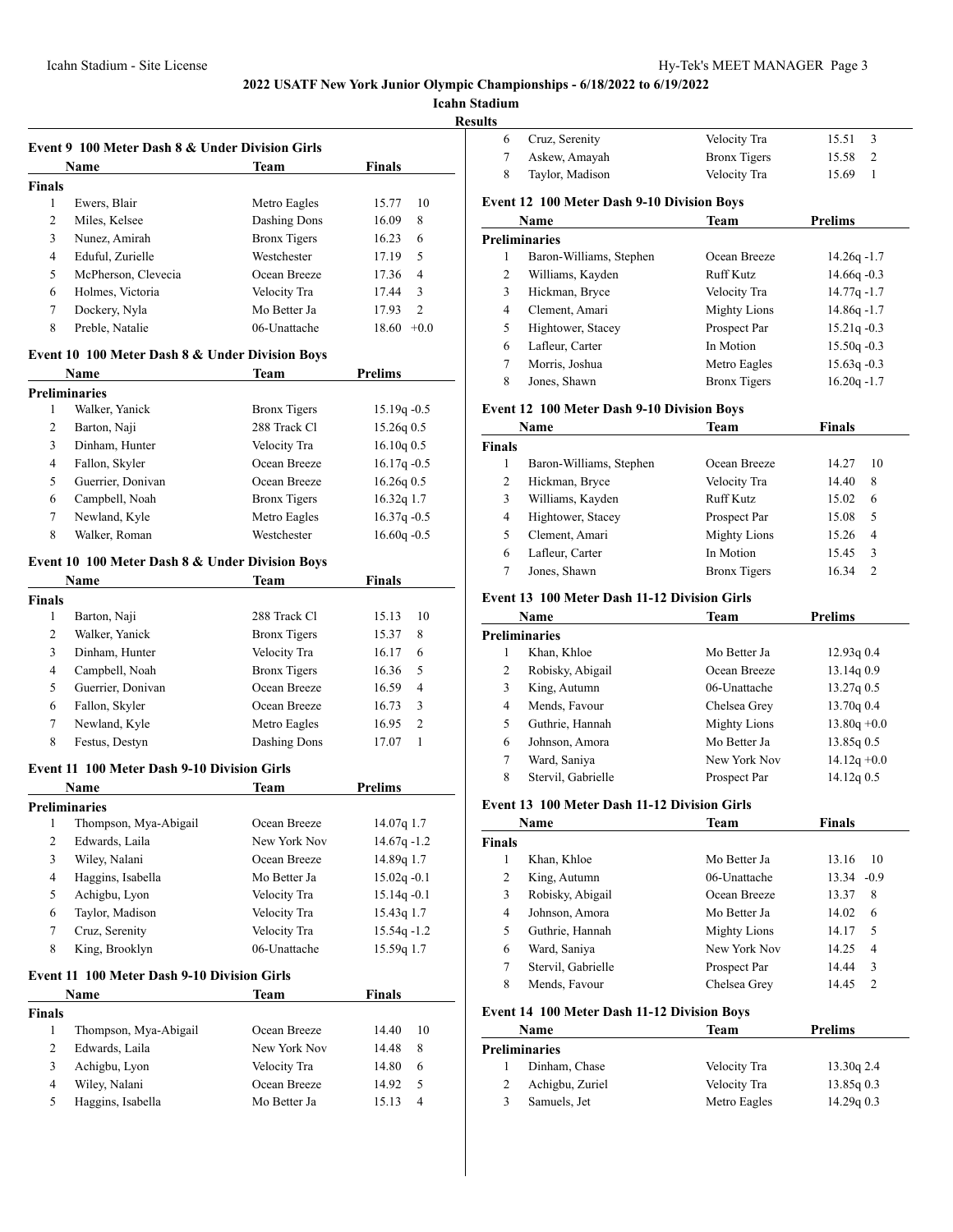**Icahn Stadium**

**Results**

|                | Preliminaries  (Event 14 100 Meter Dash 11-12 Division Boys)<br>Name | Team                | Prelims                 |
|----------------|----------------------------------------------------------------------|---------------------|-------------------------|
| 4              | Stewart, Joakeem                                                     | Hall's Expre        | 14.38q 2.4              |
| 5              | Paulino-Dinzey, Caribe                                               | Prospect Par        | 14.39q 0.3              |
| 6              | West, Isaac                                                          | Hall's Expre        | 14.43g 2.4              |
| 7              | McFarlane, Justin                                                    | 06-Unattache        | 14.57q0.3               |
| 8              | Trapani Jr, Peter                                                    | Ocean Breeze        | 14.66q 2.4              |
|                | <b>Event 14 100 Meter Dash 11-12 Division Boys</b>                   |                     |                         |
|                | <b>Name</b>                                                          | Team                | <b>Finals</b>           |
| <b>Finals</b>  |                                                                      |                     |                         |
| 1              | Dinham, Chase                                                        | Velocity Tra        | 10<br>13.41             |
| 2              | Achigbu, Zuriel                                                      | Velocity Tra        | 14.05<br>8              |
| 3              | Stewart, Joakeem                                                     | Hall's Expre        | 6<br>14.45              |
| $\overline{4}$ | Samuels, Jet                                                         | Metro Eagles        | 5<br>14.49              |
| 5              | McFarlane, Justin                                                    | 06-Unattache        | $+0.0$<br>14.61         |
| 6              | West, Isaac                                                          | Hall's Expre        | $\overline{4}$<br>14.67 |
| 7              | Paulino-Dinzey, Caribe                                               | Prospect Par        | 3<br>14.71              |
| 8              | Rubenstein, Ian                                                      | Chelsea Grey        | 14.80<br>2              |
|                | <b>Event 15 100 Meter Dash 13-14 Division Girls</b>                  |                     |                         |
|                | Name                                                                 | Team                | <b>Prelims</b>          |
|                | <b>Preliminaries</b>                                                 |                     |                         |
| 1              | Vidolova, Anna                                                       | 06-Unattache        | $12.66q - 1.5$          |
| 2              | Hargrove, Zariah                                                     | Prospect Par        | 12.94q 2.3              |
| 3              | Burrell, Brianna                                                     | Velocity Tra        | $13.14q - 0.6$          |
| 4              | Hopson, Amira                                                        | Mo Better Ja        | $13.24q + 0.0$          |
| 5              | Rubenstein, Renna                                                    | Chelsea Grey        | $13.27q +0.0$           |
| 6              | Denson, Ailey                                                        | 06-Unattache        | 13.32q 2.3              |
| 7              | Kennedy, Brianna                                                     | Mo Better Ja        | 13.35q 2.3              |
| 8              | Hendrickson - Smith, Victoria                                        | New York Nov        | $13.43q -0.6$           |
|                | Event 15 100 Meter Dash 13-14 Division Girls<br>Name                 | Team                | <b>Finals</b>           |
| <b>Finals</b>  |                                                                      |                     |                         |
| 1              | Vidolova, Anna                                                       | 06-Unattache        | $12.80 -0.2$            |
| 2              | Hopson, Amira                                                        | Mo Better Ja        | 13.30<br>10             |
| 3              | Hargrove, Zariah                                                     | Prospect Par        | 13.34<br>8              |
| 4              | Burrell, Brianna                                                     | Velocity Tra        | 6<br>13.37              |
| 5              | Rubenstein, Renna                                                    | Chelsea Grey        | 5<br>13.43              |
| 6              | Akande, Sanai                                                        | New York Nov        | 13.52<br>4              |
| 7              | Denson, Ailey                                                        | 06-Unattache        | 13.56<br>$-0.2$         |
| 8              | Kennedy, Brianna                                                     | Mo Better Ja        | 3<br>13.81              |
|                | Event 16 100 Meter Dash 13-14 Division Boys                          |                     |                         |
|                | Name                                                                 | Team                | <b>Prelims</b>          |
|                | <b>Preliminaries</b>                                                 |                     |                         |
| 1              | Monegro, Steven                                                      | Velocity Tra        | 11.89q 1.9              |
| 2              | Lathuillerie, Javonni                                                | New York Nov        | $12.99q - 1.9$          |
| 3              | Marshall, Kareem                                                     | Medgar Evers        | 13.12q-1.9              |
| 4              | Gardner, Maheen                                                      | <b>Bronx Tigers</b> | 13.38q 1.9              |
|                | Allbrooks, Noah                                                      | 06-Unattache        | 13.40q 1.9              |
| 5              |                                                                      |                     | 13.40q 1.9              |
| 6              | Lee, Jonathan                                                        | Chelsea Grey        |                         |
| 7              | Grant, Mosiah                                                        | Medgar Evers        | 13.56q 1.9              |

|               | <b>Event 16 100 Meter Dash 13-14 Division Boys</b> |                     |               |     |
|---------------|----------------------------------------------------|---------------------|---------------|-----|
|               | Name                                               | Team                | <b>Finals</b> |     |
| <b>Finals</b> |                                                    |                     |               |     |
| 1             | Monegro, Steven                                    | Velocity Tra        | 11.95         | 10  |
| 2             | Lathuillerie, Javonni                              | New York Nov        | 12.63         | 8   |
| 3             | Marshall, Kareem                                   | Medgar Evers        | 12.85         | 6   |
| 4             | Gardner, Maheen                                    | <b>Bronx Tigers</b> | 13.68         | 5   |
| 5             | Lee, Jonathan                                      | Chelsea Grey        | 13.70         | 4   |
| 6             | Olusola, Akindaye                                  | Medgar Evers        | 13.85         | 3   |
| 7             | Grant, Mosiah                                      | Medgar Evers        | 13.92         | 2   |
| 8             | Allbrooks, Noah                                    | 06-Unattache        | 13.92         | 0.2 |

# **Event 17 100 Meter Dash 15-16 Division Girls**

| <b>Name</b>          |                     | Team         | Prelims        |
|----------------------|---------------------|--------------|----------------|
| <b>Preliminaries</b> |                     |              |                |
|                      | Coulibaly, Nabintou | Ruff Kutz    | 13.03q 1.9     |
| 2                    | Gullap, Amela       | New York Nov | $13.28q - 0.3$ |
| 3                    | Palmer, Candice     | Velocity Tra | 13.54q 1.9     |
| 4                    | Bowden, Mia         | Vo2max Track | $13.56q - 0.3$ |
| 5                    | Norton, Alexa       | Medgar Evers | $13.67q - 2.4$ |
| 6                    | Thomas, Rakae       | Velocity Tra | 13.78q 1.9     |
| 7                    | Dixon, Talia        | Velocity Tra | 13.93q 1.9     |
| 8                    | Medas-King, Kcaysha | Midas touch  | 13.93q -2.4    |

#### **Event 17 100 Meter Dash 15-16 Division Girls**

| Name          |                     | Team         | <b>Finals</b> |    |
|---------------|---------------------|--------------|---------------|----|
| <b>Finals</b> |                     |              |               |    |
|               | Coulibaly, Nabintou | Ruff Kutz    | 13.16         | 10 |
| 2             | Gullap, Amela       | New York Nov | 13.19         | 8  |
| 3             | Norton, Alexa       | Medgar Evers | 13.60         | 6  |
| 4             | Palmer, Candice     | Velocity Tra | 13.64         | 5  |
| 5.            | Bowden, Mia         | Vo2max Track | 13.78         | 4  |
| 6             | Defreitas, Rihanna  | New York Sta | 13.88         | 3  |
| 7             | Thomas, Rakae       | Velocity Tra | 14.07         | 2  |
| 8             | Dixon, Talia        | Velocity Tra | 14.07         |    |

# **Event 18 100 Meter Dash 15-16 Division Boys**

| Name                 |                  | Team         | <b>Prelims</b> |  |
|----------------------|------------------|--------------|----------------|--|
| <b>Preliminaries</b> |                  |              |                |  |
|                      | Hendy, Jonathan  | Metro Eagles | 11.83q 0.5     |  |
| 2                    | Barrows, Walter  | Metro Eagles | $12.04q - 2.2$ |  |
| 3                    | Lambert, Dale    | Medgar Evers | $12.10q - 2.2$ |  |
| 4                    | Camara, Christan | 06-Unattache | $12.15q - 2.8$ |  |
| 5                    | Watt, Brandon    | 288 Track Cl | $12.34q - 2.8$ |  |
| 6                    | Olutayo, Timothy | 288 Track Cl | 12.65q0.5      |  |
| 7                    | Welch, Amir      | 06-Unattache | $12.67q - 2.2$ |  |
| 8                    | Brown, Aiden     | Chelsea Grev | $12.85q - 2.8$ |  |

# **Event 18 100 Meter Dash 15-16 Division Boys**

| Name          |                  | Team         | <b>Finals</b>  |
|---------------|------------------|--------------|----------------|
| <b>Finals</b> |                  |              |                |
|               | Barrows, Walter  | Metro Eagles | 11.69<br>10    |
|               | Camara, Christan | 06-Unattache | $11.80 - 2.2$  |
| 3             | Lambert, Dale    | Medgar Evers | 11.81<br>8     |
| 4             | Hendy, Jonathan  | Metro Eagles | 11.86<br>6     |
| 5             | Welch, Amir      | 06-Unattache | $-22$<br>12.24 |
|               |                  |              |                |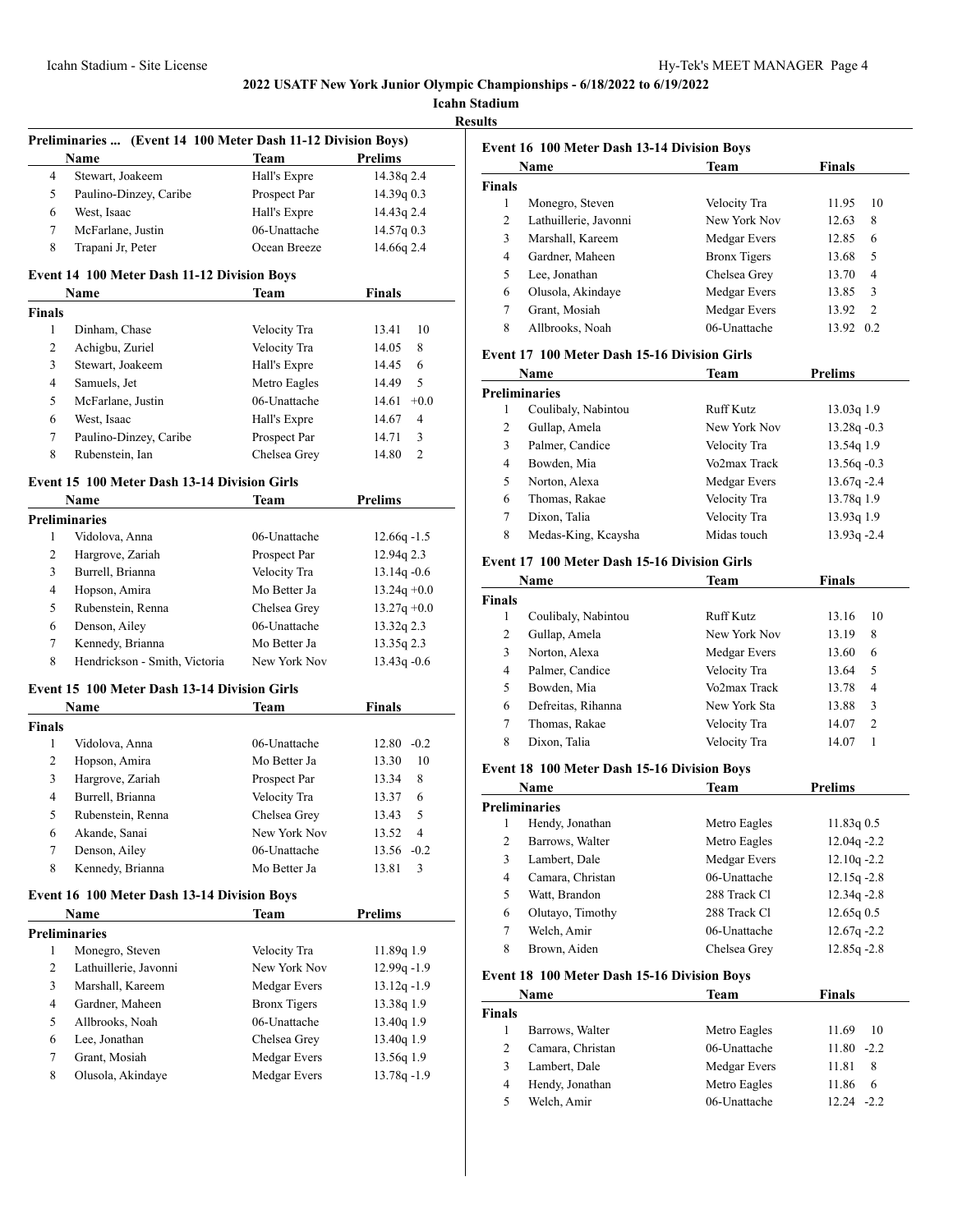**Icahn Stadium**

**Results**

|                | Name                                                   | <b>Team</b>      | <b>Finals</b>                 |
|----------------|--------------------------------------------------------|------------------|-------------------------------|
| 6              | Olutayo, Timothy                                       | 288 Track Cl     | 12.58<br>5                    |
| 7              | Brown, Aiden                                           | Chelsea Grey     | 12.66<br>4                    |
|                |                                                        |                  |                               |
|                | <b>Event 19 100 Meter Dash 17-18 Division Girls</b>    |                  |                               |
|                | Name                                                   | Team             | <b>Prelims</b>                |
| 1              | <b>Preliminaries</b>                                   | 288 Track Cl     | 12.56q-2.1                    |
| 2              | Cummings, Gabrielle<br>Brown, Kortney                  | Ocean Breeze     | $13.00q -2.1$                 |
| 3              | Johnson, Skye                                          | New Horizon      | $13.07q -2.1$                 |
| $\overline{4}$ | Brou, Indira                                           | Chelsea Grey     | $13.31q - 3.4$                |
| 5              | Coulibaly, Tata                                        | <b>Ruff Kutz</b> |                               |
| 6              | Emukah, Chichi                                         | 288 Track Cl     | 13.38q -3.4<br>$13.45q - 3.4$ |
| 7              | Rogers, Taylor                                         | 06-Unattache     | 14.29q -3.4                   |
|                | Caballero, Aniyha                                      |                  |                               |
| 8              |                                                        | Ruff Kutz        | $14.38q - 2.1$                |
|                | <b>Event 19 100 Meter Dash 17-18 Division Girls</b>    |                  |                               |
|                | Name                                                   | Team             | <b>Finals</b>                 |
| <b>Finals</b>  |                                                        |                  |                               |
| 1              | Cummings, Gabrielle                                    | 288 Track Cl     | 12.25<br>10                   |
| 2              | Brown, Kortney                                         | Ocean Breeze     | 8<br>12.63                    |
| 3              | Johnson, Skye                                          | New Horizon      | 12.89<br>6                    |
| 4              | Brou, Indira                                           | Chelsea Grey     | 13.23<br>5                    |
| 5              | Coulibaly, Tata                                        | <b>Ruff Kutz</b> | 13.26<br>4                    |
| 6              | Emukah, Chichi                                         | 288 Track Cl     | 13.33<br>3                    |
| 7              | Rogers, Taylor                                         | 06-Unattache     | 13.86<br>2.0                  |
| 8              | Caballero, Aniyha                                      | Ruff Kutz        | 14.37<br>2                    |
|                | <b>Event 20 100 Meter Dash 17-18 Division Boys</b>     |                  |                               |
|                | Name                                                   | Team             | <b>Prelims</b>                |
|                | <b>Preliminaries</b>                                   |                  |                               |
| 1              | Brown-El, Malachi                                      | 06-Unattache     | $11.37q -0.2$                 |
| 2              | Jackson, Jordan                                        | Brooklyn Eli     | $11.56q - 1.1$                |
| 3              | Faria, Matthew                                         | Brooklyn Eli     | 11.59q 2.1                    |
| 4              | Williams, Jordan                                       | New Horizon      | $11.61q - 0.2$                |
| 5              | Smith Jr., Clifford                                    | 06-Unattache     | 11.66q 2.1                    |
| 6              | Harper, Kievon                                         | Ocean Breeze     | $11.67q - 1.1$                |
| 7              | Abraham, Jason                                         | Brooklyn Eli     | $11.71q - 1.1$                |
| 8              | Daniels-Dinham, Justin                                 | Velocity Tra     | 11.79q 2.1                    |
|                | <b>Event 20 100 Meter Dash 17-18 Division Boys</b>     |                  |                               |
|                | Name                                                   | <b>Team</b>      | <b>Finals</b>                 |
| <b>Finals</b>  |                                                        |                  |                               |
| $\mathbf{1}$   | Brown-El, Malachi                                      | 06-Unattache     | $11.28 - 1.3$                 |
| 2              | Williams, Jordan                                       | New Horizon      | 11.58<br>10                   |
| 3              | Jackson, Jordan                                        | Brooklyn Eli     | 8<br>11.61                    |
| 4              | Abraham. Jason                                         | Brooklyn Eli     | 11.68<br>6                    |
| 5              | Harper, Kievon                                         | Ocean Breeze     | 11.75<br>5                    |
| 6              | Williams Drew, Omari                                   | Roosevelt Tr     | 11.88<br>4                    |
| 7              | Smith Jr., Clifford                                    | 06-Unattache     | 12.08<br>$-1.3$               |
| 8              | Daniels-Dinham, Justin                                 | Velocity Tra     | 3<br>12.16                    |
|                | <b>Event 21 200 Meter Hurdles 13-14 Division Girls</b> |                  |                               |
|                | Name                                                   | Team             | <b>Finals</b>                 |
| <b>Finals</b>  |                                                        |                  |                               |
|                |                                                        |                  |                               |
| 1              | Praylow, Madison                                       | New York Nov     | 29.03<br>10                   |

|   | Rubenstein, Renna      | Chelsea Grey        | 29.10<br>8              |
|---|------------------------|---------------------|-------------------------|
|   | Blake, Shyenne         | Velocity Tra        | 31.90<br>6              |
| 4 | Brown I, Ze'Niyah      | New York Nov        | 32.89<br>5              |
|   | Lewis, Akeeliahia      | Metro Eagles        | 32.92<br>$\overline{4}$ |
| 6 | Bourne-Morgan, Natasha | Metro Eagles        | 33.28<br>3              |
|   | Romero, Melanie        | Notre Dame T        | 33.58<br>2              |
|   | Araujo, Sacha          | <b>River Cities</b> | 33.94                   |
|   |                        |                     |                         |

# **Event 22 200 Meter Hurdles 13-14 Division Boys**

|        | Name          | Team         | <b>Finals</b> |     |
|--------|---------------|--------------|---------------|-----|
| Finals |               |              |               |     |
|        | Jobe, Nuru    | Notre Dame T | 32.94         | -10 |
|        | Guialdo, Bolo | Chelsea Grey | 33.91         |     |

#### **Event 23 400 Meter Hurdles 15-16 Division Girls**

| Name          |                        | Team         | <b>Finals</b> |               |
|---------------|------------------------|--------------|---------------|---------------|
| <b>Finals</b> |                        |              |               |               |
|               | Dixon, Amira-Marie     | Metro Eagles | 1:08.95       | 10            |
| 2             | Lindo, Brianna         | New York Nov | 1:11.31       | 8             |
| 3             | Mickens-smith, Makayla | New York Nov | 1:12.79       | 6             |
| 4             | Defreitas, Rihanna     | New York Sta | 1:14.09       | 5             |
| 5             | Ogunbiyi, Stephanie    | Vo2max Track | 1:15.80       | 4             |
| 6             | Nixon, Syniah          | Vo2max Track | 1:17.35       | 3             |
| 7             | Michel, Jisele         | New York Nov | 1:18.55       | $\mathcal{L}$ |
| 8             | Wilson, Daehana        | Roosevelt Tr | 1:23.98       |               |

#### **Event 24 400 Meter Hurdles 15-16 Division Boys**

| <b>Name</b>   |                      | Team         | <b>Finals</b> |    |
|---------------|----------------------|--------------|---------------|----|
| <b>Finals</b> |                      |              |               |    |
|               | Vazquez, Christopher | Island Expre | 1:07.39       | 10 |
|               | Diallo, Ousmane      | Island Expre | 1:07.80       | 8  |
| 3             | O'Neill, Liam        | Notre Dame T | 1:10.38       | 6  |
| 4             | Ben-Zion, Ethan      | Merrell Node | 1:14.11       |    |
| 5             | Pierce, Dashaun      | Roosevelt Tr | 1:16.60       | 4  |

# **Event 25 400 Meter Hurdles 17-18 Division Girls**

| Name          |                         | Team         | <b>Finals</b> |    |
|---------------|-------------------------|--------------|---------------|----|
| <b>Finals</b> |                         |              |               |    |
|               | Williams-Molitor, Leila | Chelsea Grey | 1:07.76       | 10 |
| 2             | Smith, Arielle          | Medgar Evers | 1:12.41       | 8  |
| 3             | Irish-Bramble, Kenia    | Velocity Tra | 1:15.21       | 6  |
| 4             | Ellis, Marwa            | Prospect Par | 1:22.39       | 5  |
| 5             | Clarke, Jania           | New York Nov | 1:22.50       | 4  |
| 6             | Caballero, Aniyha       | Ruff Kutz    | 1:25.42       | 3  |
|               | waldron, Jerdine        | Notre Dame T | 1:26.81       | 2  |

# **Event 26 400 Meter Hurdles 17-18 Division Boys**

| Name          |                  | Team         | <b>Finals</b> |    |
|---------------|------------------|--------------|---------------|----|
| <b>Finals</b> |                  |              |               |    |
|               | Perkins, Matthew | 06-Unattache | 59.47         |    |
| 2             | Deparra, Brendan | Roosevelt Tr | 1:07.36       | 10 |
| 3             | Akpandja, Edward | Notre Dame T | 1:07.72       | -8 |
| 4             | Luna, Justin     | Roosevelt Tr | 1:11.16       | 6  |
| 5             | Nataniel, Steven | 59-Unattache | 1.11.22       |    |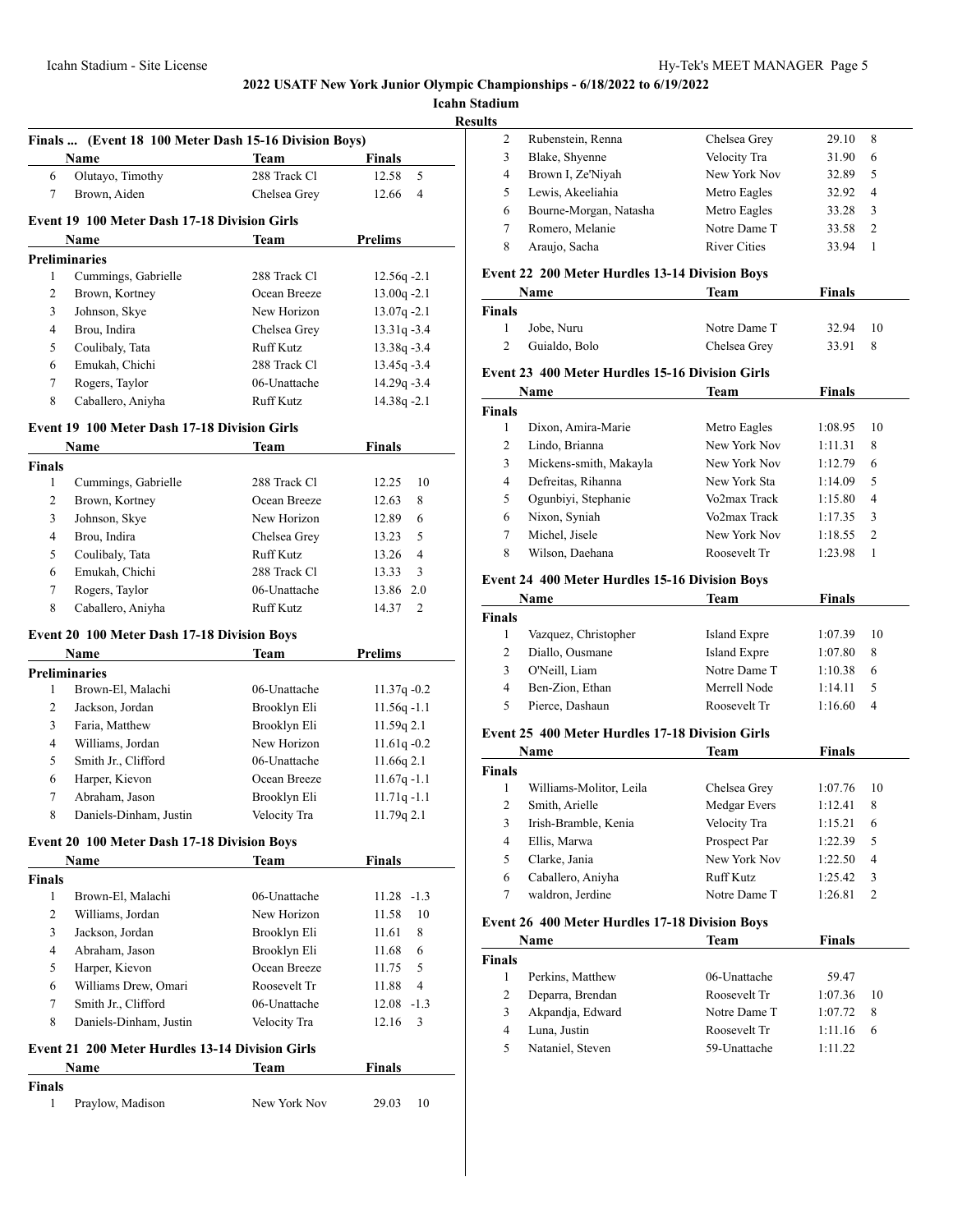# **Icahn Stadium**

**Results**

|                    | <b>Event 27 Pole Vault 15-16 Division Girls</b>   |                     |                   |    |
|--------------------|---------------------------------------------------|---------------------|-------------------|----|
|                    | Name                                              | Team                | <b>Finals</b>     |    |
| <b>Finals</b>      |                                                   |                     |                   |    |
| 1                  | Brown, Jianna                                     | <b>River Cities</b> | 2.05 <sub>m</sub> | 10 |
|                    | <b>Event 30 Pole Vault 17-18 Division Boys</b>    |                     |                   |    |
|                    | Name                                              | Team                | Finals            |    |
| <b>Finals</b>      |                                                   |                     |                   |    |
| 1                  | Mwesigwa, Elvis                                   | Island Expre        | 3.85m             | 10 |
| $\overline{c}$     | Virata, Joshua                                    | <b>Island Expre</b> | 3.70 <sub>m</sub> | 8  |
|                    | <b>Event 31 Shot Put 15-16 Division Girls</b>     |                     |                   |    |
|                    | Name                                              | Team                | Finals            |    |
| <b>Finals</b>      |                                                   |                     |                   |    |
| $\mathbf{1}$       | Ewers, Meagan                                     | Metro Eagles        | 8.51 <sub>m</sub> | 10 |
| 2                  | Spencer, Kayla                                    | Medgar Evers        | 7.54 <sub>m</sub> | 8  |
| 3                  | Virella, Christina                                | Ocean Breeze        | 6.88m             | 6  |
| 4                  | john, anthoneya                                   | Medgar Evers        | 6.81 <sub>m</sub> | 5  |
| 5                  | James, Ziani                                      | Medgar Evers        | 5.99 <sub>m</sub> | 4  |
|                    |                                                   |                     |                   |    |
|                    | <b>Event 32 Shot Put 15-16 Division Boys</b>      |                     |                   |    |
|                    | Name                                              | Team                | Finals            |    |
| <b>Finals</b>      |                                                   |                     |                   |    |
| 1                  | Love-anderson, Matthiaus                          | Velocity Tra        | 8.39 <sub>m</sub> | 10 |
| $\overline{2}$     | Ayensu, Andrew                                    | Notre Dame T        | 4.89m             | 8  |
|                    | <b>Event 33 Shot Put 17-18 Division Girls</b>     |                     |                   |    |
|                    | Name                                              | Team                | Finals            |    |
| <b>Finals</b>      |                                                   |                     |                   |    |
| 1                  | Jefferies, Abigail                                | Ruff Kutz           | 11.35m            | 10 |
| 2                  | Preble, Hannah                                    | 06-Unattache        | 9.04 <sub>m</sub> |    |
| 3                  | Showa, Rahmat                                     | Roosevelt Tr        | 8.55m             | 8  |
| 4                  | Ellis, Camille                                    | 06-Unattache        | 8.13m             |    |
|                    | <b>Event 34 Shot Put 17-18 Division Boys</b>      |                     |                   |    |
|                    | Name                                              | Team                | <b>Finals</b>     |    |
| <b>Finals</b>      |                                                   |                     |                   |    |
| 1                  | Pau I, Brandon                                    | 06-Unattache        | 13.14m            |    |
| 2                  | Asaeda, Matthew                                   | 06-Unattache        | 11.24m            |    |
| 3                  | Suso, Muhamed                                     | Roosevelt Tr        | 11.21m            | 10 |
| $\overline{4}$     | Luna, Justin                                      | Roosevelt Tr        | 8.65m             | 8  |
|                    |                                                   |                     |                   |    |
|                    | <b>Event 36 Hammer Throw 15-16 Division Boys</b>  |                     |                   |    |
|                    | <b>Name</b>                                       | Team                | <b>Finals</b>     |    |
| <b>Finals</b><br>1 |                                                   | Notre Dame T        |                   |    |
|                    | Ayensu, Andrew                                    |                     | 17.38m            | 10 |
|                    | <b>Event 37 Hammer Throw 17-18 Division Girls</b> |                     |                   |    |
|                    | Name                                              | Team                | <b>Finals</b>     |    |
| <b>Finals</b>      |                                                   |                     |                   |    |
| 1                  | Katou Kouami, Emmanuela                           | Roosevelt Tr        | 35.59m            | 10 |
| 2                  | Vasquez, Barbara                                  | <b>Island Expre</b> | 28.97m            | 8  |
|                    | Coulibaly, Tata                                   | Ruff Kutz           | 24.90m            | 6  |

|                | <b>Event 38 Hammer Throw 17-18 Division Boys</b> |              |                   |                |  |
|----------------|--------------------------------------------------|--------------|-------------------|----------------|--|
|                | Name                                             | <b>Team</b>  | <b>Finals</b>     |                |  |
| <b>Finals</b>  |                                                  |              |                   |                |  |
| 1              | Pau I, Brandon                                   | 06-Unattache | 45.00m            |                |  |
| $\overline{c}$ | Alonzo, Jose                                     | Roosevelt Tr | 33.88m            | 10             |  |
|                | <b>Event 39 Long Jump 15-16 Division Girls</b>   |              |                   |                |  |
|                | Name                                             | Team         | <b>Finals</b>     |                |  |
| <b>Finals</b>  |                                                  |              |                   |                |  |
| 1              | Butler, Denae                                    | Medgar Evers | 4.77m             | 10             |  |
| $\overline{c}$ | Defreitas, Rihanna                               | New York Sta | 4.76m             | 8              |  |
| 3              | Caldwell, Saniah                                 | Velocity Tra | 4.49 <sub>m</sub> | 6              |  |
| 4              | Palmer, Candice                                  | Velocity Tra | 4.45m             | 5              |  |
| 5              | Dixon, Talia                                     | Velocity Tra | 4.31 <sub>m</sub> | 4              |  |
| 6              | Gullap, Amela                                    | New York Nov | J4.31m            | 3              |  |
| 7              | Lo, Sophie                                       | Prospect Par | 4.10 <sub>m</sub> | $\overline{c}$ |  |
| 8              | Phillips, Chloe                                  | Prospect Par | 3.84m             | 1              |  |
|                | <b>Event 40 Long Jump 15-16 Division Boys</b>    |              |                   |                |  |
|                | Name                                             | Team         | <b>Finals</b>     |                |  |
| <b>Finals</b>  |                                                  |              |                   |                |  |
| 1              | Barrows, Walter                                  | Metro Eagles | 5.77m             | 10             |  |
| 2              | Edwards, Jayden                                  | 288 Track Cl | 5.47m             | 8              |  |
| 3              | Richards, Harrison                               | Westchester  | 5.38m             | 6              |  |
| 4              | Hendy, Jonathan                                  | Metro Eagles | 5.29 <sub>m</sub> | 5              |  |
|                | <b>Event 41 Long Jump 17-18 Division Girls</b>   |              |                   |                |  |
|                | Name                                             | Team         | <b>Finals</b>     |                |  |
| <b>Finals</b>  |                                                  |              |                   |                |  |

| <b>Name</b>   |                    | Team         | Finals      |
|---------------|--------------------|--------------|-------------|
| <b>Finals</b> |                    |              |             |
|               | Smith, Arielle     | Medgar Evers | 10<br>5.04m |
| 2             | Emukah, Chichi     | 288 Track Cl | 4.84m<br>8  |
| 3             | Jefferies, Abigail | Ruff Kutz    | 4.74m<br>6  |
| 4             | Gulston, Alana     | Prospect Par | 4.54m<br>-5 |
| 5             | King, Desiree      | 06-Unattache | $4.39m$ NWI |
| 6             | Jones, Afia        | Roosevelt Tr | 3.72m<br>4  |
|               | Preble, Hannah     | 06-Unattache | $3.70m$ NWI |

# **Event 42 Long Jump 17-18 Division Boys**

| Name          |                      | Team         | Finals      |
|---------------|----------------------|--------------|-------------|
| <b>Finals</b> |                      |              |             |
| 1             | Mohammed, Suraj      | Roosevelt Tr | 5.73m<br>10 |
| 2             | Henry, Tyler         | 06-Unattache | 5.46m NWI   |
| 3             | Williams Drew, Omari | Roosevelt Tr | -8<br>5.39m |
| 4             | Emanuel, Micaiah     | Metro Eagles | 5.38m<br>6  |
| 5             | Samuel, Sherwin      | Prospect Par | .5<br>5.05m |
| 6             | Reid Jr, Andre       | 06-Unattache | 5.04m NWI   |
| 7             | Nataniel, Steven     | 59-Unattache | $4.51m$ NWI |
| 8             | Samuels, Massai      | Prospect Par | 3.78m<br>4  |

# **Event 43 Triple Jump 13-14 Division Girls**

|               | Name                 | Team         | <b>Finals</b>   |  |
|---------------|----------------------|--------------|-----------------|--|
| <b>Finals</b> |                      |              |                 |  |
|               | Jean-Francois, Anaia | Prospect Par | $8.51m$ 10      |  |
|               | Romero, Melanie      | Notre Dame T | $7.75m$ 8       |  |
| 3             | Monge, Nyla          | Prospect Par | $7.71m \quad 6$ |  |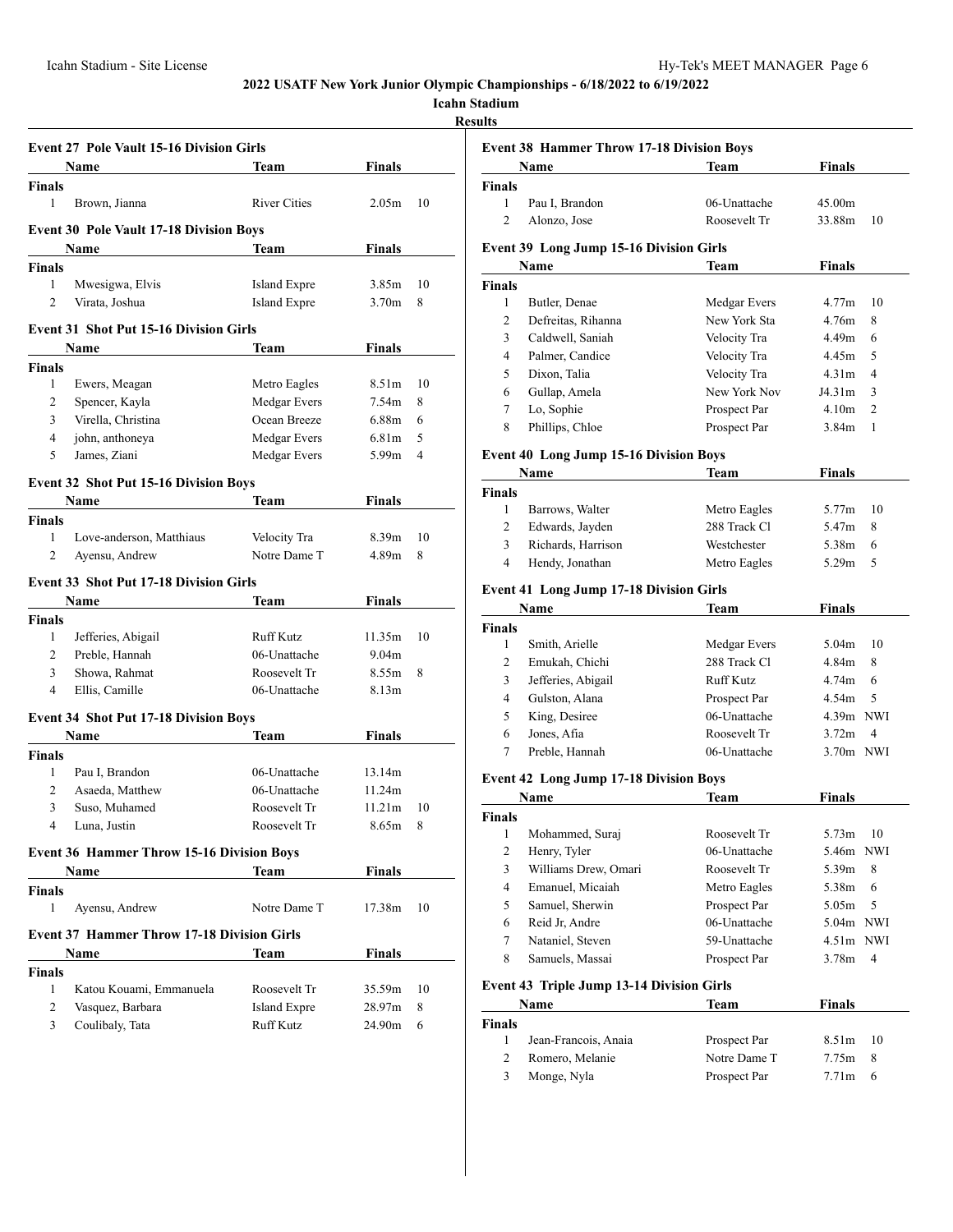**Icahn Stadium**

**Results**

|                | <b>Event 44 Triple Jump 13-14 Division Boys</b>  |                     |                  |                     |                    |    |
|----------------|--------------------------------------------------|---------------------|------------------|---------------------|--------------------|----|
|                | <b>Name</b>                                      |                     | Team             |                     | Finals             |    |
| <b>Finals</b>  |                                                  |                     |                  |                     |                    |    |
| $\mathbf{1}$   | Irish-Bramble, Aaron                             |                     | Notre Dame T     |                     | 10.12m             | 10 |
| 2              | Jobe, Nuru                                       |                     | Notre Dame T     |                     | 8.80m              | 8  |
| 3              | Foerster, Anselm                                 |                     | Prospect Par     |                     | 8.67m              | 6  |
| $\overline{4}$ | Chen, Alvin                                      |                     | Ocean Breeze     |                     | 8.28m              | 5  |
|                | <b>Event 45 Triple Jump 15-16 Division Girls</b> |                     |                  |                     |                    |    |
|                | Name                                             |                     | Team             |                     | Finals             |    |
| <b>Finals</b>  |                                                  |                     |                  |                     |                    |    |
| 1              | Caldwell, Saniah                                 |                     | Velocity Tra     |                     | 9.42m              | 10 |
| 2              | Lo, Sophie                                       |                     | Prospect Par     |                     | 9.38 <sub>m</sub>  | 8  |
| 3              | Middleton, Madison                               |                     | Prospect Par     |                     | 8.79m              | 6  |
| 4              | Calixte, Tsai-Ann                                |                     | Prospect Par     |                     | 8.04m              | 5  |
|                |                                                  |                     |                  |                     |                    |    |
|                | <b>Event 46 Triple Jump 15-16 Division Boys</b>  |                     |                  |                     |                    |    |
|                | Name                                             |                     | Team             |                     | Finals             |    |
| <b>Finals</b>  |                                                  |                     |                  |                     |                    |    |
| $\mathbf{1}$   | Clement, Tayshawn                                |                     | 288 Track Cl     |                     | 11.43m             | 10 |
| 2              | Dicker, Tobias                                   |                     | 06-Unattache     |                     | 11.25m NWI         |    |
| 3              | O'Neill, Liam                                    |                     | Notre Dame T     |                     | 9.92 <sub>m</sub>  | 8  |
|                | <b>Event 47 Triple Jump 17-18 Division Girls</b> |                     |                  |                     |                    |    |
|                | Name                                             |                     | Team             |                     | Finals             |    |
| <b>Finals</b>  |                                                  |                     |                  |                     |                    |    |
| 1              | Emukah, Chichi                                   |                     | 288 Track Cl     |                     | 10.37 <sub>m</sub> | 10 |
| $\overline{c}$ | Caballero, Aniyha                                |                     | <b>Ruff Kutz</b> |                     | 8.44m              | 8  |
|                |                                                  |                     |                  |                     |                    |    |
|                | <b>Event 48 Triple Jump 17-18 Division Boys</b>  |                     |                  |                     |                    |    |
|                | <b>Name</b>                                      |                     | Team             |                     | <b>Finals</b>      |    |
| <b>Finals</b>  |                                                  |                     |                  |                     |                    |    |
| 1              | Mohammed, Suraj                                  |                     | Roosevelt Tr     |                     | 12.69m             | 10 |
| 2              | Reid Jr, Andre                                   |                     | 06-Unattache     |                     | 11.87m NWI         |    |
|                | Event 49 1500 Meter Run 8 & Under Division Girls |                     |                  |                     |                    |    |
|                | <b>Name</b>                                      |                     | Team             |                     | Finals             |    |
| <b>Finals</b>  |                                                  |                     |                  |                     |                    |    |
| 1              | Riley, Abigail                                   |                     | Vo2max Track     |                     | 5:29.99            | 10 |
|                | 59.697 (59.697)                                  | 2:31.254 (1:31.557) |                  | 4:03.845 (1:32.591) |                    |    |
|                | 5:29.986 (1:26.141)                              |                     |                  |                     |                    |    |
| 2              | Pennicooke, Ari                                  |                     | Vo2max Track     |                     | 6:06.27            | 8  |
|                | 1:00.767(1:00.767)                               | 2:44.615 (1:43.849) |                  | 4:25.763 (1:41.148) |                    |    |
|                | 6:06.264(1:40.501)                               |                     |                  |                     |                    |    |
|                | Cleary, Alison                                   |                     |                  |                     |                    |    |
| 3              | 1:08.007(1:08.007)                               | 2:54.041 (1:46.035) | Prospect Par     | 4:42.673 (1:48.632) | 6:22.11            | 6  |
|                |                                                  |                     |                  |                     |                    |    |
|                | 6:22.110 (1:39.437)                              |                     |                  |                     |                    |    |
| 4              | Codrington, Morgan                               |                     | Vo2max Track     |                     | 6:26.94            | 5  |
|                | 1:16.175(1:16.175)                               | 3:01.588 (1:45.414) |                  | 4:49.952 (1:48.364) |                    |    |
|                | 6:26.938 (1:36.986)                              |                     |                  |                     |                    |    |
| 5              | Romero, Janelle                                  |                     | Notre Dame T     |                     | 6:42.96            | 4  |
|                | 1:07.759 (1:07.759)                              | 2:58.757 (1:50.999) |                  | 4:49.654 (1:50.897) |                    |    |
|                | 6:42.952 (1:53.298)                              |                     |                  |                     |                    |    |
|                |                                                  |                     |                  |                     |                    |    |

| Event 50 1500 Meter Run 8 & Under Division Boys |                     |              |                     |    |
|-------------------------------------------------|---------------------|--------------|---------------------|----|
| Name                                            | Team                |              | <b>Finals</b>       |    |
| <b>Finals</b>                                   |                     |              |                     |    |
| Codrington, Jeremiah<br>1                       |                     | Vo2max Track | 5:32.74             | 10 |
| 1:08.188(1:08.188)                              | 2:32.161 (1:23.973) |              | 4:04.712 (1:32.551) |    |
| 5:32.739 (1:28.027)                             |                     |              |                     |    |
| 2<br>Boschen, Cyrus                             | Westchester         |              | 5:33.53             | 8  |
| 59.663 (59.663)                                 | 2:31.268 (1:31.605) |              | 4:03.941 (1:32.673) |    |
| 5:33.522 (1:29.581)                             |                     |              |                     |    |
| 3<br>Recoura, Marcel                            | Prospect Par        |              | 6:30.69             | 6  |
| 1:00.011(1:00.011)                              | 2:58.279(1:58.268)  |              | 4:49.224 (1:50.945) |    |
| 6:30.684(1:41.460)                              |                     |              |                     |    |
| Herdt-Hall, Martin<br>4                         | Prospect Par        |              | 7:18.46             | 5  |
| 1:11.030 (1:11.030)                             | 3:17.698(2:06.669)  |              | 5:15.961 (1:58.263) |    |
| 7:18.453 (2:02.492)                             |                     |              |                     |    |

# **Event 51 1500 Meter Run 9-10 Division Girls**

|               | Name                  | Team         | Finals  |    |
|---------------|-----------------------|--------------|---------|----|
| <b>Finals</b> |                       |              |         |    |
|               | Medas-king, Kunusasha | Midas touch  | 5:21.37 | 10 |
| 2             | Wajid, Mariam         | Vo2max Track | 5:24.54 | 8  |
| 3             | Boschen, Aria         | Westchester  | 5:25.56 | 6  |
| 4             | Rosado, Payton        | Ocean Breeze | 5:27.20 | 5  |
| 5             | Wajid, Sakinah        | Vo2max Track | 5:30.41 | 4  |
| 6             | Cortijo, Calista      | Prospect Par | 5:39.27 | 3  |
| 7             | Mitchell, Gabriella   | Ocean Breeze | 5:41.53 | 2  |
| 8             | Kassim-Folks, Naikema | 288 Track Cl | 5:48.13 |    |

# **Event 52 1500 Meter Run 9-10 Division Boys**

5:46.005 (1:34.019)

|                | Name                    |                                           | Team         |                     | <b>Finals</b>       |                |
|----------------|-------------------------|-------------------------------------------|--------------|---------------------|---------------------|----------------|
| <b>Finals</b>  |                         |                                           |              |                     |                     |                |
| 1              | Murray, Justin          |                                           |              | Dashing Dons        | 5:16.06             | 10             |
|                | 57.267 (57.267)         | $2:27.472(1:30.205)$ $3:57.627(1:30.155)$ |              |                     |                     |                |
|                | 5:16.057(1:18.430)      |                                           |              |                     |                     |                |
| $\mathfrak{D}$ | Barrett, Romel          |                                           | Velocity Tra |                     | 5:19.47             | 8              |
|                | 58.811 (58.811)         | 2:28.403 (1:29.592)                       |              |                     | 3:58.178 (1:29.775) |                |
|                | 5:19.468 (1:21.290)     |                                           |              |                     |                     |                |
| 3              | Li, Jackson             |                                           | Tailwind     |                     | 5:20.28             | 6              |
|                | 57.533 (57.533)         | 2:26.670 (1:29.137)                       |              |                     | 3:57.513 (1:30.843) |                |
|                | 5:20.271 (1:22.758)     |                                           |              |                     |                     |                |
| 4              | Ahmed, Yousef           |                                           |              | Ocean Breeze        | 5:34.72             | 5              |
|                | 58.456 (58.456)         | 2:28.435 (1:29.979)                       |              |                     | 4:01.870 (1:33.435) |                |
|                | 5:34.716 (1:32.846)     |                                           |              |                     |                     |                |
| 5              | Genco Jr., Robert       |                                           |              | Ocean Breeze        | 5:37.18             | 4              |
|                | 59.191 (59.191)         | 2:29.582 (1:30.391) 4:03.125 (1:33.543)   |              |                     |                     |                |
|                | 5:37.175 (1:34.050)     |                                           |              |                     |                     |                |
| 6              | Kliesch, Timothy        |                                           |              | Ocean Breeze        | 5:43.48             | 3              |
|                | 1:00.513(1:00.513)      | 2:36.101 (1:35.588)                       |              |                     | 4:11.475 (1:35.374) |                |
|                | 5:43.480 (1:32.005)     |                                           |              |                     |                     |                |
| 7              | Messad, Aksil, Augustin |                                           | Prospect Par |                     | 5:44.50             | $\overline{c}$ |
|                | 1:05.161(1:05.161)      | 2:38.782 (1:33.621)                       |              |                     | 4:12.153 (1:33.371) |                |
|                | 5:44.495 (1:32.342)     |                                           |              |                     |                     |                |
| 8              | Howley, Vincent         |                                           |              | Ocean Breeze        | 5:46.01             | 1              |
|                | 1:01.864 (1:01.864)     | 2:38.536 (1:36.672)                       |              | 4:11.986 (1:33.450) |                     |                |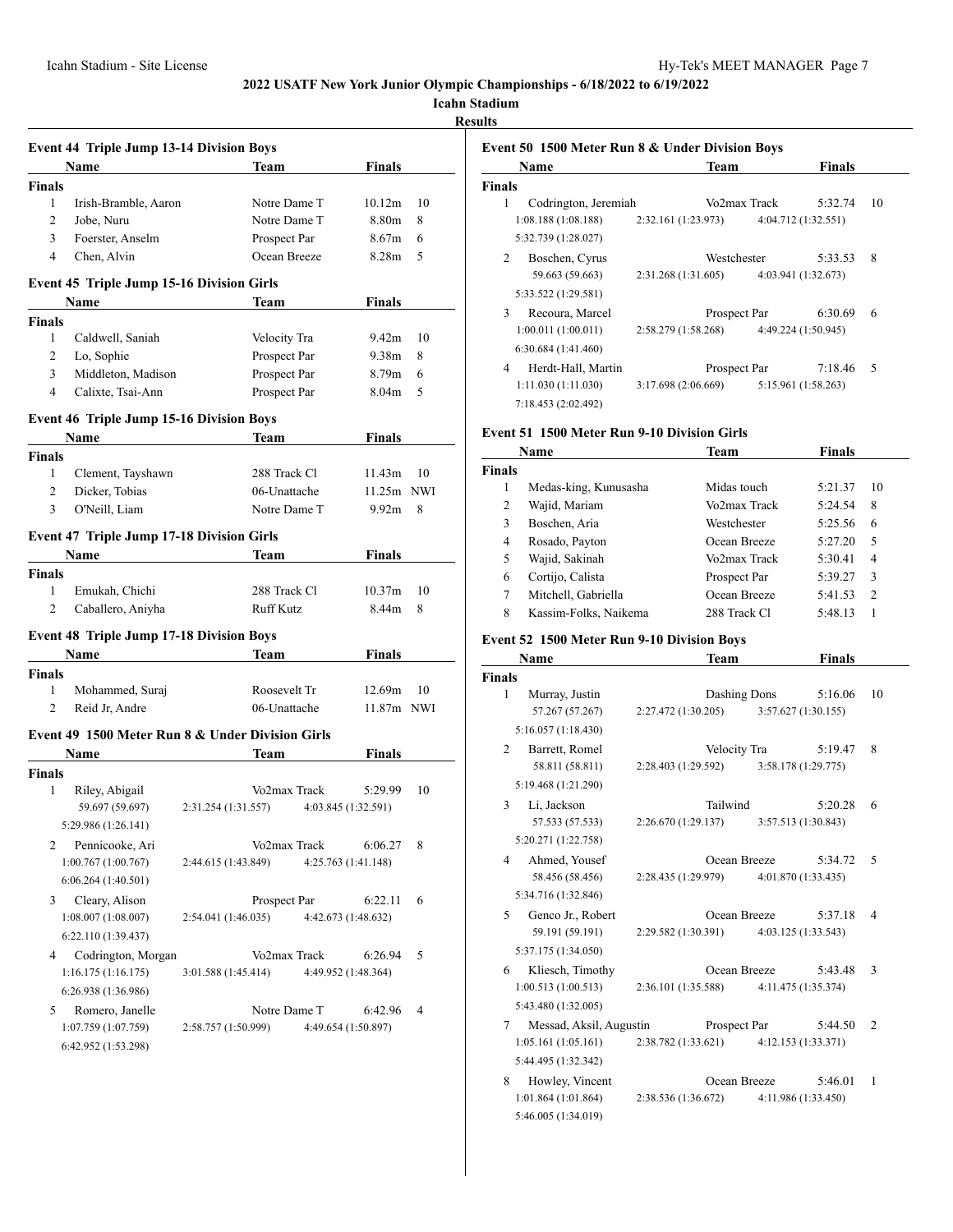# **Icahn Stadium**

# **Results**

|        | <b>Event 53 1500 Meter Run 11-12 Division Girls</b> |                     |              |                     |                |
|--------|-----------------------------------------------------|---------------------|--------------|---------------------|----------------|
|        | Name                                                | Team                |              | <b>Finals</b>       |                |
| Finals |                                                     |                     |              |                     |                |
| 1      | Wajid, Aisha                                        |                     | Vo2max Track | 5:02.47             | 10             |
|        | 57.927 (57.927)                                     | 2:23.284(1:25.357)  |              | 3:49.184 (1:25.900) |                |
|        | 5:02.465 (1:13.281)                                 |                     |              |                     |                |
| 2      | Rodriguez-King, Malina                              |                     | Ocean Breeze | 5:02.84             | 8              |
|        | 57.700 (57.700)                                     | 2:23.092 (1:25.392) |              | 3:48.877 (1:25.785) |                |
|        | 5:02.835 (1:13.958)                                 |                     |              |                     |                |
| 3      | Pettinelli, Adriana                                 | Tailwind            |              | 5:04.88             | 6              |
|        | 58.323 (58.323)                                     | 2:26.370(1:28.047)  |              | 3:49.592 (1:23.222) |                |
|        | 5:04.872 (1:15.280)                                 |                     |              |                     |                |
| 4      | Tiller, Missy                                       |                     | Prospect Par | 5:09.73             | 5              |
|        | 57.788 (57.788)                                     | 2:23.175 (1:25.387) |              | 3:50.086 (1:26.911) |                |
|        | 5:09.722 (1:19.636)                                 |                     |              |                     |                |
| 5      | Ellis, Saffa                                        |                     | Prospect Par | 5:17.10             | $\overline{4}$ |
|        | 58.093 (58.093)                                     | 2:24.164(1:26.071)  |              | 3:52.113 (1:27.949) |                |
|        | 5:17.093 (1:24.980)                                 |                     |              |                     |                |
| 6      | Noves, Sylvia                                       | Tailwind            |              | 5:27.72             | 3              |
|        | 3:57.701 (3:57.701)                                 | 5:27.711 (1:30.010) |              |                     |                |
| 7      | Heck, Maeve                                         |                     | Ocean Breeze | 5:32.80             | $\overline{c}$ |
|        | 58.617 (58.617)                                     | 2:29.909 (1:31.292) |              | 4:04.634 (1:34.725) |                |
|        | 5:32.795 (1:28.161)                                 |                     |              |                     |                |
| 8      | Montes, Charlotte                                   |                     | Ocean Breeze | 5:36.62             | 1              |
|        | 59.035 (59.035)                                     | 2:31.444 (1:32.409) |              | 4:07.786 (1:36.342) |                |
|        | 5:36.619 (1:28.833)                                 |                     |              |                     |                |
|        |                                                     |                     |              |                     |                |

# **Event 54 1500 Meter Run 11-12 Division Boys**

|               | Name                    |                     | Team         |                     | <b>Finals</b> |                |
|---------------|-------------------------|---------------------|--------------|---------------------|---------------|----------------|
| <b>Finals</b> |                         |                     |              |                     |               |                |
| 1             | MacKinnon, Konstantin   |                     | Westchester  |                     | 4:37.26       | 10             |
|               | 53.621 (53.621)         | 2:11.072(1:17.451)  |              | 3:26.131 (1:15.059) |               |                |
|               | 4:37.260 (1:11.129)     |                     |              |                     |               |                |
| 2             | Rosado, Avery           |                     | Ocean Breeze |                     | 4:44.38       | 8              |
|               | 53.880 (53.880)         | 2:11.584(1:17.704)  |              | 3:29.840 (1:18.256) |               |                |
|               | 4:44.371 (1:14.531)     |                     |              |                     |               |                |
| 3             | Acevedo, Tristan        |                     | The Camp     |                     | 4:50.76       | 6              |
|               | 54.291 (54.291)         | 2:13.896(1:19.605)  |              | 3:33.717 (1:19.821) |               |                |
|               | 4:50.756 (1:17.039)     |                     |              |                     |               |                |
| 4             | Jarnit-Bjergsoe, Melvin |                     | Westchester  |                     | 4:52.30       | 5              |
|               | 54.120 (54.120)         | 2:11.443 (1:17.323) |              | 3:27.922 (1:16.479) |               |                |
|               | 4:52.299 (1:24.377)     |                     |              |                     |               |                |
| 5             | MacKinnon, Kilian       |                     | Westchester  |                     | 5:06.68       | $\overline{4}$ |
|               | 58.982 (58.982)         | 2:21.998(1:23.016)  |              | 3:46.022 (1:24.024) |               |                |
|               | 5:06.675 (1:20.653)     |                     |              |                     |               |                |
| 6             | Edwards, Soren          |                     | Tailwind     |                     | 5:08.67       | 3              |
|               | 58.154 (58.154)         | 2:22.505(1:24.351)  |              | 3:47.558 (1:25.053) |               |                |
|               | 5:08.670 (1:21.112)     |                     |              |                     |               |                |
| 7             | Shepherd, Jeremiah      |                     | Metro Eagles |                     | 5:10.29       | $\mathfrak{D}$ |
|               | 54.146 (54.146)         | 2:15.660(1:21.514)  |              | 3:44.483 (1:28.823) |               |                |
|               | 5:10.284 (1:25.801)     |                     |              |                     |               |                |
| 8             | Bissell, Henry          |                     | Prospect Par |                     | 5:21.29       | 1              |
|               | 54.929 (54.929)         | 2:22.282 (1:27.353) |              | 3:52.882 (1:30.600) |               |                |
|               | 5:21.290 (1:28.408)     |                     |              |                     |               |                |

| <b>Event 55 1500 Meter Run 13-14 Division Girls</b> |                     |                     |               |                |
|-----------------------------------------------------|---------------------|---------------------|---------------|----------------|
| Name                                                | <b>Team</b>         |                     | <b>Finals</b> |                |
| <b>Finals</b>                                       |                     |                     |               |                |
| 1<br>Kliesch, Katelyn                               | Ocean Breeze        |                     | 4:54.66       | 10             |
| 55.272 (55.272)                                     | 2:15.060 (1:19.788) | 3:37.380 (1:22.320) |               |                |
| 4:54.651 (1:17.271)                                 |                     |                     |               |                |
| McCullough, Zoe<br>2                                | Prospect Par        |                     | 5:04.26       | 8              |
| 54.272 (54.272)                                     | 2:14.437(1:20.165)  | 3:39.315 (1:24.878) |               |                |
| 5:04.260 (1:24.945)                                 |                     |                     |               |                |
| 3<br>Otavalo, Valeria                               | Westchester         |                     | 5:08.08       | 6              |
| 55.863 (55.863)                                     | 2:17.619 (1:21.756) | 3:45.228 (1:27.609) |               |                |
| 5:08.077 (1:22.849)                                 |                     |                     |               |                |
| Douglas, Naomi<br>4                                 | Chelsea Grey        |                     | 5:08.12       | 5              |
| 55.901 (55.901)                                     | 2:18.601 (1:22.700) | 3:45.204 (1:26.603) |               |                |
| 5:08.111 (1:22.907)                                 |                     |                     |               |                |
| 5<br>Putka, Gigi                                    | Prospect Par        |                     | 5:19.89       | 4              |
| 57.506 (57.506)                                     | 2:24.535 (1:27.029) | 3:56.928 (1:32.393) |               |                |
| 5:19.888 (1:22.960)                                 |                     |                     |               |                |
| Putka, Macy<br>6                                    | Prospect Par        |                     | 5:20.16       | 3              |
| 58.656 (58.656)                                     | 2:29.257 (1:30.601) | 4:01.596 (1:32.339) |               |                |
| 5:20.159 (1:18.563)                                 |                     |                     |               |                |
| Nina, Lia<br>7                                      | 288 Track Cl        |                     | 5:22.02       | $\overline{2}$ |
| 56.246 (56.246)                                     | 2:25.901 (1:29.656) | 3:57.464 (1:31.563) |               |                |
| 5:22.018 (1:24.554)                                 |                     |                     |               |                |
| 8<br>Odums, Kaelynn                                 | <b>River Cities</b> |                     | 5:22.41       | 1              |
| 56.124 (56.124)                                     | 2:17.582 (1:21.458) | 3:51.269 (1:33.687) |               |                |
| 5:22.410 (1:31.141)                                 |                     |                     |               |                |

# **Event 56 1500 Meter Run 13-14 Division Boys**

| Name                                   | Team                | <b>Finals</b>       |                |
|----------------------------------------|---------------------|---------------------|----------------|
| <b>Finals</b>                          |                     |                     |                |
| 1<br>Falcon, Jayden                    | Prospect Par        | 4:29.53             | 10             |
| 51.465 (51.465)                        | 2:06.154 (1:14.689) | 3:20.160 (1:14.006) |                |
| 4:29.525 (1:09.365)                    |                     |                     |                |
| Moeller, T. Harrison<br>$\mathfrak{D}$ | Ocean Breeze        | 4:31.68             | 8              |
| 52.016 (52.016)                        | 2:06.942(1:14.926)  | 3:21.757 (1:14.815) |                |
| 4:31.673 (1:09.916)                    |                     |                     |                |
| 3<br>Recio, Landon                     | Tsc Track Cl        | 4:33.50             | 6              |
| 51.396 (51.396)                        | 2:05.887 (1:14.491) | 3:20.625 (1:14.738) |                |
| 4:33.497 (1:12.872)                    |                     |                     |                |
| Parker, Pierce<br>$\overline{4}$       | Velocity Tra        | 4:36.32             | 5              |
| 51.050 (51.050)                        | 2:04.889(1:13.839)  | 3:20.874 (1:15.985) |                |
| 4:36.314 (1:15.440)                    |                     |                     |                |
| Blissett-Saavedra, Mateo<br>5          | Prospect Par        | 4:44.13             | 4              |
| 51.607 (51.607)                        | 2:06.653(1:15.046)  | 3:24.321 (1:17.668) |                |
| 4:44.128 (1:19.807)                    |                     |                     |                |
| 6<br>Yaron, Ariel                      | Prospect Par        | 4:44.93             | 3              |
| 51.921 (51.921)                        | 2:07.065(1:15.144)  | 3:25.775 (1:18.710) |                |
| 4:44.928 (1:19.153)                    |                     |                     |                |
| Mailer, Jackson<br>7                   | Prospect Par        | 4:56.87             | $\overline{c}$ |
| 51.891 (51.891)                        | 2:08.822(1:16.931)  | 3:32.605 (1:23.783) |                |
| 4:56.868 (1:24.263)                    |                     |                     |                |
| Henry Jr, Roman<br>8                   | 06-Unattache        | 5:01.34             |                |
| 51.776 (51.776)                        | 2:12.559 (1:20.783) | 3:40.115 (1:27.556) |                |
| 5:01.340 (1:21.225)                    |                     |                     |                |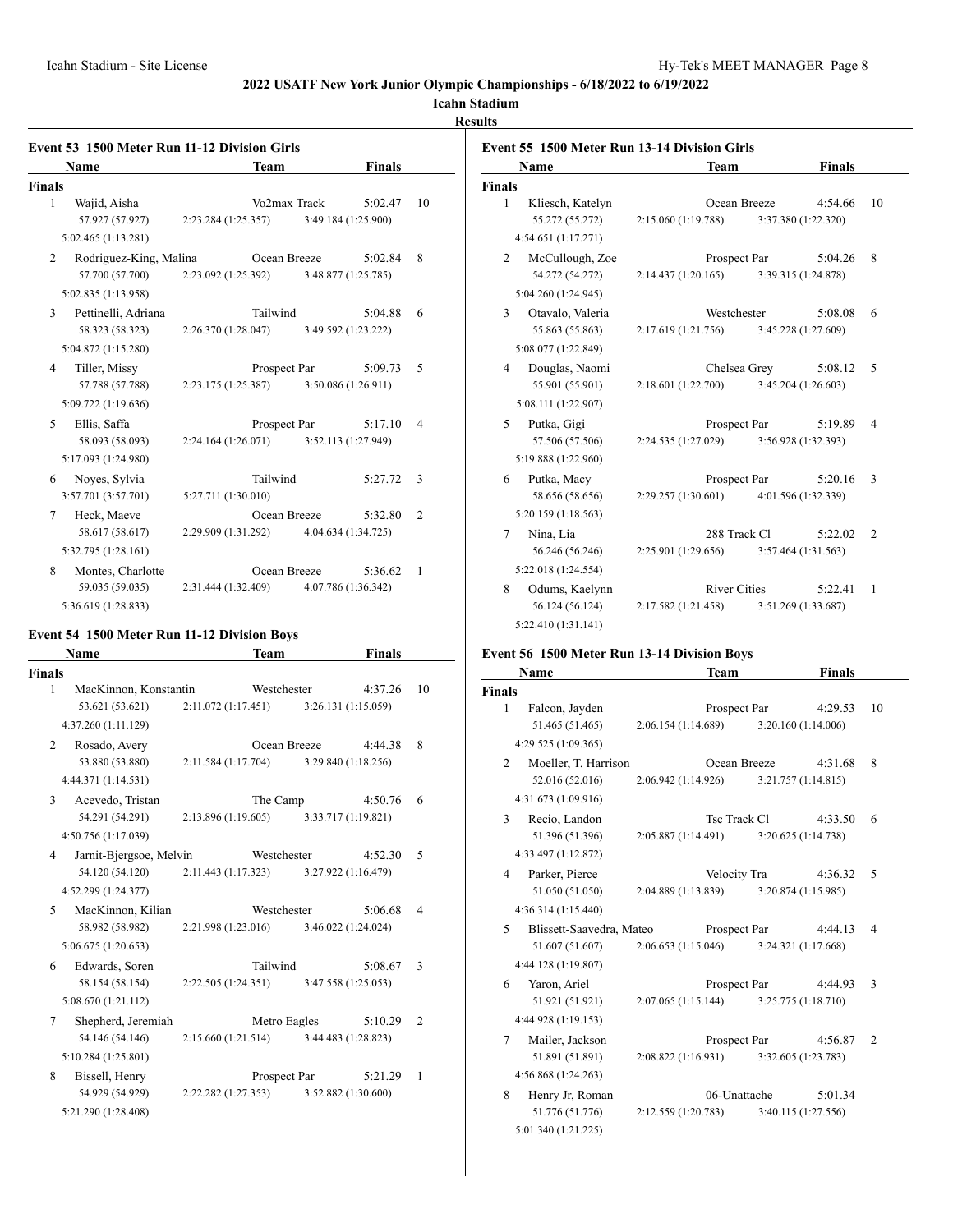# **Icahn Stadium**

#### **Results**

|        | <b>Event 57 1500 Meter Run 15-16 Division Girls</b> |                     |              |                     |               |                |
|--------|-----------------------------------------------------|---------------------|--------------|---------------------|---------------|----------------|
|        | <b>Name</b>                                         |                     | <b>Team</b>  |                     | <b>Finals</b> |                |
| Finals |                                                     |                     |              |                     |               |                |
| 1      | Mubanda, Mirembe                                    |                     | Chelsea Grey |                     | 5:10.62       | 10             |
|        | 55.705 (55.705)                                     | 2:24.143 (1:28.438) |              | 3:53.267 (1:29.124) |               |                |
|        | 5:10.617 (1:17.350)                                 |                     |              |                     |               |                |
| 2      | Drury, Juliet                                       |                     | 06-Unattache |                     | 5:12.14       |                |
|        | 56.972 (56.972)                                     | 2:24.710 (1:27.738) |              | 3:53.377 (1:28.667) |               |                |
|        | 5:12.132(1:18.755)                                  |                     |              |                     |               |                |
| 3      | Ruelas, Kamora                                      |                     | 288 Track Cl |                     | 5:28.03       | 8              |
|        | 56.061 (56.061)                                     | 2:27.126 (1:31.065) |              | 4:02.667 (1:35.541) |               |                |
|        | 5:28.023 (1:25.356)                                 |                     |              |                     |               |                |
| 4      | Ohashi, Hana                                        |                     | Prospect Par |                     | 5:37.45       | 6              |
|        | 1:03.207(1:03.207)                                  | 2:33.152 (1:29.945) |              | 4:06.924 (1:33.772) |               |                |
|        | 5:37.449 (1:30.525)                                 |                     |              |                     |               |                |
| 5      | Resk, Maeve                                         |                     | Merrell Node |                     | 5:45.02       | 5              |
|        | 1:04.070 (1:04.070)                                 | 2:40.633(1:36.563)  |              | 4:16.642 (1:36.009) |               |                |
|        | 5:45.016 (1:28.374)                                 |                     |              |                     |               |                |
| 6      | Boschen, Sage                                       |                     | Westchester  |                     | 5:51.85       | $\overline{4}$ |
|        | 56.668 (56.668)                                     | 2:31.445 (1:34.777) |              | 4:14.882 (1:43.437) |               |                |
|        | 5:51.846 (1:36.964)                                 |                     |              |                     |               |                |
| 7      | Belostotsky, Leah                                   |                     | Tailwind     |                     | 5:59.66       | 3              |
|        | 1:04.965(1:04.965)                                  | 2:44.544 (1:39.579) |              | 4:26.991 (1:42.447) |               |                |
|        | 5:59.655 (1:32.664)                                 |                     |              |                     |               |                |
| 8      | Estwick, Zoe                                        |                     | Medgar Evers |                     | 7:01.50       | 2              |
|        | 59.189 (59.189)                                     | 2:51.559 (1:52.370) |              | 4:55.772 (2:04.213) |               |                |
|        | 7:01.493 (2:05.721)                                 |                     |              |                     |               |                |

# **Event 58 1500 Meter Run 15-16 Division Boys**

|               | <b>Name</b>                    | Team                                                           |                           | <b>Finals</b> |                          |
|---------------|--------------------------------|----------------------------------------------------------------|---------------------------|---------------|--------------------------|
| <b>Finals</b> |                                |                                                                |                           |               |                          |
| 1             | Keller, Aaron                  |                                                                | $06$ -Unattache $4:10.19$ |               |                          |
|               | 1:59.335(1:59.335)             | $3:10.538(1:11.203)$ $4:10.185(59.647)$                        |                           |               |                          |
|               | Seliger, Maxim<br>$\mathbf{2}$ |                                                                | Chelsea Grey 4:13.80      |               | 10                       |
|               | 1:59.055(1:59.055)             | $3:10.250(1:11.195)$ $4:13.792(1:03.542)$                      |                           |               |                          |
| 3             | Pres, Amos                     |                                                                | Chelsea Grey 4:32.10      |               | 8                        |
|               | 2:03.007(2:03.007)             | $3:19.760(1:16.753)$ $4:32.092(1:12.332)$                      |                           |               |                          |
| 4             | McPherson, Clevon              |                                                                | Ocean Breeze 4:33.61      |               | 6                        |
|               | 2:00.937(2:00.937)             | $3:17.546(1:16.609)$ $4:33.604(1:16.058)$                      |                           |               |                          |
| 5             | Patel, Dylan                   |                                                                | Prospect Par 4:41.25      |               | $\overline{\phantom{0}}$ |
|               | 2:05.534(2:05.534)             | $3:24.879(1:19.345)$ $4:41.243(1:16.364)$                      |                           |               |                          |
| 6             | Benowitz, Conner               |                                                                | Westchester 4:43.08       |               | $\overline{4}$           |
|               | 2:09.676(2:09.676)             | $3:30.097(1:20.421)$ $4:43.075(1:12.978)$                      |                           |               |                          |
| 7             | Ryland, Jack                   |                                                                | Prospect Par 4:44.27      |               | $\mathcal{R}$            |
|               | 2:09.314(2:09.314)             | $3:28.363(1:19.049)$ $4:44.266(1:15.903)$                      |                           |               |                          |
| 8             | Sieg, Kavi                     |                                                                | Prospect Par 4:45.05      |               | $\overline{2}$           |
|               |                                | $2:07.893(2:07.893)$ $3:28.999(1:21.106)$ $4:45.044(1:16.045)$ |                           |               |                          |
|               |                                |                                                                |                           |               |                          |

# **Event 59 1500 Meter Run 17-18 Division Girls**

|               | Name                   | Team                | Finals              |    |
|---------------|------------------------|---------------------|---------------------|----|
| <b>Finals</b> |                        |                     |                     |    |
|               | Johnson, Kayla cassidy | Hall's Expre        | 4:56.94             | 10 |
|               | 51.899 (51.899)        | 2:11.093 (1:19.194) | 3:37.102 (1:26.009) |    |
|               | 4:56.938 (1:19.836)    |                     |                     |    |

| $\overline{c}$<br>Coats, Rose |                     | Prospect Par                            |              | 4:57.49                | 8       |                |
|-------------------------------|---------------------|-----------------------------------------|--------------|------------------------|---------|----------------|
|                               | 55.595 (55.595)     | 2:15.809 (1:20.214) 3:40.444 (1:24.635) |              |                        |         |                |
|                               | 4:57.487 (1:17.043) |                                         |              |                        |         |                |
| 3                             | Salazar, Juliette   |                                         |              | Westchester            | 5:05.08 | 6              |
|                               | 52.335 (52.335)     | 2:10.718 (1:18.383) 3:36.881 (1:26.163) |              |                        |         |                |
|                               | 5:05.077 (1:28.196) |                                         |              |                        |         |                |
| 4                             | Beck, Elizabeth     |                                         | Chelsea Grey |                        | 5:17.15 | 5              |
|                               | 57.922 (57.922)     | 2:25.043 (1:27.121) 3:52.998 (1:27.955) |              |                        |         |                |
|                               | 5:17.145 (1:24.147) |                                         |              |                        |         |                |
| 5                             | Tiburcio, Ruby      |                                         |              | West End Sec $5:27.79$ |         | $\overline{4}$ |
|                               | 56.820 (56.820)     | 2:23.264 (1:26.444) 3:55.513 (1:32.249) |              |                        |         |                |
|                               | 5:27.788 (1:32.275) |                                         |              |                        |         |                |
| 6                             | Helfand, Acadia     |                                         | Chelsea Grey |                        | 5:29.36 | 3              |
|                               | 57.607 (57.607)     | 2:29.761 (1:32.154) 4:01.001 (1:31.240) |              |                        |         |                |
|                               | 5:29.356 (1:28.355) |                                         |              |                        |         |                |
| 7                             | Hayem, Leah         |                                         |              | Merrell Node           | 5:30.70 | $\mathfrak{D}$ |
|                               | 1:00.756(1:00.756)  | 2:29.886 (1:29.130) 4:01.137 (1:31.251) |              |                        |         |                |
|                               | 5:30.695 (1:29.558) |                                         |              |                        |         |                |
| 8                             | Cheung, Florence    |                                         |              | Merrell Node           | 5:39.61 | 1              |
|                               | 1:01.399(1:01.399)  | 2:33.347 (1:31.948) 4:08.913 (1:35.566) |              |                        |         |                |
|                               | 5:39.603 (1:30.690) |                                         |              |                        |         |                |

# **Event 60 1500 Meter Run 17-18 Division Boys**

|               | Name                |                     | Team                |                     | <b>Finals</b> |                          |
|---------------|---------------------|---------------------|---------------------|---------------------|---------------|--------------------------|
| <b>Finals</b> |                     |                     |                     |                     |               |                          |
| 1             | Jiang, Everson      |                     | 06-Unattache        |                     | 4:24.37       |                          |
|               | 51.191 (51.191)     | 2:03.716(1:12.525)  |                     | 3:17.207 (1:13.491) |               |                          |
|               | 4:24.368 (1:07.161) |                     |                     |                     |               |                          |
| 2             | Cerda, Josmy        |                     | Ocean Breeze        |                     | 4:27.44       | 10                       |
|               | 50.788 (50.788)     | 2:03.397 (1:12.609) |                     | 3:16.976 (1:13.579) |               |                          |
|               | 4:27.433 (1:10.457) |                     |                     |                     |               |                          |
| 3             | Ango Jr., Zakari    |                     | Ocean Breeze        |                     | 4:36.65       | 8                        |
|               | 51.633 (51.633)     | 2:08.425(1:16.792)  |                     | 3:27.363 (1:18.938) |               |                          |
|               | 4:36.647 (1:09.284) |                     |                     |                     |               |                          |
| 4             | Schreiber, Wesley   |                     | 06-Unattache        |                     | 4:37.17       |                          |
|               | 50.554 (50.554)     | 2:06.008(1:15.454)  |                     | 3:23.239 (1:17.231) |               |                          |
|               | 4:37.165 (1:13.926) |                     |                     |                     |               |                          |
| 5             | Gill, Turner        |                     | Prospect Par        |                     | 4:38.46       | 6                        |
|               | 51.091 (51.091)     | 2:05.471 (1:14.380) |                     | 3:22.132 (1:16.661) |               |                          |
|               | 4:38.454 (1:16.322) |                     |                     |                     |               |                          |
| 6             | Faruku, Hubaidullai |                     | Ocean Breeze        |                     | 4:40.84       | 5                        |
|               | 51.801 (51.801)     | 2:08.957(1:17.156)  |                     | 3:28.085 (1:19.128) |               |                          |
|               | 4:40.837 (1:12.752) |                     |                     |                     |               |                          |
| 7             | Cordero, Evan       |                     | Ocean Breeze        |                     | 4:41.52       | $\overline{\mathcal{A}}$ |
|               | 51.673 (51.673)     | 2:08.794(1:17.121)  |                     | 3:28.052 (1:19.258) |               |                          |
|               | 4:41.520 (1:13.468) |                     |                     |                     |               |                          |
| 8             | Brown, Zander       |                     | <b>River Cities</b> |                     | 4:53.92       | 3                        |
|               | 52.380 (52.380)     | 2:09.406 (1:17.026) |                     | 3:29.258 (1:19.852) |               |                          |
|               | 4:53.918 (1:24.660) |                     |                     |                     |               |                          |

# **Event 63 80 Meter Hurdles 11-12 Division Girls**

| Name          |                 | Team         | Finals |     |
|---------------|-----------------|--------------|--------|-----|
| <b>Finals</b> |                 |              |        |     |
|               | Garner, Alyssa  | Metro Eagles | 14.39  | -10 |
|               | Garner, Alaysia | Metro Eagles | 14.42  | 8   |
| $\mathbf{3}$  | Casas, Olivia   | Ocean Breeze | 15.93  | 6   |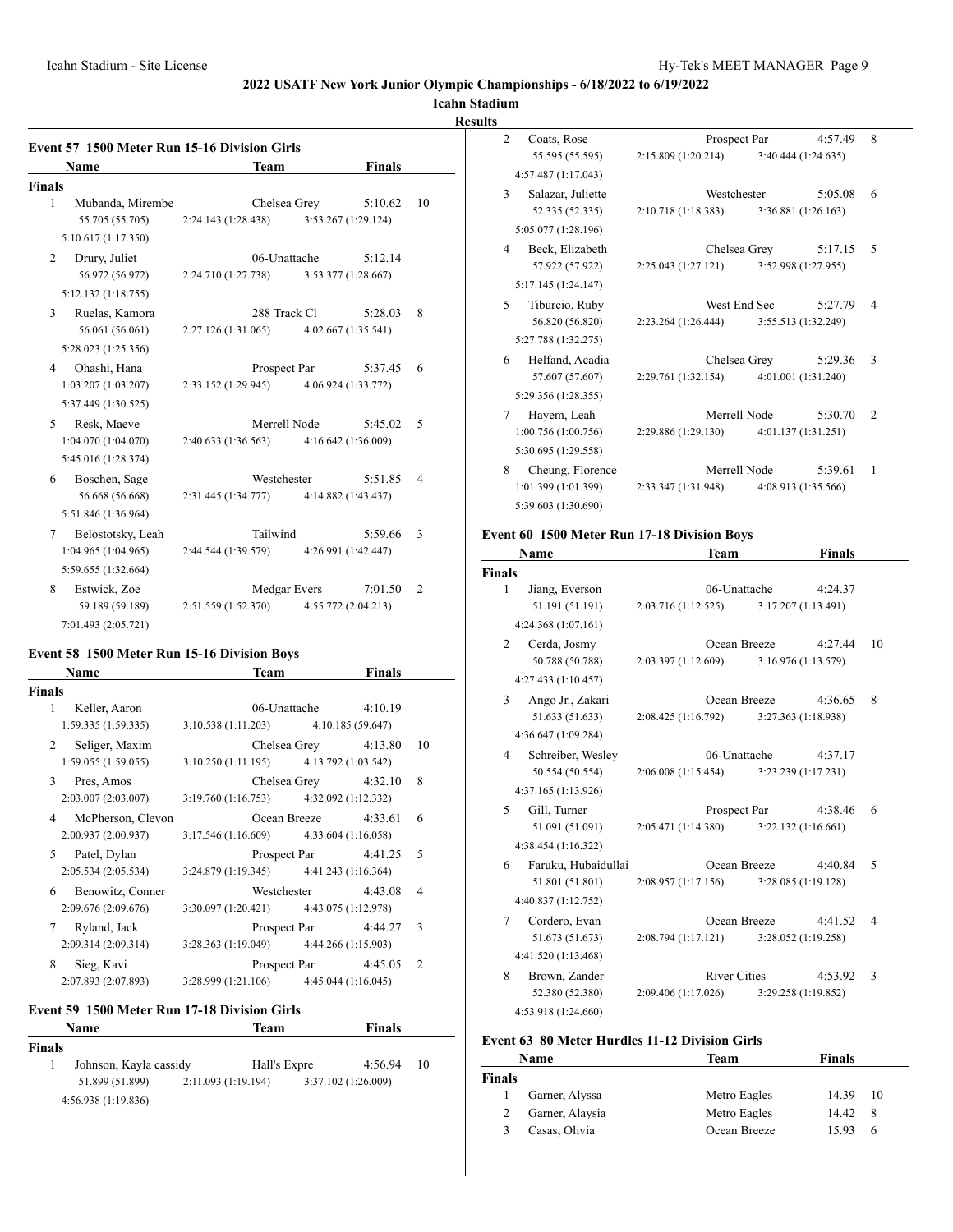**Icahn Stadium**

**Results**

| <b>Event 64 80 Meter Hurdles 11-12 Division Boys</b> |                                                        |                     |               |                |  |  |
|------------------------------------------------------|--------------------------------------------------------|---------------------|---------------|----------------|--|--|
|                                                      | Name                                                   | Team                | Finals        |                |  |  |
| <b>Finals</b>                                        |                                                        |                     |               |                |  |  |
| 1                                                    | Schmits, Kyle                                          | Notre Dame T        | 15.49         | 10             |  |  |
| 2                                                    | Martinez, David                                        | Notre Dame T        | 15.90         | 8              |  |  |
| 3                                                    | Keshinro, Kameel                                       | Dashing Dons        | 17.97         | 6              |  |  |
| 4                                                    | Odums, Landon                                          | <b>River Cities</b> | 18.34         | 5              |  |  |
|                                                      | <b>Event 65 100 Meter Hurdles 13-14 Division Girls</b> |                     |               |                |  |  |
|                                                      | Name                                                   | Team                | Finals        |                |  |  |
| <b>Finals</b>                                        |                                                        |                     |               |                |  |  |
| 1                                                    | Praylow, Madison                                       | New York Nov        | 16.04         | 10             |  |  |
| 2                                                    | Minter, Savannah                                       | Velocity Tra        | 18.38         | 8              |  |  |
| 3                                                    | Lewis, Akeeliahia                                      | Metro Eagles        | 19.87         | 6              |  |  |
| 4                                                    | Bourne-Morgan, Natasha                                 |                     |               | 5              |  |  |
|                                                      |                                                        | Metro Eagles        | 20.32         | $\overline{4}$ |  |  |
| 5                                                    | Araujo, Sacha                                          | <b>River Cities</b> | 20.90         |                |  |  |
| 6                                                    | Tefft, Riley                                           | Ocean Breeze        | 21.12         | 3              |  |  |
| 7                                                    | Zanelli, Jenna                                         | Ocean Breeze        | 22.40         | $\overline{2}$ |  |  |
|                                                      | Event 66 100 Meter Hurdles 13-14 Division Boys         |                     |               |                |  |  |
|                                                      | <b>Name</b>                                            | Team                | Finals        |                |  |  |
| <b>Finals</b>                                        |                                                        |                     |               |                |  |  |
| 1                                                    | Irish-Bramble, Aaron                                   | Notre Dame T        | 16.47         | 10             |  |  |
| 2                                                    | Jobe, Nuru                                             | Notre Dame T        | 19.95         | 8              |  |  |
| 3                                                    | Guialdo, Bolo                                          | Chelsea Grey        | 20.25         | 6              |  |  |
|                                                      | <b>Event 67 100 Meter Hurdles 15-16 Division Girls</b> |                     |               |                |  |  |
|                                                      | Name                                                   | Team                | Finals        |                |  |  |
| <b>Finals</b>                                        |                                                        |                     |               |                |  |  |
| 1                                                    | Dorsey, Jaice                                          | <b>Island Expre</b> | 15.33         | 10             |  |  |
| 2                                                    | Lindo, Brianna                                         | New York Nov        | 15.69         | 8              |  |  |
|                                                      | Ogunbiyi, Stephanie                                    | Vo2max Track        |               |                |  |  |
| 3                                                    |                                                        |                     | 16.96         | 6              |  |  |
| 4                                                    | Dixon, Amira-Marie                                     | Metro Eagles        | 17.35         | 5              |  |  |
| 5                                                    | Richards, Ivana                                        | Westchester         | 17.68         | 4              |  |  |
| 6                                                    | Ruff, Laniua                                           | New York Nov        | 18.49         | 3              |  |  |
| 7                                                    | Dixon, Aniya                                           | 288 Track Cl        | 20.17         | 2              |  |  |
|                                                      | <b>Event 68 100 Meter Hurdles 17-18 Division Girls</b> |                     |               |                |  |  |
|                                                      | Name                                                   | Team                | Finals        |                |  |  |
| Finals                                               |                                                        |                     |               |                |  |  |
| $\mathbf{1}$                                         | Jefferies, Abigail                                     | Ruff Kutz           | 17.44         | 10             |  |  |
| 2                                                    | Bajaraktari, Arbra                                     | <b>Island Expre</b> | 19.72         | 8              |  |  |
| 3                                                    | waldron, Jerdine                                       | Notre Dame T        | 21.00         | 6              |  |  |
| $\overline{4}$                                       | Ellis, Marwa                                           | Prospect Par        | 25.30         | 5              |  |  |
|                                                      |                                                        |                     |               |                |  |  |
|                                                      | Event 69 110 Meter Hurdles 15-16 Division Boys         |                     |               |                |  |  |
|                                                      | Name                                                   | <b>Team</b>         | <b>Finals</b> |                |  |  |
| <b>Finals</b>                                        |                                                        |                     |               |                |  |  |
| 1                                                    | Camara, Christan                                       | 06-Unattache        | 16.72         | 0.7            |  |  |
| 2                                                    | Johnson, Nathaniel                                     | Notre Dame T        | 17.16         | 10             |  |  |
| 3                                                    | Bolling, Fabian                                        | NY Metropoli        | 17.54         | 8              |  |  |
| 4                                                    | Cole, Jasiah                                           | Island Expre        | 19.83         | 6              |  |  |
| 5                                                    | O'Neill, Liam                                          | Notre Dame T        | 22.16         | 5              |  |  |
|                                                      |                                                        |                     |               |                |  |  |

# **Event 70 110 Meter Hurdles 17-18 Division Boys**

| <b>Name</b> |                  | Team         | Finals        |
|-------------|------------------|--------------|---------------|
| Finals      |                  |              |               |
|             | Perkins, Matthew | 06-Unattache | $16.25 - 3.0$ |
|             | Nataniel, Steven | 59-Unattache | $18.84 - 3.0$ |
|             | Corona, Juan     | 06-Unattache | $19.50 - 3.0$ |
| 4           | Akpandja, Edward | Notre Dame T | 20.52<br>10   |

# **Event 71 4x100 Meter Relay 8 & Under Division Girls**

| Team                        | Relav             | Finals  |     |  |
|-----------------------------|-------------------|---------|-----|--|
| Finals                      |                   |         |     |  |
| Ocean Breeze                | А                 | 1:17.84 | -10 |  |
| 1) McPherson, Clevecia      | 2) Sheen, Sienna  |         |     |  |
| 3) Rodriguez Schulman, Dori | 4) Harper, Kaylie |         |     |  |

#### **Event 72 4x100 Meter Relay 8 & Under Division Boys**

| Team             | Relay                | <b>Finals</b>  |
|------------------|----------------------|----------------|
| Finals           |                      |                |
| Ocean Breeze     | А                    | 1:13.02<br>-10 |
| 1) Kolar, Kaiden | 2) Guerrier, Donivan |                |
| 3) Robisky, John | 4) Ramos, Noah       |                |

# **Event 73 4x100 Meter Relay 9-10 Division Girls**

| Team          |                             | Relay             | <b>Finals</b>        |  |
|---------------|-----------------------------|-------------------|----------------------|--|
| <b>Finals</b> |                             |                   |                      |  |
| 1             | <b>Bronx Tigers TC</b>      | A                 | 1:01.29<br>10        |  |
|               | 1) Simmons, Jonelle         | 2) Daley, Si'myra |                      |  |
|               | 3) Beckford, Kayelah        | 4) Askew, Amayah  |                      |  |
| 2             | Ocean Breeze                | А                 | 1:01.31<br>8         |  |
|               | 1) McGhie, Amira            | 2) Wiley, Nalani  |                      |  |
|               | 3) Robisky, Catherine       | 4) Kolar, Maliya  |                      |  |
| 3             | New York Novas TC           | A                 | 1:04.02<br>6         |  |
|               | 1) Scales Peterson, Aaliyah | 2) Edwards, Laila |                      |  |
|               | 3) Meade, Cali              |                   | 4) Hamilton, Jordyn  |  |
| 4             | Mo Better Ja                | А                 | 1:05.29<br>5         |  |
|               | 1) Dockery, Winter          | 2) Brown, Ryan    |                      |  |
|               | 3) Hopson, Amber            |                   | 4) Haggins, Isabella |  |

#### **Event 74 4x100 Meter Relay 9-10 Division Boys**

| Team                 | Relay             | <b>Finals</b>       |
|----------------------|-------------------|---------------------|
| Finals               |                   |                     |
| Ocean Breeze         | А                 | 1:05.44<br>-10      |
| 1) Slowikowski, Adam | 2) Skuratov, Alex |                     |
| 3) Sheen, Robert     |                   | 4) Domingo, Gabriel |
|                      |                   |                     |

# **Event 75 4x100 Meter Relay 11-12 Division Girls**

| Team                               | Relav             | <b>Finals</b>         |
|------------------------------------|-------------------|-----------------------|
| Finals                             |                   |                       |
| New York Novas TC                  | А                 | 56.14<br>10           |
| 1) Bridgett, Chelsea               | 2) Munoz, Brianna |                       |
| 3) Thomas, Najada                  | 4) Ward, Saniya   |                       |
| New York Novas TC<br>$\mathcal{P}$ | в                 | 57.67<br>8            |
| 1) Edwards, Madison                |                   | 2) Maxwell, Mackenzie |
| 3) Ajim, Ariel                     | 4) Joseph, Anahia |                       |
|                                    |                   |                       |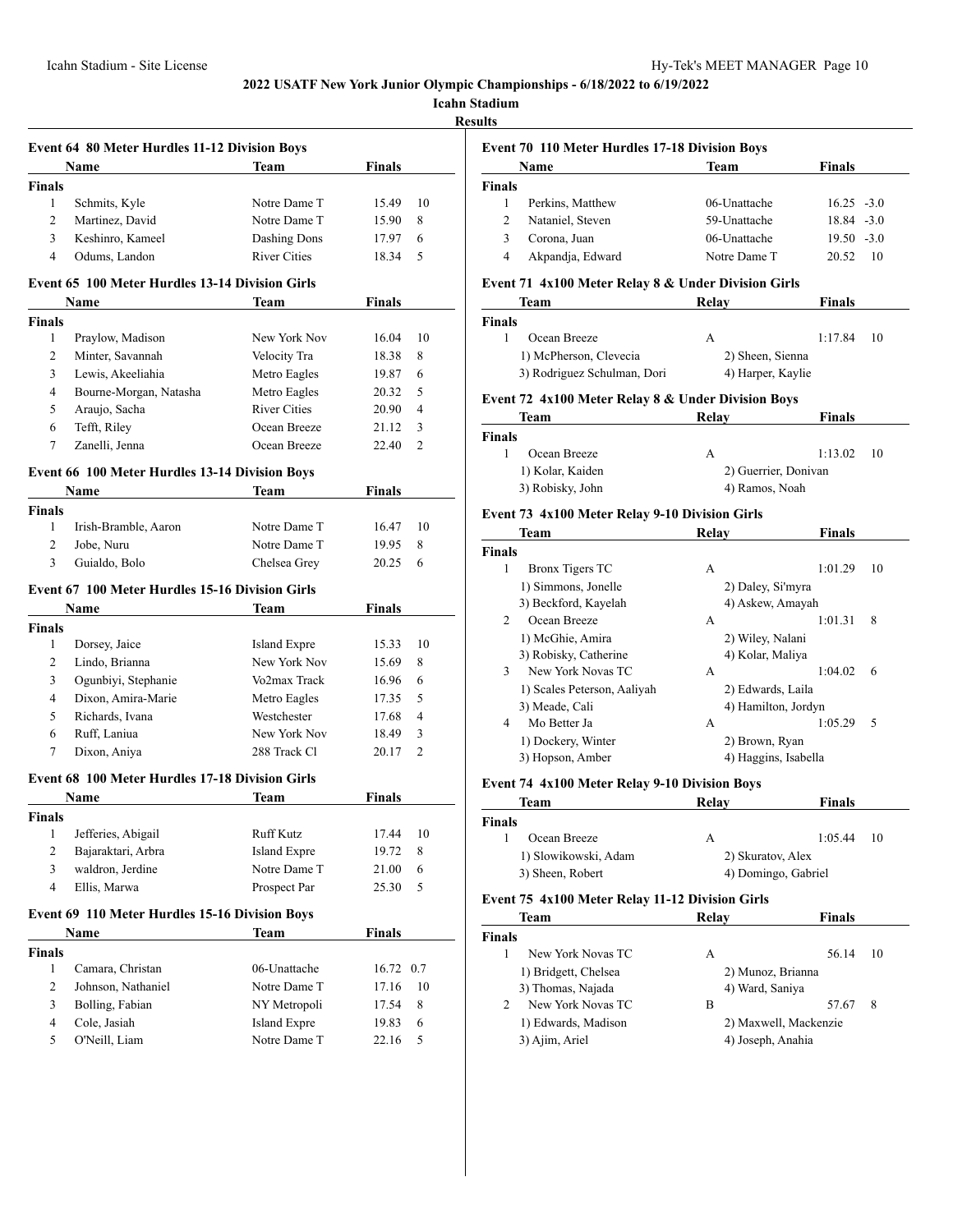# **Icahn Stadium**

**Results**

|               | Finals  (Event 75 4x100 Meter Relay 11-12 Division Girls)     |              |                             |    |
|---------------|---------------------------------------------------------------|--------------|-----------------------------|----|
|               | Team                                                          | Relay        | <b>Finals</b>               |    |
| 3             | Ocean Breeze                                                  | A            | 59.17                       | 6  |
|               | 1) Harper, Kirsten                                            |              | 2) Sterling-Duncan, Riley   |    |
|               | 3) Jackson, Milani                                            |              | 4) Ramos, Tallulah          |    |
| 4             | Ocean Breeze                                                  | B            | 1:00.78                     | 5  |
|               | 1) Lapointe, Zaria                                            |              | 2) Maira, Yvonne            |    |
|               | 3) Zhezha, Anna                                               |              | 4) Casas, Olivia            |    |
| 5.            | Vo2max Track Club                                             | A            | 1:02.18                     | 4  |
|               | 1) Andrews-Washington, Ary'asia                               |              | 2) Lino, Jenna              |    |
|               | 3) Girardi, Natalia                                           |              | 4) EvAllah, QueenAsia       |    |
| 6             | Metro Eagles                                                  | A            | 1:02.77                     | 3  |
|               | 1) DiPasquale, Isabella                                       |              | 2) Bourne, Jenae            |    |
|               | 3) Lewis, Zariell                                             |              | 4) Antoine, Breeanah        |    |
|               |                                                               |              |                             |    |
|               | <b>Event 76 4x100 Meter Relay 11-12 Division Boys</b><br>Team | <b>Relay</b> | <b>Finals</b>               |    |
|               |                                                               |              |                             |    |
| <b>Finals</b> |                                                               |              |                             |    |
| 1             | Ocean Breeze                                                  | A            | 58.86                       | 10 |
|               | 1) Trapani Jr, Peter                                          |              | 2) Rosado, Avery            |    |
|               | 3) McGhie, Kobe                                               |              | 4) Guerrier, Dylan          |    |
|               | Event 77 4x100 Meter Relay 13-14 Division Girls               |              |                             |    |
|               | Team                                                          | Relay        | <b>Finals</b>               |    |
|               |                                                               |              |                             |    |
|               |                                                               |              |                             |    |
| 1             | <b>Bronx Tigers TC</b>                                        | А            | 52.24                       | 8  |
|               |                                                               |              |                             |    |
|               | 1) Anderson, Kardene                                          |              | 2) Scott, Riley             |    |
| 2             | 3) Haynes, Ashanti<br>New York Novas TC                       | В            | 4) White, Victoria<br>57.26 | 6  |
|               |                                                               |              |                             |    |
|               | 1) Daney, Brianna                                             |              | 2) Rojas, Analise           |    |
|               | 3) Hendrickson - Smith, Victoria                              |              | 4) Hamilton, Sofia<br>59.66 |    |
| 3             | Cheetah Xpress                                                | А            |                             | 5  |
|               | 1) Loney, Aijiana                                             |              | 2) Henderson, Nylie         |    |
| <b>Finals</b> | 3) Gravenhis, Aniyzah                                         |              | 4) Walker, Moriah           |    |

# **Event 78 4x100 Meter Relay 13-14 Division Boys**

| Team                 | Relay | <b>Finals</b>           |
|----------------------|-------|-------------------------|
| <b>Finals</b>        |       |                         |
| Ocean Breeze         | А     | 56.35<br>-10            |
| 1) Thompson, Matthew |       | 2) Sheran-Ramirez, Ian  |
| 3) Shapiro, Jonathan |       | 4) Zadvinskiy, Nicholas |

# **Event 79 4x100 Meter Relay 15-16 Division Girls**

|               | Team                   | Relav                | <b>Finals</b> |    |
|---------------|------------------------|----------------------|---------------|----|
| <b>Finals</b> |                        |                      |               |    |
|               | New York Novas TC      | А                    | 51.45         | 10 |
|               | 1) Fraser, Kerda       | 2) Gullap, Amela     |               |    |
|               | 3) Passee, Sierra      | 4) Ruff, Laniua      |               |    |
| 2             | Vo2max Track Club      | А                    | 58.05         | 8  |
|               | 1) Henry, Rihanna      | 2) Nixon, Syniah     |               |    |
|               | 3) Ogunbiyi, Stephanie | 4) Campbell, Alannah |               |    |
|               |                        |                      |               |    |

| <b>Event 80 4x100 Meter Relay 15-16 Division Boys</b> |       |                                                              |  |  |  |
|-------------------------------------------------------|-------|--------------------------------------------------------------|--|--|--|
| <b>Team</b>                                           | Relav | <b>Finals</b>                                                |  |  |  |
| <b>Finals</b>                                         |       |                                                              |  |  |  |
| Island Express                                        | А     | 46.38<br>10                                                  |  |  |  |
| 1) Cole, Jasiah                                       |       |                                                              |  |  |  |
| 3) Dumas Jr., Simon                                   |       | 4) Doukoure, Marcus                                          |  |  |  |
| Merrell Node                                          | А     | 48.95<br>8                                                   |  |  |  |
| 1) Brady, Gavin                                       |       |                                                              |  |  |  |
| 3) Britton, Jack                                      |       |                                                              |  |  |  |
|                                                       |       | 2) Clerk Jr., Tristan<br>2) Haynes, Jayden<br>4) Park, Caleb |  |  |  |

#### **Event 81 4x100 Meter Relay 17-18 Division Girls**

| Team             | Relav             | Finals       |
|------------------|-------------------|--------------|
| Finals           |                   |              |
| Merrell Node     | А                 | $1:01.26$ 10 |
| 1) Cook, Natalie | 2) Cook, Emma     |              |
| 3) Arif, Sana    | 4) Yao, Madeleine |              |

### **Event 82 4x100 Meter Relay 17-18 Division Boys**

|               | Team                  | Relay               | <b>Finals</b> |    |
|---------------|-----------------------|---------------------|---------------|----|
| <b>Finals</b> |                       |                     |               |    |
|               | Ocean Breeze          | A                   | 45.63         | 10 |
|               | 1) Abdallah, Abdallah | 2) Harper, Kievon   |               |    |
|               | 3) Cerda, Josmy       | 4) Ango Jr., Zakari |               |    |
| 2             | Brooklyn Eli          | А                   | 46.71         | 8  |
|               | 1) Abraham, Jason     | 2) Jackson, Jordan  |               |    |
|               | 3) Exantus, Valenick  | 4) Faria, Matthew   |               |    |

# **Event 83 1500 Meter Race Walk 9-10 Division Girls**

| Name                 | Team               | <b>Finals</b>       |    |  |
|----------------------|--------------------|---------------------|----|--|
| Finals               |                    |                     |    |  |
| Jackson, Karly       | Velocity Tra       | 13:15.61            | 10 |  |
| 2:21.475 (2:21.475)  | 6:06.301(3:44.826) | 9:46.781 (3:40.480) |    |  |
| 13:15.604 (3:28.823) |                    |                     |    |  |

# **Event 86 1500 Meter Race Walk 11-12 Division Boys**

|               | <b>Name</b>         | Team               |              | <b>Finals</b>      |     |  |
|---------------|---------------------|--------------------|--------------|--------------------|-----|--|
| <b>Finals</b> |                     |                    |              |                    |     |  |
|               | Samson, Nathaniel   |                    | Vo2max Track | 8:41.23            | -10 |  |
|               | 1:45.572 (1:45.572) | 4:10.629(2:25.057) |              | 6:36.236(2:25.607) |     |  |
|               | 8:41.224 (2:04.988) |                    |              |                    |     |  |

#### **Event 89 3000 Meter Race Walk 15-16 Division Girls**

| <b>Name</b>          | Team                 | <b>Finals</b>        |    |  |
|----------------------|----------------------|----------------------|----|--|
| <b>Finals</b>        |                      |                      |    |  |
| Jackson, Tiarra      | Velocity Tra         | 21:09.58             | 10 |  |
| 1:11.182(1:11.182)   | 3:54.844(2:43.662)   | 6:43.397(2:48.553)   |    |  |
| 9:35.364(2:51.967)   | 12:29.263 (2:53.899) | 15:22.657 (2:53.394) |    |  |
| 18:15.002 (2:52.345) | 21:09.575 (2:54.573) |                      |    |  |

#### **Event 93 400 Meter Dash 8 & Under Division Girls**

| Name   |                  | Team         | <b>Finals</b> |    |
|--------|------------------|--------------|---------------|----|
| Finals |                  |              |               |    |
|        | Riley, Abigail   | Vo2max Track | 1:12.03       | 10 |
|        | Miles, Kelsee    | Dashing Dons | 1:17.84       | -8 |
| 3      | Eduful, Zurielle | Westchester  | 1:18.59       | 6  |
| 4      | Pennicooke, Ari  | Vo2max Track | 1:19.70       |    |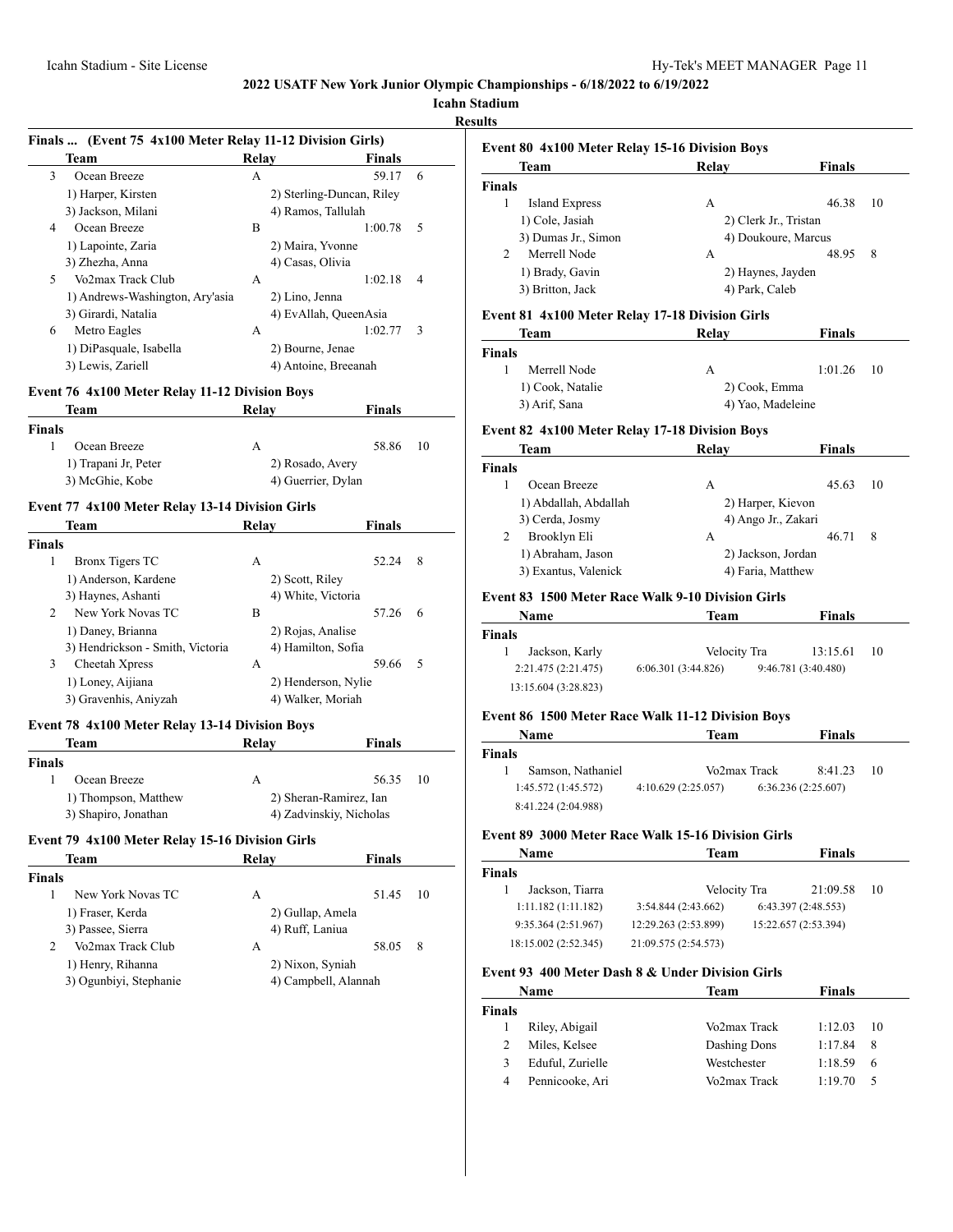**Icahn Stadium**

**Results**

|                | Finals  (Event 93 400 Meter Dash 8 & Under Division Girls) |                     |               |                |
|----------------|------------------------------------------------------------|---------------------|---------------|----------------|
|                | Name                                                       | Team                | <b>Finals</b> |                |
| 5              | Cosentino, Charli                                          | The Camp            | 1:22.31       | $\overline{4}$ |
| 6              | Cope, Catherine                                            | Westchester         | 1:23.14       | 3              |
| 7              | Knox, Mila-Rose                                            | Metro Eagles        | 1:23.23       | 2              |
| 8              | Nunez, Amirah                                              | <b>Bronx</b> Tigers | 1:23.58       | 1              |
|                | Event 94 400 Meter Dash 8 & Under Division Boys            | <b>Team</b>         | <b>Finals</b> |                |
| Finals         | Name                                                       |                     |               |                |
| 1              | Kitt, Sean                                                 | Dashing Dons        | 1:14.33       | 10             |
| $\overline{c}$ | Wills, Victor                                              | Prospect Par        | 1:18.15       | 8              |
| 3              | Dinham, Hunter                                             | Velocity Tra        | 1:22.41       | 6              |
| $\overline{4}$ | Achigbu, Xoan                                              | Velocity Tra        | 1:23.78       | 5              |
| 5              | Gayle, Konnor                                              | Vo2max Track        | 1:24.03       | $\overline{4}$ |
| 6              | Cameron, Elijah                                            | Prospect Par        | 1:24.68       | 3              |
| 7              | Acevedo, Liam                                              | The Camp            | 1:25.39       | $\overline{c}$ |
| 8              | Conway, Thomas                                             | Ocean Breeze        | 1:26.88       | 1              |
|                | Event 95 400 Meter Dash 9-10 Division Girls                |                     |               |                |
|                | Name                                                       | <b>Team</b>         | <b>Finals</b> |                |
| Finals         |                                                            |                     |               |                |
| $\mathbf{1}$   | Medas-king, Kunusasha                                      | Midas touch         | 1:08.01       | 10             |
| 2              | Daley, Si'myra                                             | <b>Bronx Tigers</b> | 1:09.53       | 8              |
| 3              | Thompson, Mya-Abigail                                      | Ocean Breeze        | 1:11.90       | 6              |
| 4              | Rivera, Shanelle                                           | Vo2max Track        | 1:12.17       | 5              |
| 5              | Vargas, Kendell                                            | Chelsea Grey        | 1:14.43       | 4              |
| 6              | Mendoza, Jocelyn                                           | The Camp            | 1:14.46       | 3              |
| 7              | Warmsley, Zoey                                             | 288 Track Cl        | 1:14.55       | $\overline{2}$ |
| 8              | Garner, Aiyona                                             | Metro Eagles        | 1:14.86       | 1              |
|                | <b>Event 96 400 Meter Dash 9-10 Division Boys</b>          |                     |               |                |
|                | Name                                                       | Team                | Finals        |                |
| <b>Finals</b>  |                                                            |                     |               |                |
| 1              | Baron-Williams, Stephen                                    | Ocean Breeze        | 1:05.68       | 10             |
| 2              | Lawson, Keannu                                             | <b>Ruff Kutz</b>    | 1:05.99       | 8              |
| 3              | Murray, Justin                                             | Dashing Dons        | 1:09.53       | 6              |
| $\overline{4}$ | Barrett, Romel                                             | Velocity Tra        | 1:10.75       | 4              |
| 5              | Flores, Royce                                              | Westchester         | 1:15.24       | 3              |
| 6              | Frontis, Jahsai                                            | Velocity Tra        | 1:15.65       | $\overline{2}$ |
| 7              | Glenn, Aidan                                               | <b>Ruff Kutz</b>    | 1:15.76       | 1              |
| 8              | Richards, Joel                                             | Westchester         | 1:16.09       |                |
|                | <b>Event 97 400 Meter Dash 11-12 Division Girls</b>        |                     |               |                |
|                | Name                                                       | Team                | <b>Finals</b> |                |
| Finals<br>1    | Robisky, Abigail                                           | Ocean Breeze        | 1:00.91       | 10             |
| $\overline{c}$ | Pettinelli, Adriana                                        | Tailwind            | 1:03.96       | 8              |
| 3              | Garner, Alyssa                                             | Metro Eagles        | 1:05.32       | 6              |
| $\overline{4}$ | Franqui, Paloma                                            | Prospect Par        | 1:05.33       | 5              |
| 5              | Mends, Favour                                              | Chelsea Grey        | 1:05.46       | 4              |
| 6              | Murray, Zuri                                               | <b>River Cities</b> | 1:05.72       | 3              |
| $\tau$         | Joseph, Anahia                                             | New York Nov        | 1:06.29       | 2              |
|                |                                                            |                     |               |                |
| 8              | Bates-Bucknor, Autumn                                      | <b>Bronx Tigers</b> | 1:07.36       | 1              |

|        | Name               | <b>Team</b>         | <b>Finals</b> |                |
|--------|--------------------|---------------------|---------------|----------------|
| Finals |                    |                     |               |                |
| 1      | Romeo, Caiden      | Prospect Par        | 1:01.04       | 10             |
| 2      | Calixte, Isaiah    | Prospect Par        | 1:02.26       | 8              |
| 3      | Davis, Javen       | <b>River Cities</b> | 1:03.13       | 6              |
| 4      | Cameron, Isaiah    | Prospect Par        | 1:03.53       | 5              |
| 5      | Burke, Kyle        | Prospect Par        | 1:04.08       | 4              |
| 6      | Shepherd, Jeremiah | Metro Eagles        | 1:04.88       | 3              |
| 7      | Stewart, Joakeem   | Hall's Expre        | 1:06.34       | $\overline{c}$ |
| 8      | Gandy, Nalo        | Prospect Par        | 1:08.03       |                |
|        |                    |                     |               |                |

# **Event 99 400 Meter Dash 13-14 Division Girls**

| Name           |                   | Team                | <b>Finals</b> |               |  |
|----------------|-------------------|---------------------|---------------|---------------|--|
| inals          |                   |                     |               |               |  |
|                | Vidolova, Anna    | 06-Unattache        | 56.10         |               |  |
| $\overline{c}$ | Rubenstein, Renna | Chelsea Grey        | 1:00.70       | 10            |  |
| 3              | Hopson, Amira     | Mo Better Ja        | 1:01.78       | 8             |  |
| 4              | White, Victoria   | <b>Bronx</b> Tigers | 1:01.98       | 6             |  |
| 5              | Reid, Nia         | <b>Mighty Lions</b> | 1:02.80       | 5             |  |
| 6              | Haynes, Ashanti   | <b>Bronx Tigers</b> | 1:02.93       | 4             |  |
| 7              | Anderson, Kardene | <b>Bronx Tigers</b> | 1:04.22       | 3             |  |
| 8              | Waeldner, Emma    | Prospect Par        | 1:04.39       | $\mathcal{L}$ |  |

#### **Event 100 400 Meter Dash 13-14 Division Boys**

| Name          |                      | Team         | <b>Finals</b> |                |  |
|---------------|----------------------|--------------|---------------|----------------|--|
| <b>Finals</b> |                      |              |               |                |  |
| 1             | Monegro, Steven      | Velocity Tra | 53.75         | 10             |  |
| 2             | Parker, Pierce       | Velocity Tra | 55.08         | 8              |  |
| 3             | Irish-Bramble, Aaron | Notre Dame T | 55.89         | 6              |  |
| 4             | Simon, Matthew       | Prospect Par | 56.34         | 5              |  |
| 5             | Walters, Jeremy      | Ocean Breeze | 57.14         | 4              |  |
| 6             | Duncan, Christian    | Prospect Par | 58.25         | 3              |  |
| 7             | Anthony, Jaylen      | Medgar Evers | 58.91         | $\overline{c}$ |  |
| 8             | Hockaday, Malachi    | Prospect Par | 59.20         |                |  |

#### **Event 101 400 Meter Dash 15-16 Division Girls**

| Name         |                     | Team         | Finals  |                |  |
|--------------|---------------------|--------------|---------|----------------|--|
| <b>inals</b> |                     |              |         |                |  |
|              | Dixon, Amira-Marie  | Metro Eagles | 1:00.99 | 10             |  |
| 2            | Thomas, Rakae       | Velocity Tra | 1:01.95 | 8              |  |
| 3            | Dewar, Deanna       | New Horizon  | 1:02.35 | 6              |  |
| 4            | Medas-King, Kcaysha | Midas touch  | 1:03.02 | 5              |  |
| 5            | Butler, Denae       | Medgar Evers | 1:04.86 | 4              |  |
| 6            | Norton, Alexa       | Medgar Evers | 1:06.57 | 3              |  |
| 7            | Phillips, Chloe     | Prospect Par | 1:07.27 | $\mathfrak{D}$ |  |
| 8            | Facey, Olivia       | 288 Track Cl | 1:07.38 |                |  |
|              |                     |              |         |                |  |

# **Event 102 400 Meter Dash 15-16 Division Boys**

|        | Name               | Team         | Finals |     |
|--------|--------------------|--------------|--------|-----|
| `inals |                    |              |        |     |
|        | Marchan, Jaden     | 06-Unattache | 50.95  |     |
|        | Johnson, Nathaniel | Notre Dame T | 51.34  | 10  |
|        | Hendy, Jonathan    | Metro Eagles | 53.65  | 8   |
| 4      | Seymour, Omarion   | Chelsea Grey | 53.74  | 6   |
|        | Hall, Troy         | Metro Eagles | 54.42  | - 5 |
|        |                    |              |        |     |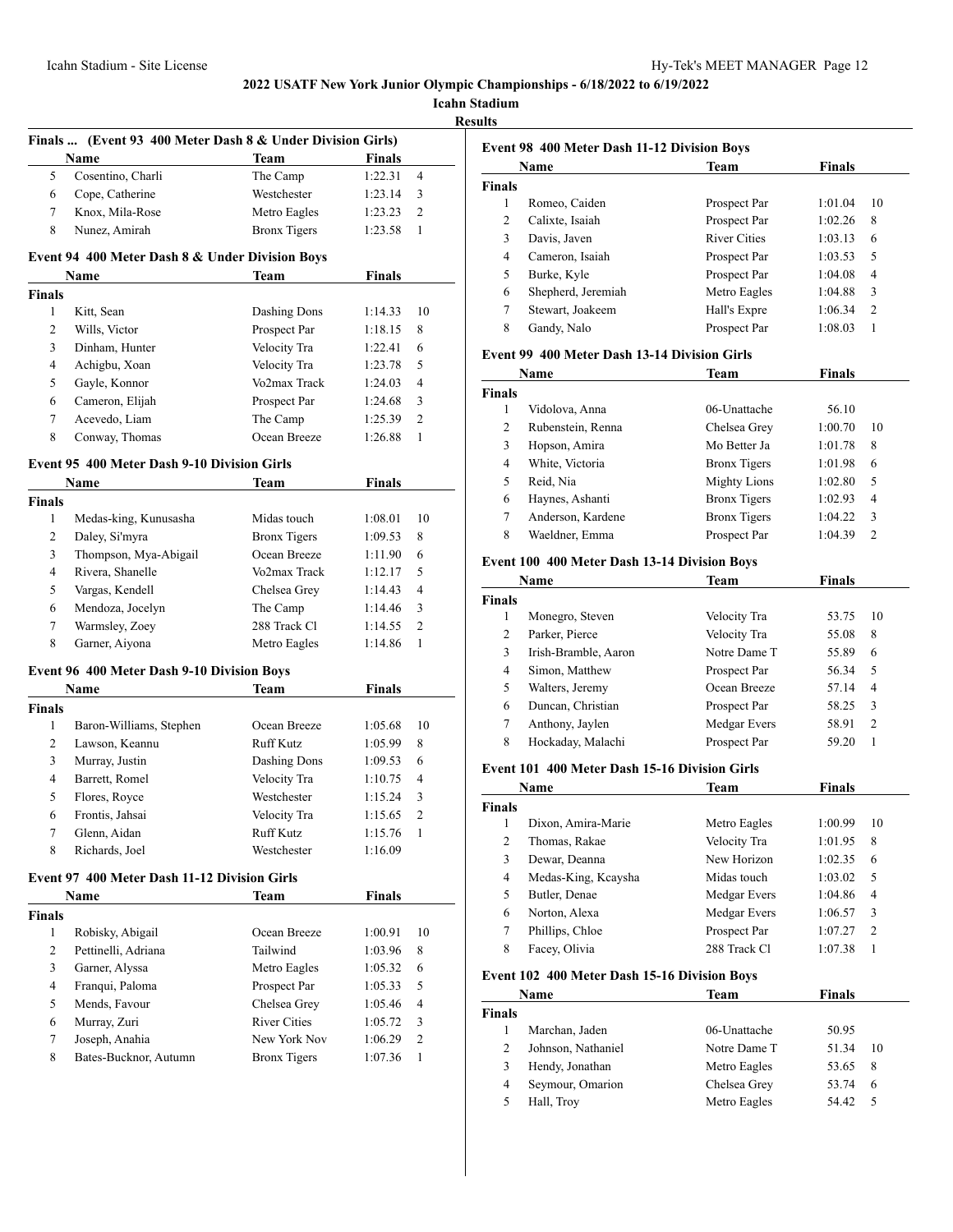**Icahn Stadium**

**Results** 

|                               |                                            | Finals  (Event 102 400 Meter Dash 15-16 Division Boys)        |                                |                |
|-------------------------------|--------------------------------------------|---------------------------------------------------------------|--------------------------------|----------------|
|                               | Name                                       | <b>Team</b>                                                   | <b>Finals</b>                  |                |
| 6                             | Clement, Tayshawn                          | 288 Track Cl                                                  | 54.51                          | 4              |
| 7                             | Richards, Harrison                         | Westchester                                                   | 54.51                          | 3              |
| 8                             | Walker, Christian                          | Metro Eagles                                                  | 55.13                          | 2              |
|                               |                                            | <b>Event 103 400 Meter Dash 17-18 Division Girls</b>          |                                |                |
| <b>Finals</b>                 | Name                                       | Team                                                          | Finals                         |                |
| 1                             | Brown, Kortney                             | Ocean Breeze                                                  | 58.07                          | 10             |
| 2                             | Williams-Molitor, Leila                    | Chelsea Grey                                                  | 59.86                          | 8              |
| 3                             | Salmon, Jillian                            | Vo2max Track                                                  | 1:02.88                        | 6              |
| 4                             | Johnson, Kayla cassidy                     | Hall's Expre                                                  | 1:04.22                        | 5              |
| 5                             | Brou, Indira                               | Chelsea Grey                                                  | 1:04.59                        | 4              |
| 6                             | Irish-Bramble, Kenia                       | Velocity Tra                                                  | 1:05.47                        | 3              |
| 7                             | Gulston, Alana                             | Prospect Par                                                  |                                | 2              |
| 8                             | White, Elizabeth                           | <b>Bronx Tigers</b>                                           | 1:07.73<br>1:08.46             | 1              |
|                               |                                            | <b>Event 104 400 Meter Dash 17-18 Division Boys</b>           |                                |                |
|                               | Name                                       | Team                                                          | Finals                         |                |
| <b>Finals</b>                 |                                            |                                                               |                                |                |
| 1                             | Brown-El, Malachi                          | 06-Unattache                                                  | 50.32                          |                |
| 2                             | Phillip, KyMoy                             | Prospect Par                                                  | 50.84                          | 10             |
| 3                             | Ming, Maxwell                              | Dashing Dons                                                  | 52.15                          | 8              |
| 4                             | Emanuel, Micaiah                           | Metro Eagles                                                  | 53.42                          | 6              |
| 5                             | Nelson, Kennar                             | Brooklyn Eli                                                  | 54.09                          | 5              |
| 6                             | Williams, Zayden                           | Prospect Par                                                  | 54.19                          | 4              |
| 7                             | Watanabe, Jin                              | Merrell Node                                                  | 54.75                          | 3              |
| 8                             | Luard-Charles, Rupert                      | Medgar Evers                                                  | 55.84                          | $\overline{c}$ |
|                               |                                            | Event 106 2000 Meter Steeplechase 17-18 Division Girls        |                                |                |
|                               | Name                                       | Team                                                          | <b>Finals</b>                  |                |
| <b>Finals</b><br>$\mathbf{1}$ | Helfand, Acadia                            |                                                               |                                | 10             |
|                               | 1:31.358(1:31.358)                         | Chelsea Grey<br>3:08.972 (1:37.614)                           | 8:15.42<br>4:50.347 (1:41.375) |                |
|                               |                                            |                                                               |                                |                |
|                               | 6:33.984 (1:43.637)                        | 8:15.419 (1:41.435)                                           |                                |                |
| 2                             | Rodriques, Tamera                          | Vo2max Track                                                  | 9:36.60                        | 8              |
|                               | 1:38.931 (1:38.931)<br>7:34.086 (2:04.615) | 3:29.932 (1:51.001)<br>9:36.592 (2:02.506)                    | 5:29.471 (1:59.539)            |                |
|                               |                                            |                                                               |                                |                |
|                               | Name                                       | Event 107 2000 Meter Steeplechase 15-16 Division Boys<br>Team | Finals                         |                |
| <b>Finals</b>                 |                                            |                                                               |                                |                |
| 1                             | O'Neill, Liam                              | Notre Dame T                                                  | 7:35.08                        | 10             |
|                               | 2:52.245 (2:52.245)                        | 4:28.318(1:36.073)                                            | 6:06.638 (1:38.320)            |                |
|                               | 7:35.072 (1:28.434)                        |                                                               |                                |                |
|                               |                                            |                                                               |                                |                |
| 2                             | Konty, Clyde                               | Prospect Par                                                  | 7:58.13                        | 8              |
|                               | 2:59.493 (2:59.493)                        | 4:36.585 (1:37.092)                                           | 6:17.751 (1:41.166)            |                |
|                               | 7:58.124 (1:40.373)                        |                                                               |                                |                |
|                               |                                            | Event 108 2000 Meter Steeplechase 17-18 Division Boys         |                                |                |
|                               | Name                                       | Team                                                          | Finals                         |                |
| <b>Finals</b><br>$\mathbf{1}$ |                                            | 06-Unattache                                                  | 7:26.19                        |                |
|                               | Corona, Juan<br>2:50.558 (2:50.558)        | 4:23.782 (1:33.224)                                           | 5:57.362 (1:33.580)            |                |
|                               |                                            |                                                               |                                |                |

| Brown, Zander       | River Cities        | 8:05.94             | - 10 |
|---------------------|---------------------|---------------------|------|
| 3:04.405(3:04.405)  | 4:44.110 (1:39.705) | 6:24.768 (1:40.658) |      |
| 8:05.931 (1:41.163) |                     |                     |      |

# **Event 109 800 Meter Run 8 & Under Division Girls**

|                          | Name                | Finals<br>Team          |                |  |
|--------------------------|---------------------|-------------------------|----------------|--|
| Finals                   |                     |                         |                |  |
| 1                        | Riley, Abigail      | Vo2max Track<br>2:56.16 | 10             |  |
|                          | 1:27.245 (1:27.245) | 2:56.152 (1:28.907)     |                |  |
| $\mathfrak{D}$           | Cosentino, Charli   | 3:03.94<br>The Camp     | 8              |  |
|                          | 1:29.317 (1:29.317) | 3:03.940 (1:34.623)     |                |  |
| 3                        | Knox, Amaya-Paige   | Metro Eagles<br>3:04.24 | 6              |  |
|                          | 1:33.552 (1:33.552) | 3:04.235 (1:30.683)     |                |  |
| 4                        | Logan, Sofia        | 3:05.91<br>Metro Eagles | 5              |  |
|                          | 1:32.041 (1:32.041) | 3:05.909 (1:33.868)     |                |  |
| $\overline{\phantom{0}}$ | Sobers, Jael        | 3:06.07<br>Metro Eagles | 4              |  |
|                          | 1:27.525 (1:27.525) | 3:06.062 (1:38.537)     |                |  |
| 6                        | Cleary, Alison      | 3:11.58<br>Prospect Par | 3              |  |
|                          | 1:32.872 (1:32.872) | 3:11.578 (1:38.706)     |                |  |
| 7                        | Codrington, Morgan  | Vo2max Track<br>3:15.83 | $\overline{c}$ |  |
|                          | 1:32.369 (1:32.369) | 3:15.822(1:43.453)      |                |  |
| 8                        | Leotaud, Cadence    | Hall's Expre<br>3:22.65 | 1              |  |
|                          | 1:37.780 (1:37.780) | 3:22.642 (1:44.862)     |                |  |

# **Event 110 800 Meter Run 8 & Under Division Boys**

|        | Name                 |                     | Team         | Finals  |                |
|--------|----------------------|---------------------|--------------|---------|----------------|
| Finals |                      |                     |              |         |                |
| 1      | Kitt, Sean           |                     | Dashing Dons | 2:44.53 | 10             |
|        | 1:23.780 (1:23.780)  | 2:44.521 (1:20.741) |              |         |                |
| 2      | Hightower, Harvey    |                     | Prospect Par | 2:44.58 | 8              |
|        | 1:20.925 (1:20.925)  | 2:44.575 (1:23.650) |              |         |                |
| 3      | Boschen, Cyrus       |                     | Westchester  | 2:49.52 | 6              |
|        | 1:23.293 (1:23.293)  | 2:49.520 (1:26.227) |              |         |                |
| 4      | Achigbu, Xoan        |                     | Velocity Tra | 2:50.05 | 5              |
|        | 1:20.424 (1:20.424)  | 2:50.045 (1:29.621) |              |         |                |
| 5      | Codrington, Jeremiah |                     | Vo2max Track | 2:50.16 | 4              |
|        | 1:22.881 (1:22.881)  | 2:50.157 (1:27.276) |              |         |                |
| 6      | Gayle, Konnor        |                     | Vo2max Track | 3:13.75 | 3              |
|        | 1:33.693 (1:33.693)  | 3:13.742 (1:40.049) |              |         |                |
| 7      | Brown, Ace           |                     | Hall's Expre | 3:14.34 | $\overline{2}$ |
|        | 1:37.625 (1:37.625)  | 3:14.332 (1:36.707) |              |         |                |
| 8      | Scott, Bryce         |                     | Hall's Expre | 3:14.36 | 1              |
|        | 1:34.828 (1:34.828)  | 3:14.354 (1:39.526) |              |         |                |

# **Event 111 800 Meter Run 9-10 Division Girls**

|                       | Team         | <b>Finals</b>                                                                           |    |  |
|-----------------------|--------------|-----------------------------------------------------------------------------------------|----|--|
|                       |              |                                                                                         |    |  |
| Medas-king, Kunusasha | Midas touch  | 2:36.46                                                                                 | 10 |  |
| 1:17.505(1:17.505)    |              |                                                                                         |    |  |
| Warmsley, Zoey        | 288 Track Cl | 2:41.17                                                                                 | 8  |  |
| 1:17.669(1:17.669)    |              |                                                                                         |    |  |
| Rosado, Payton        | Ocean Breeze | 2:41.52                                                                                 | 6  |  |
| 1:20.398 (1:20.398)   |              |                                                                                         |    |  |
| Boschen, Aria         | Westchester  | 2:42.07                                                                                 | 5  |  |
| 1:19.384 (1:19.384)   |              |                                                                                         |    |  |
|                       |              | 2:36.459(1:18.954)<br>2:41.161 (1:23.492)<br>2:41.514 (1:21.116)<br>2:42.067 (1:22.683) |    |  |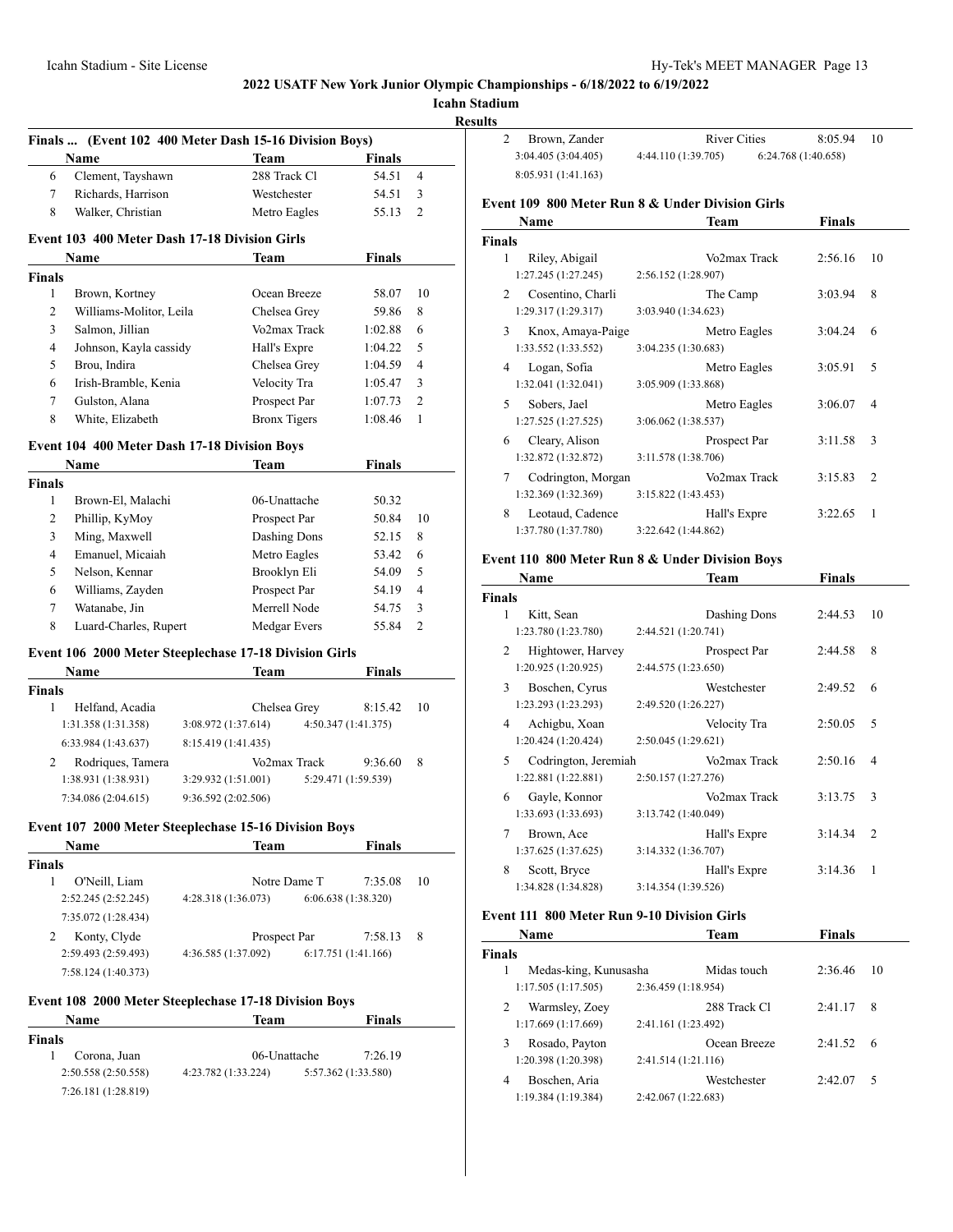**Icahn Stadium Results**

|                     |                                                                                                                                                                                                                                                                                                                                                                                                                                                                                                                                                          | 4                                                                                                                                                                                                                          |
|---------------------|----------------------------------------------------------------------------------------------------------------------------------------------------------------------------------------------------------------------------------------------------------------------------------------------------------------------------------------------------------------------------------------------------------------------------------------------------------------------------------------------------------------------------------------------------------|----------------------------------------------------------------------------------------------------------------------------------------------------------------------------------------------------------------------------|
| 2:47.925 (1:26.959) |                                                                                                                                                                                                                                                                                                                                                                                                                                                                                                                                                          |                                                                                                                                                                                                                            |
| Vo2max Track        | 2:49.10                                                                                                                                                                                                                                                                                                                                                                                                                                                                                                                                                  | 3                                                                                                                                                                                                                          |
| 2:49.094 (1:26.469) |                                                                                                                                                                                                                                                                                                                                                                                                                                                                                                                                                          |                                                                                                                                                                                                                            |
|                     | 2:49.41                                                                                                                                                                                                                                                                                                                                                                                                                                                                                                                                                  | 2                                                                                                                                                                                                                          |
| 2:49.407 (1:27.905) |                                                                                                                                                                                                                                                                                                                                                                                                                                                                                                                                                          |                                                                                                                                                                                                                            |
|                     |                                                                                                                                                                                                                                                                                                                                                                                                                                                                                                                                                          | 1                                                                                                                                                                                                                          |
|                     |                                                                                                                                                                                                                                                                                                                                                                                                                                                                                                                                                          |                                                                                                                                                                                                                            |
|                     |                                                                                                                                                                                                                                                                                                                                                                                                                                                                                                                                                          |                                                                                                                                                                                                                            |
|                     |                                                                                                                                                                                                                                                                                                                                                                                                                                                                                                                                                          |                                                                                                                                                                                                                            |
| Team                | <b>Finals</b>                                                                                                                                                                                                                                                                                                                                                                                                                                                                                                                                            |                                                                                                                                                                                                                            |
|                     |                                                                                                                                                                                                                                                                                                                                                                                                                                                                                                                                                          |                                                                                                                                                                                                                            |
| <b>Ruff Kutz</b>    | 2:37.80                                                                                                                                                                                                                                                                                                                                                                                                                                                                                                                                                  | 10                                                                                                                                                                                                                         |
|                     |                                                                                                                                                                                                                                                                                                                                                                                                                                                                                                                                                          |                                                                                                                                                                                                                            |
| Dashing Dons        | 2:39.63                                                                                                                                                                                                                                                                                                                                                                                                                                                                                                                                                  | 8                                                                                                                                                                                                                          |
|                     |                                                                                                                                                                                                                                                                                                                                                                                                                                                                                                                                                          |                                                                                                                                                                                                                            |
|                     |                                                                                                                                                                                                                                                                                                                                                                                                                                                                                                                                                          | 6                                                                                                                                                                                                                          |
|                     |                                                                                                                                                                                                                                                                                                                                                                                                                                                                                                                                                          |                                                                                                                                                                                                                            |
|                     |                                                                                                                                                                                                                                                                                                                                                                                                                                                                                                                                                          | 5                                                                                                                                                                                                                          |
|                     |                                                                                                                                                                                                                                                                                                                                                                                                                                                                                                                                                          |                                                                                                                                                                                                                            |
|                     |                                                                                                                                                                                                                                                                                                                                                                                                                                                                                                                                                          | 4                                                                                                                                                                                                                          |
|                     |                                                                                                                                                                                                                                                                                                                                                                                                                                                                                                                                                          |                                                                                                                                                                                                                            |
|                     |                                                                                                                                                                                                                                                                                                                                                                                                                                                                                                                                                          |                                                                                                                                                                                                                            |
|                     |                                                                                                                                                                                                                                                                                                                                                                                                                                                                                                                                                          | 3                                                                                                                                                                                                                          |
|                     |                                                                                                                                                                                                                                                                                                                                                                                                                                                                                                                                                          |                                                                                                                                                                                                                            |
|                     |                                                                                                                                                                                                                                                                                                                                                                                                                                                                                                                                                          | 2                                                                                                                                                                                                                          |
|                     |                                                                                                                                                                                                                                                                                                                                                                                                                                                                                                                                                          |                                                                                                                                                                                                                            |
| Prospect Par        | 2:51.92                                                                                                                                                                                                                                                                                                                                                                                                                                                                                                                                                  | 1                                                                                                                                                                                                                          |
|                     |                                                                                                                                                                                                                                                                                                                                                                                                                                                                                                                                                          |                                                                                                                                                                                                                            |
|                     |                                                                                                                                                                                                                                                                                                                                                                                                                                                                                                                                                          |                                                                                                                                                                                                                            |
|                     |                                                                                                                                                                                                                                                                                                                                                                                                                                                                                                                                                          |                                                                                                                                                                                                                            |
|                     |                                                                                                                                                                                                                                                                                                                                                                                                                                                                                                                                                          |                                                                                                                                                                                                                            |
|                     |                                                                                                                                                                                                                                                                                                                                                                                                                                                                                                                                                          | 10                                                                                                                                                                                                                         |
|                     |                                                                                                                                                                                                                                                                                                                                                                                                                                                                                                                                                          |                                                                                                                                                                                                                            |
|                     |                                                                                                                                                                                                                                                                                                                                                                                                                                                                                                                                                          | 8                                                                                                                                                                                                                          |
|                     |                                                                                                                                                                                                                                                                                                                                                                                                                                                                                                                                                          |                                                                                                                                                                                                                            |
|                     |                                                                                                                                                                                                                                                                                                                                                                                                                                                                                                                                                          |                                                                                                                                                                                                                            |
|                     |                                                                                                                                                                                                                                                                                                                                                                                                                                                                                                                                                          |                                                                                                                                                                                                                            |
|                     |                                                                                                                                                                                                                                                                                                                                                                                                                                                                                                                                                          |                                                                                                                                                                                                                            |
| Ocean Breeze        | 2:33.44                                                                                                                                                                                                                                                                                                                                                                                                                                                                                                                                                  | 5                                                                                                                                                                                                                          |
| 2:33.431 (1:18.711) |                                                                                                                                                                                                                                                                                                                                                                                                                                                                                                                                                          |                                                                                                                                                                                                                            |
| Prospect Par        | 2:40.09                                                                                                                                                                                                                                                                                                                                                                                                                                                                                                                                                  | 4                                                                                                                                                                                                                          |
| 2:40.082 (1:23.200) |                                                                                                                                                                                                                                                                                                                                                                                                                                                                                                                                                          |                                                                                                                                                                                                                            |
| Metro Eagles        | 2:40.86                                                                                                                                                                                                                                                                                                                                                                                                                                                                                                                                                  | 3                                                                                                                                                                                                                          |
| 2:40.858 (1:21.570) |                                                                                                                                                                                                                                                                                                                                                                                                                                                                                                                                                          |                                                                                                                                                                                                                            |
| Tailwind            |                                                                                                                                                                                                                                                                                                                                                                                                                                                                                                                                                          | 2                                                                                                                                                                                                                          |
|                     |                                                                                                                                                                                                                                                                                                                                                                                                                                                                                                                                                          |                                                                                                                                                                                                                            |
|                     |                                                                                                                                                                                                                                                                                                                                                                                                                                                                                                                                                          | 1                                                                                                                                                                                                                          |
|                     |                                                                                                                                                                                                                                                                                                                                                                                                                                                                                                                                                          |                                                                                                                                                                                                                            |
|                     |                                                                                                                                                                                                                                                                                                                                                                                                                                                                                                                                                          |                                                                                                                                                                                                                            |
|                     |                                                                                                                                                                                                                                                                                                                                                                                                                                                                                                                                                          |                                                                                                                                                                                                                            |
| Team                | <b>Finals</b>                                                                                                                                                                                                                                                                                                                                                                                                                                                                                                                                            |                                                                                                                                                                                                                            |
|                     |                                                                                                                                                                                                                                                                                                                                                                                                                                                                                                                                                          |                                                                                                                                                                                                                            |
| Westchester         |                                                                                                                                                                                                                                                                                                                                                                                                                                                                                                                                                          | 10                                                                                                                                                                                                                         |
| 2:19.205 (1:10.123) |                                                                                                                                                                                                                                                                                                                                                                                                                                                                                                                                                          |                                                                                                                                                                                                                            |
|                     | Team<br>Vo2max Track<br>Prospect Par<br>Prospect Par<br>2:51.998 (1:28.494)<br><b>Event 112 800 Meter Run 9-10 Division Boys</b><br>Velocity Tra<br>Westchester<br>Ocean Breeze<br>Ocean Breeze<br>Tailwind<br>Event 113 800 Meter Run 11-12 Division Girls<br>Team<br>Vo2max Track<br>2:25.981 (1:11.124)<br>Rodriguez-King, Malina<br>Ocean Breeze<br>2:28.135 (1:13.491)<br>Prospect Par<br>2:30.815 (1:15.792)<br>2:41.044 (1:23.876)<br>Ocean Breeze<br>2:48.388 (1:26.863)<br>Event 114 800 Meter Run 11-12 Division Boys<br>MacKinnon, Konstantin | Finals  (Event 111 800 Meter Run 9-10 Division Girls)<br>Finals<br>2:47.93<br>2:52.00<br>2:43.30<br>2:45.43<br>2:45.99<br>2:47.42<br>2:47.96<br>Finals<br>2:25.99<br>2:28.14<br>2:30.82 6<br>2:41.05<br>2:48.39<br>2:19.21 |

| 2 | Rosado, Avery           |                     | Ocean Breeze | 2:21.17 | 8             |
|---|-------------------------|---------------------|--------------|---------|---------------|
|   | 1:09.355(1:09.355)      | 2:21.162 (1:11.807) |              |         |               |
| 3 | Acevedo, Tristan        |                     | The Camp     | 2:25.40 | 6             |
|   | 1:11.393(1:11.393)      | 2:25.395 (1:14.002) |              |         |               |
| 4 | Shepherd, Jeremiah      |                     | Metro Eagles | 2:29.61 | 5             |
|   | 1:13.428(1:13.428)      | 2:29.607 (1:16.179) |              |         |               |
| 5 | Edwards, Daniel         |                     | Prospect Par | 2:30.34 | 4             |
|   | 1:11.430(1:11.430)      | 2:30.337 (1:18.907) |              |         |               |
| 6 | Riley, Alexander        |                     | Vo2max Track | 2:31.72 | 3             |
|   | 1:13.238(1:13.238)      | 2:31.713 (1:18.475) |              |         |               |
| 7 | MacKinnon, Kilian       |                     | Westchester  | 2:32.18 | $\mathcal{L}$ |
|   | 1:16.413(1:16.413)      | 2:32.180 (1:15.767) |              |         |               |
| 8 | Jarnit-Bjergsoe, Melvin |                     | Westchester  | 2:34.65 | 1             |
|   | 1:15.840(1:15.840)      | 2:34.648 (1:18.808) |              |         |               |

## **Event 115 800 Meter Run 13-14 Division Girls**

|               | Name                                        | Team         | Finals  |    |
|---------------|---------------------------------------------|--------------|---------|----|
| <b>Finals</b> |                                             |              |         |    |
| 1             | Kliesch, Katelyn<br>1:11.763(1:11.763)      | Ocean Breeze | 2:20.25 | 10 |
| 2             | Comas, Kylie<br>1:12.062(1:12.062)          | New York Nov | 2:23.34 | 8  |
| 3             | Curran, Emma<br>1:12.914 (1:12.914)         | Tailwind     | 2:26.53 | 6  |
| 4             | Otavalo, Valeria<br>1:13.769 (1:13.769)     | Westchester  | 2:31.91 | 5  |
| 5             | Williams, Sky<br>1:15.041(1:15.041)         | Vo2max Track | 2:34.94 | 4  |
| 6             | Irish-Bramble, Kenese<br>1:14.274(1:14.274) | Velocity Tra | 2:35.03 | 3  |
| 7             | Douglas, Naomi<br>1:14.883 (1:14.883)       | Chelsea Grey | 2:35.26 | 2  |
| 8             | Mitarotonda, Aileen<br>1:14.680(1:14.680)   | Tsc Track Cl | 2:35.91 | 1  |

# **Event 116 800 Meter Run 13-14 Division Boys**

|                | Name                     |                     | Team         | Finals  |               |
|----------------|--------------------------|---------------------|--------------|---------|---------------|
| <b>Finals</b>  |                          |                     |              |         |               |
| 1              | Duncan, Christian        |                     | Prospect Par | 2:09.76 | 10            |
|                | 1:05.335(1:05.335)       | 2:09.758 (1:04.423) |              |         |               |
| $\mathfrak{D}$ | Moeller, T. Harrison     |                     | Ocean Breeze | 2:11.82 | 8             |
|                | 1:05.649 (1:05.649)      | 2:11.815 (1:06.166) |              |         |               |
| 3              | Cruz, Yuhan              |                     | Westchester  | 2:12.68 | 6             |
|                | 1:06.219(1:06.219)       | 2:12.673 (1:06.454) |              |         |               |
| 4              | Recio, Landon            |                     | Tsc Track C1 | 2:16.59 | 5             |
|                | 1:06.777(1:06.777)       | 2:16.583 (1:09.806) |              |         |               |
| 5              | Parker, Pierce           |                     | Velocity Tra | 2:18.36 | 4             |
|                | 1:04.938 (1:04.938)      | 2:18.353(1:13.415)  |              |         |               |
| 6              | Blissett-Saavedra, Mateo |                     | Prospect Par | 2:19.67 | 3             |
|                | 1:06.408(1:06.408)       | 2:19.662(1:13.254)  |              |         |               |
| 7              | Henry Jr, Roman          |                     | 06-Unattache | 2:21.03 |               |
|                | 1:06.170(1:06.170)       | 2:21.029 (1:14.859) |              |         |               |
| 8              | Walters, Jeremy          |                     | Ocean Breeze | 2:21.96 | $\mathcal{L}$ |
|                | 1:07.453 (1:07.453)      | 2:21.957 (1:14.504) |              |         |               |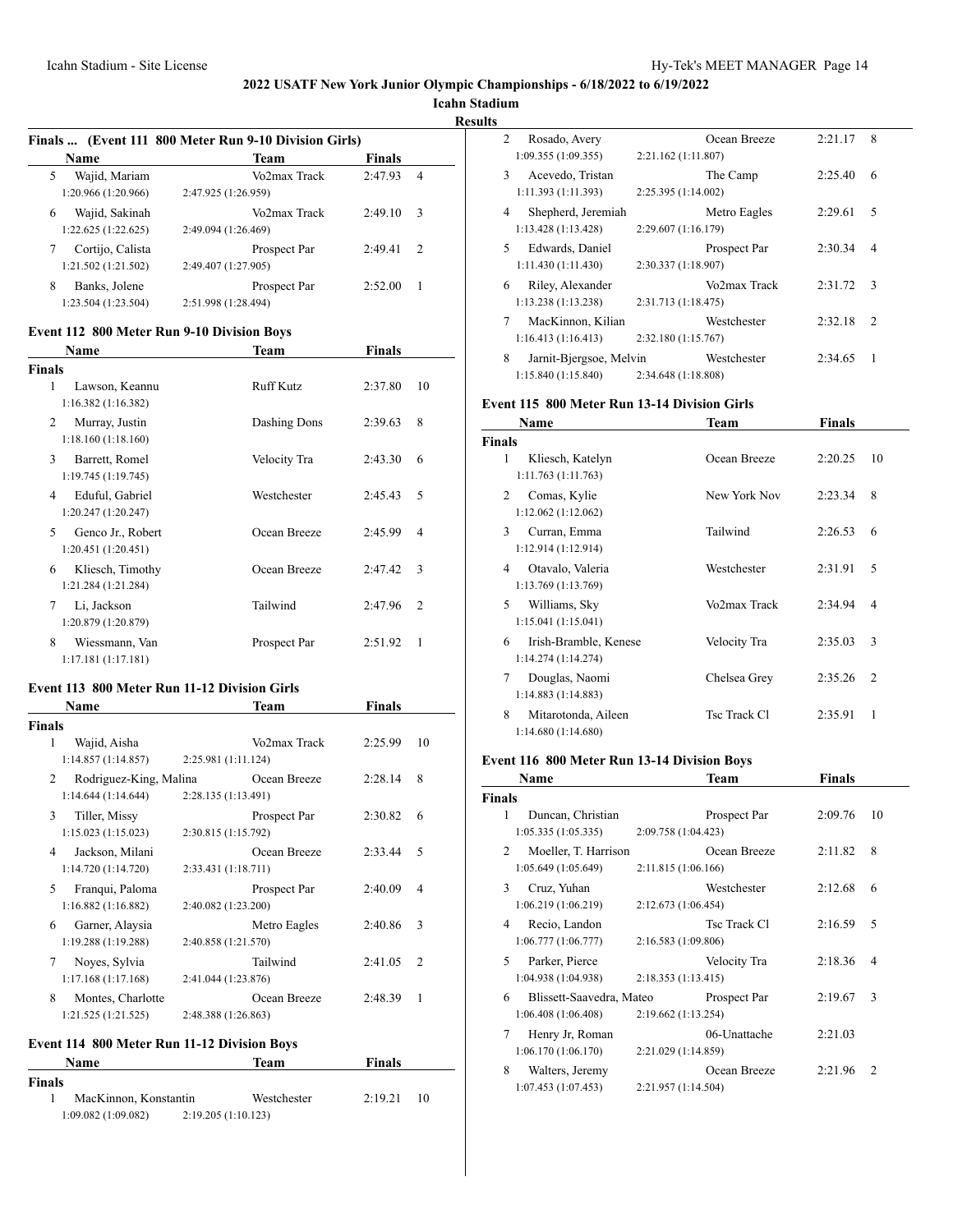# **Icahn Stadium**

**Results**

| Event 117 800 Meter Run 15-16 Division Girls<br>Name | Team                                | Finals        |    |
|------------------------------------------------------|-------------------------------------|---------------|----|
| <b>Finals</b>                                        |                                     |               |    |
| $\mathbf{1}$<br>Ashe, Baila<br>2:25.988 (2:25.988)   | Prospect Par                        | 2:25.99       | 10 |
| 2<br>Mubanda, Mirembe<br>1:15.575(1:15.575)          | Chelsea Grey<br>2:36.095 (1:20.520) | 2:36.10       | 8  |
| 3<br>Ruelas, Kamora<br>2:37.626 (2:37.626)           | 288 Track Cl                        | 2:37.63       | 6  |
| 4<br>Mickens-smith, Makayla<br>1:25.835(1:25.835)    | New York Nov<br>2:45.131 (1:19.297) | 2:45.14       | 5  |
| Washington, Adonijah<br>5<br>1:14.496(1:14.496)      | Velocity Tra<br>2:46.395 (1:31.899) | 2:46.40       | 4  |
| 6<br>Boschen, Sage<br>1:24.422(1:24.422)             | Westchester<br>2:48.127 (1:23.706)  | 2:48.13       | 3  |
| Facey, Olivia<br>7<br>1:18.337(1:18.337)             | 288 Track Cl<br>2:49.767 (1:31.430) | 2:49.77       | 2  |
| 8<br>Belostotsky, Leah<br>1:31.517(1:31.517)         | Tailwind<br>3:04.268 (1:32.752)     | 3:04.27       | 1  |
| Event 118 800 Meter Run 15-16 Division Boys          |                                     |               |    |
| Name                                                 | Team                                | <b>Finals</b> |    |
| <b>Finals</b>                                        |                                     |               |    |
| 1<br>Seliger, Maxim                                  | Chelsea Grey                        | 2:05.77       | 10 |
| 2<br>McPherson, Clevon                               | Ocean Breeze                        | 2:09.63       | 8  |
| 3<br>Haseley, Zackary                                | Chelsea Grey                        | 2:10.65       | 6  |
| $\overline{4}$<br>Pres, Amos                         | Chelsea Grey                        | 2:10.96       | 5  |
| 5<br>Keller, Aaron                                   | 06-Unattache                        | 2:11.80       |    |
| 6<br>Seymour, Omarion                                | Chelsea Grey                        | 2:14.07       | 4  |
| 7<br>Morales, Zaire                                  | 06-Unattache                        | 2:16.63       |    |
| 8<br>Anderson, Driseth                               | Chelsea Grey                        | 2:17.86       | 3  |
| <b>Event 119 800 Meter Run 17-18 Division Girls</b>  |                                     |               |    |
| Name                                                 | Team                                | <b>Finals</b> |    |
| <b>Finals</b>                                        |                                     |               |    |
| Vidolova, Victoria<br>1<br>1:08.368(1:08.368)        | 06-Unattache<br>2:13.358 (1:04.990) | 2:13.36       |    |
| 2<br>Salazar, Juliette<br>1:09.681 (1:09.681)        | Westchester<br>2:23.210 (1:13.529)  | 2:23.21       | 10 |
| Osman, Farah<br>3<br>1:10.460(1:10.460)              | 06-Unattache<br>2:24.203 (1:13.743) | 2:24.21       |    |
| Johnson, Kayla cassidy<br>4<br>1:11.600 (1:11.600)   | Hall's Expre<br>2:27.079 (1:15.479) | 2:27.08       | 8  |
| Stewart, Natalia<br>5<br>1:11.401 (1:11.401)         | Prospect Par<br>2:28.300 (1:16.899) | 2:28.30       | 6  |
| Jimenez, Susan<br>6<br>1:10.850(1:10.850)            | 06-Unattache<br>2:29.357 (1:18.507) | 2:29.36       |    |
|                                                      | Merrell Node                        | 2:36.13       | 5  |
| Robertson, Lia<br>7<br>1:14.324(1:14.324)            | 2:36.127 (1:21.803)                 |               |    |

|                                            | <b>Event 120 800 Meter Run 17-18 Division Boys</b> |              |         |    |
|--------------------------------------------|----------------------------------------------------|--------------|---------|----|
| Name                                       |                                                    | Team         | Finals  |    |
| Finals                                     |                                                    |              |         |    |
| 1<br>Cerda, Josmy                          |                                                    | Ocean Breeze | 2:03.50 | 10 |
| 1:00.503(1:00.503)                         | 2:03.500 (1:02.997)                                |              |         |    |
| $\mathfrak{D}$<br>Ming, Maxwell            |                                                    | Dashing Dons | 2:04.31 | 8  |
| 1:01.363(1:01.363)                         | 2:04.302 (1:02.939)                                |              |         |    |
| 3<br>Berroa, Kewrys                        |                                                    | 06-Unattache | 2:04.74 |    |
| 59.995 (59.995)                            | 2:04.738 (1:04.743)                                |              |         |    |
| Ango Jr., Zakari<br>4                      |                                                    | Ocean Breeze | 2:08.03 | 6  |
| 1:02.723(1:02.723)                         | 2:08.021 (1:05.298)                                |              |         |    |
| $\overline{\phantom{0}}$<br>Nelson, Kennar |                                                    | Brooklyn Eli | 2:08.37 | 5  |
| 1:01.598 (1:01.598)                        | 2:08.364 (1:06.766)                                |              |         |    |
| 6                                          | Williams, Zayden                                   | Prospect Par | 2:08.63 | 4  |
| 1:02.008(1:02.008)                         | 2:08.621 (1:06.613)                                |              |         |    |
| 7                                          | Faruku, Hubaidullai                                | Ocean Breeze | 2:09.68 | 3  |
| 1:02.541(1:02.541)                         | 2:09.675 (1:07.134)                                |              |         |    |
| 8<br>Jiang, Everson                        |                                                    | 06-Unattache | 2:11.25 |    |
| 1:03.498 (1:03.498)                        | 2:11.249 (1:07.751)                                |              |         |    |

#### **Event 121 200 Meter Dash 8 & Under Division Girls**

|               | Name                     | Team                | Finals |                |
|---------------|--------------------------|---------------------|--------|----------------|
| <b>Finals</b> |                          |                     |        |                |
| 1             | Ewers, Blair             | Metro Eagles        | 32.08  | 10             |
| 2             | Miles, Kelsee            | Dashing Dons        | 32.86  | 8              |
| 3             | Nunez, Amirah            | <b>Bronx Tigers</b> | 34.23  | 6              |
| 4             | Eduful, Zurielle         | Westchester         | 35.00  | 5              |
| 5             | Knox, Mila-Rose          | Metro Eagles        | 36.86  | 4              |
| 6             | Dockery, Nyla            | Mo Better Ja        | 37.84  | 3              |
| 7             | Leotaud, Cadence         | Hall's Expre        | 39.81  | $\mathfrak{D}$ |
| 8             | Rodriguez Schulman, Dori | Ocean Breeze        | 40.17  |                |

# **Event 122 200 Meter Dash 8 & Under Division Boys**

|       | Name              | Team                | Finals                  |
|-------|-------------------|---------------------|-------------------------|
| inals |                   |                     |                         |
| 1     | Walker, Yanick    | <b>Bronx</b> Tigers | 30.75<br>10             |
| 2     | Barton, Naji      | 288 Track C1        | 31.16<br>8              |
| 3     | Kitt, Sean        | Dashing Dons        | 32.16<br>6              |
| 4     | Hightower, Harvey | Prospect Par        | 32.65<br>5              |
| 5     | Wills, Victor     | Prospect Par        | 32.65<br>$\overline{4}$ |
| 6     | Dinham, Hunter    | Velocity Tra        | 3<br>34.03              |
| 7     | McElmurray, Owen  | 06-Unattache        | 34.28<br>$-0.2$         |
|       | Festus, Destyn    | Dashing Dons        | $\mathcal{L}$<br>34.28  |
|       |                   |                     |                         |

# **Event 123 200 Meter Dash 9-10 Division Girls**

|        | Name                  | <b>Team</b>         | Finals |                |  |
|--------|-----------------------|---------------------|--------|----------------|--|
| 'inals |                       |                     |        |                |  |
|        | Thompson, Mya-Abigail | Ocean Breeze        | 29.33  | 10             |  |
| 2      | Edwards, Laila        | New York Nov        | 29.50  | 8              |  |
| 3      | Daley, Si'myra        | <b>Bronx Tigers</b> | 30.61  | 6              |  |
| 4      | Achigbu, Lyon         | Velocity Tra        | 31.10  | 5              |  |
| 5      | Campbell, Emily       | Prospect Par        | 31.19  | 4              |  |
| 6      | Haggins, Isabella     | Mo Better Ja        | 31.44  | 3              |  |
|        | Omoloju, Sophia       | Prospect Par        | 31.58  | $\mathfrak{D}$ |  |
| 8      | Askew, Amayah         | <b>Bronx Tigers</b> | 32.03  |                |  |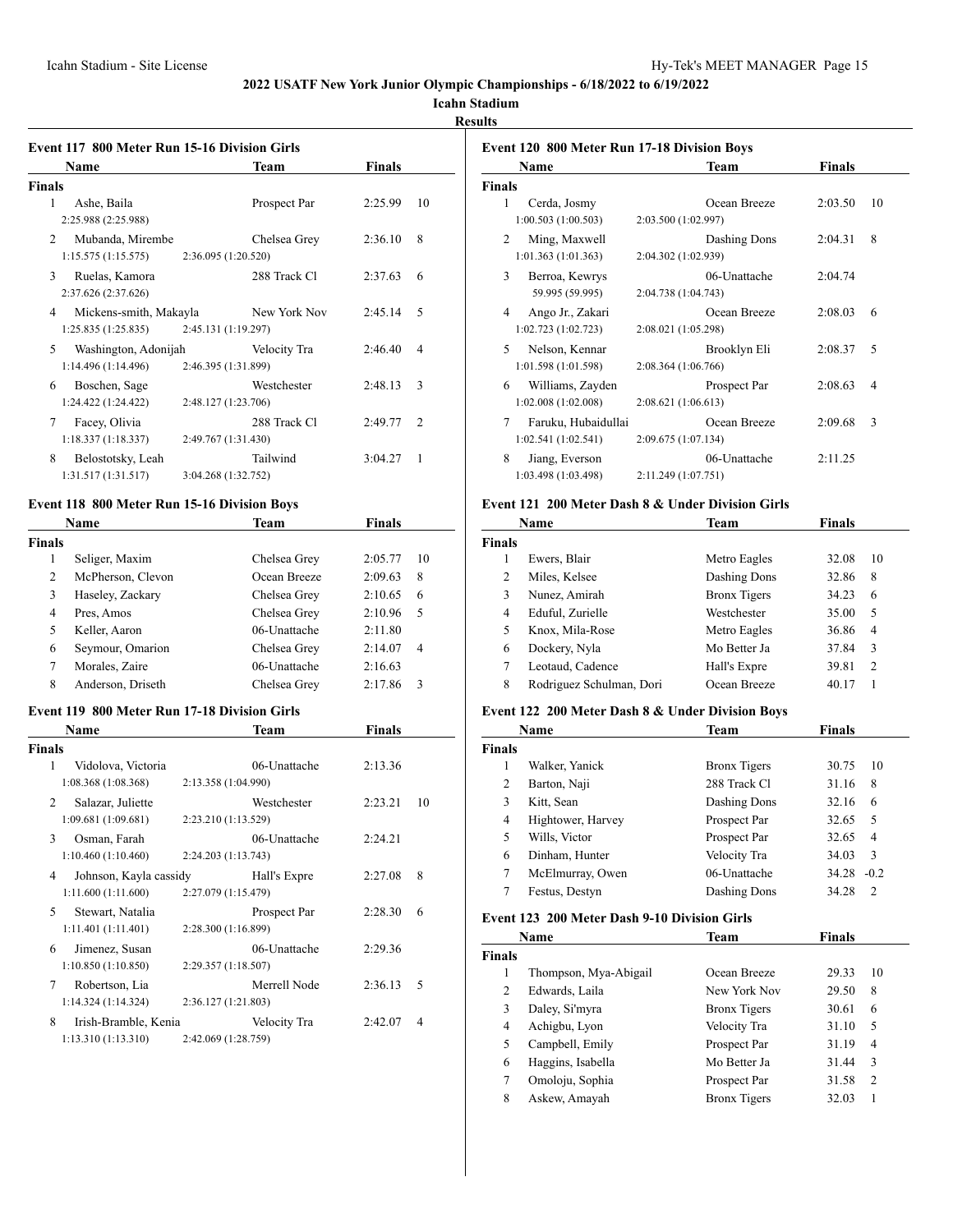**Icahn Stad** 

**Results**

|                | Event 124 200 Meter Dash 9-10 Division Boys<br>Name | Team                | <b>Finals</b> |
|----------------|-----------------------------------------------------|---------------------|---------------|
| <b>Finals</b>  |                                                     |                     |               |
| 1              | Baron-Williams, Stephen                             | Ocean Breeze        | 28.67<br>10   |
| 2              | Lawson, Keannu                                      | <b>Ruff Kutz</b>    | 8<br>29.59    |
| 3              | Clement, Amari                                      | <b>Mighty Lions</b> | 6<br>30.08    |
| 4              | Hickman, Bryce                                      | Velocity Tra        | 30.66<br>5    |
| 5              | Ivry, Isaiah                                        | Prospect Par        | 4<br>30.74    |
| 6              | Morris, Joshua                                      | Metro Eagles        | 3<br>31.06    |
| 7              | Hightower, Stacey                                   | Prospect Par        | 2<br>31.13    |
| 8              | Richards, Joel                                      | Westchester         | 31.21<br>1    |
|                | Event 125 200 Meter Dash 11-12 Division Girls       |                     |               |
|                | Name                                                | Team                | <b>Finals</b> |
| <b>Finals</b>  |                                                     |                     |               |
| 1              | Khan, Khloe                                         | Mo Better Ja        | 26.40<br>10   |
| 2              | Robisky, Abigail                                    | Ocean Breeze        | 26.46<br>8    |
| 3              | King, Autumn                                        | 06-Unattache        | $26.89 -1.1$  |
| 4              | Guthrie, Hannah                                     | <b>Mighty Lions</b> | 27.42<br>6    |
| 5              | Johnson, Amora                                      | Mo Better Ja        | 5<br>27.72    |
| 6              | Bates-Bucknor, Autumn                               | <b>Bronx Tigers</b> | 4<br>28.06    |
| 7              | Stervil, Gabrielle                                  | Prospect Par        | 3<br>28.28    |
| 8              | Mends, Favour                                       | Chelsea Grey        | 2<br>28.49    |
|                | Event 126 200 Meter Dash 11-12 Division Boys        |                     |               |
|                | Name                                                | Team                | <b>Finals</b> |
| <b>Finals</b>  |                                                     |                     |               |
| 1              | Calixte, Isaiah                                     | Prospect Par        | 26.61<br>10   |
| 2              | Dinham, Chase                                       | Velocity Tra        | 26.94<br>8    |
| 3              | Romeo, Caiden                                       | Prospect Par        | 6<br>27.32    |
| 4              | Achigbu, Zuriel                                     | Velocity Tra        | 5<br>27.93    |
| 5              | Gandy, Nalo                                         | Prospect Par        | 4<br>28.75    |
| 6              | Edwards, Daniel                                     | Prospect Par        | 3<br>28.79    |
| 7              | Woods, Tyler                                        | Prospect Par        | 2<br>28.95    |
| 8              | West, Isaac                                         | Hall's Expre        | 1<br>29.27    |
|                | Event 127 200 Meter Dash 13-14 Division Girls       |                     |               |
|                | Name                                                | Team                | Finals        |
| <b>Finals</b>  |                                                     |                     |               |
| 1              | Hopson, Amira                                       | Mo Better Ja        | 26.33<br>10   |
| 2              | Burrell, Brianna                                    | Velocity Tra        | 26.40<br>8    |
| 3              | Rubenstein, Renna                                   | Chelsea Grey        | 26.54<br>6    |
| 4              | White, Victoria                                     | <b>Bronx Tigers</b> | 1.5<br>26.64  |
| 5              | Anderson, Kardene                                   | <b>Bronx Tigers</b> | 1.5<br>26.71  |
| 6              | Hargrove, Zariah                                    | Prospect Par        | 5<br>26.72    |
| 7              | Scott, Jayla                                        | Mo Better Ja        | 4<br>26.92    |
| 8              | Haynes, Ashanti                                     | <b>Bronx Tigers</b> | 3<br>27.00    |
|                | Event 128 200 Meter Dash 13-14 Division Boys        |                     |               |
|                | Name                                                | <b>Team</b>         | <b>Finals</b> |
| <b>Finals</b>  |                                                     |                     |               |
| $\mathbf{1}$   | Monegro, Steven                                     | Velocity Tra        | 24.45<br>10   |
| $\mathbf{2}$   | Simon, Matthew                                      | Prospect Par        | 25.14<br>8    |
|                |                                                     |                     |               |
| 3              | Marshall, Kareem                                    | Medgar Evers        | 26.01<br>6    |
| $\overline{4}$ | Hockaday, Malachi                                   | Prospect Par        | 5<br>26.38    |

| tadium        |                                                     |                  |               |                |
|---------------|-----------------------------------------------------|------------------|---------------|----------------|
| ults          |                                                     |                  |               |                |
| 6             | Olusola, Akindaye                                   | Medgar Evers     | 26.98         | 3              |
| 7             | Lee, Jonathan                                       | Chelsea Grey     | 27.08         | 2              |
| 8             | Hunter, Logan                                       | Westchester      | 27.32         | 1              |
|               | Event 129 200 Meter Dash 15-16 Division Girls       |                  |               |                |
|               | Name                                                | <b>Team</b>      | Finals        |                |
| <b>Finals</b> |                                                     |                  |               |                |
| 1             | Gullap, Amela                                       | New York Nov     | 26.19         | 10             |
| 2             | Coulibaly, Nabintou                                 | <b>Ruff Kutz</b> | 26.59         | 8              |
| 3             | Passee, Sierra                                      | New York Nov     | 26.86         | 6              |
| 4             | Richards, Ivana                                     | Westchester      | 26.96         | 5              |
| 5             | Ruff, Laniua                                        | New York Nov     | 27.15         | 4              |
| 6             | Norton, Alexa                                       | Medgar Evers     | 27.34         | 3              |
| 7             | Butler, Denae                                       | Medgar Evers     | 27.52         | $\overline{2}$ |
| 8             | Medas-King, Kcaysha                                 | Midas touch      | 27.96         | 1              |
|               | <b>Event 130 200 Meter Dash 15-16 Division Boys</b> |                  |               |                |
|               | Name                                                | Team             | <b>Finals</b> |                |
| <b>Finals</b> |                                                     |                  |               |                |
| 1             | Marchan, Jaden                                      | 06-Unattache     | 22.91         | 10             |
| 2             | Johnson, Nathaniel                                  | Notre Dame T     | 23.18         | 8              |
| 3             | Hall, Troy                                          | Metro Eagles     | 23.77         | 6              |
| 4             | Lambert, Dale                                       | Medgar Evers     | 23.82         | 5              |
| 5             | Richards, Harrison                                  | Westchester      | 23.82         | 4              |
| 6             | Miller, Quincy                                      | 06-Unattache     | 23.83         | 3              |

# **Event 131 200 Meter Dash 17-18 Division Girls**

|               | Name                | Team                | <b>Finals</b> |    |
|---------------|---------------------|---------------------|---------------|----|
| <b>Finals</b> |                     |                     |               |    |
| 1             | Cummings, Gabrielle | 288 Track Cl        | 25.06         | 10 |
| 2             | Brown, Kortney      | Ocean Breeze        | 25.67         | 8  |
| 3             | Smith, Arielle      | Medgar Evers        | 26.29         | 6  |
| 4             | Brou, Indira        | Chelsea Grey        | 27.82         | 5  |
| 5             | Stewart, Natalia    | Prospect Par        | 28.81         | 4  |
| 6             | White, Elizabeth    | <b>Bronx</b> Tigers | 28.93         | 3  |
| 7             | Yao, Madeleine      | Merrell Node        | 29.28         | 2  |
| 8             | Clarke, Jania       | New York Nov        | 29.38         |    |

 Clement, Tayshawn 288 Track Cl 23.95 2 8 Hendy, Jonathan Metro Eagles 24.07 1

# **Event 132 200 Meter Dash 17-18 Division Boys**

|               | Name                | Team         | Finals       |
|---------------|---------------------|--------------|--------------|
| <b>Finals</b> |                     |              |              |
|               | Jackson, Jordan     | Brooklyn Eli | 22.47<br>10  |
| 2             | Smith Jr., Clifford | 06-Unattache | $23.25 -0.1$ |
| 3             | Emanuel, Micaiah    | Metro Eagles | 23.35<br>8   |
| 4             | Simpson, Brandon    | Metro Eagles | 23.55<br>6   |
| 5             | Exantus, Valenick   | Brooklyn Eli | 23.57<br>5   |
| 6             | Harper, Kievon      | Ocean Breeze | 23.58<br>4   |
| 7             | Abraham, Jason      | Brooklyn Eli | 3<br>23.78   |
| 8             | Napper, Baibe       | 06-Unattache | 23.87<br>0.5 |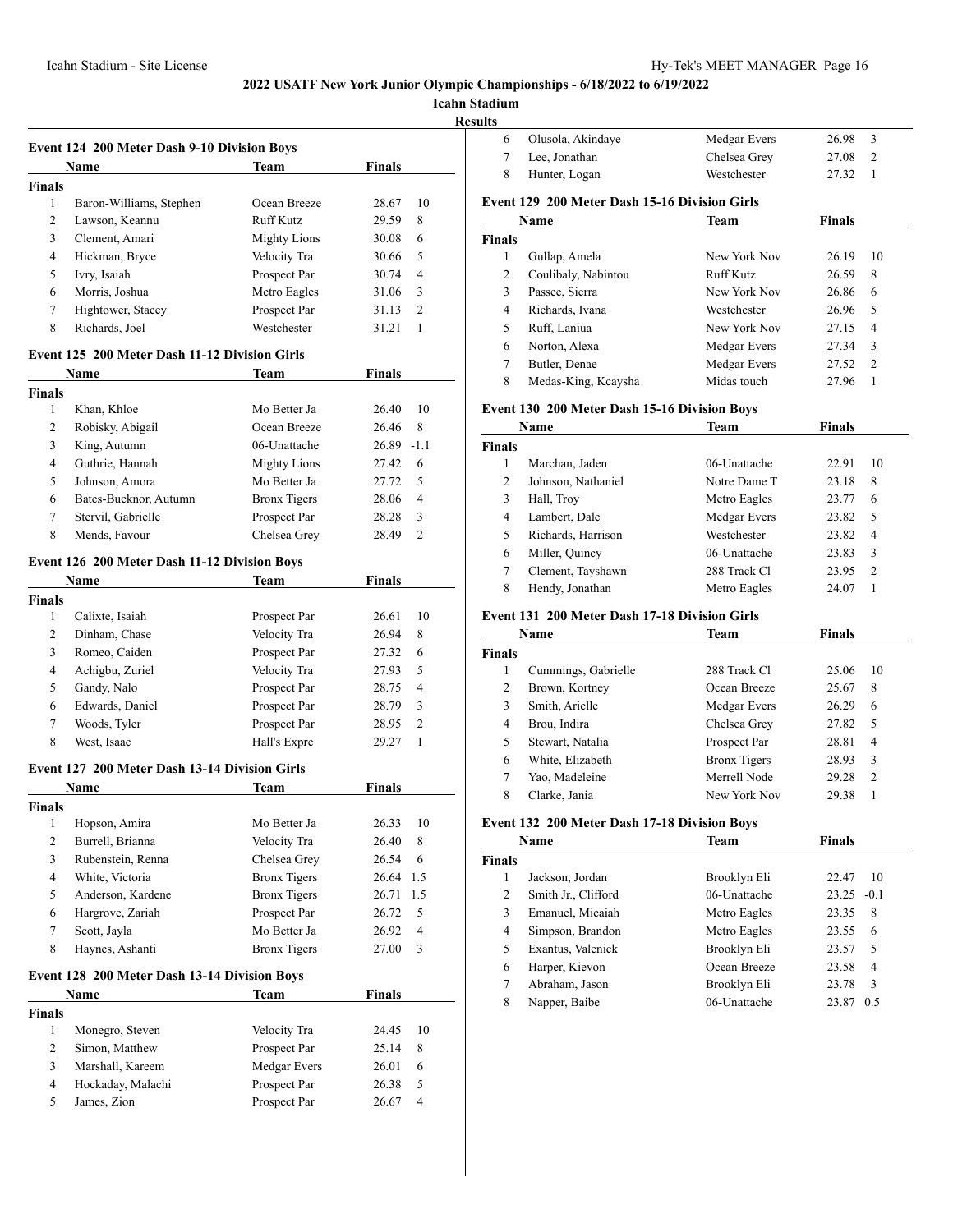# **Icahn Stadium**

#### **Results**

|                | Event 133 4x400 Meter Relay 8 & Under Division Girls<br>Team | Relav             | <b>Finals</b>                 |
|----------------|--------------------------------------------------------------|-------------------|-------------------------------|
| <b>Finals</b>  |                                                              |                   |                               |
| 1              | Metro Eagles                                                 | А                 | 5:25.68<br>10                 |
|                | 1) Knox, Amaya-Paige                                         | 2) Sobers, Jael   |                               |
|                | 3) Logan, Sofia                                              | 4) Ewers, Blair   |                               |
| $\mathfrak{D}$ | Vo2max Track Club                                            | А                 | 6:17.32<br>8                  |
|                | 1) Perez, Aaliyah                                            |                   | 2) Andrews-Washington, Alyssa |
|                | 3) Pennicooke, Ari                                           |                   | 4) Codrington, Morgan         |
| 3              | Prospect Par                                                 | А                 | 7:19.06<br>6                  |
|                | 1) Cleary, Alison                                            | 2) Goldberg, Sima |                               |
|                | 3) Heijmenberg, Cato                                         | 4) Kovtun, Violet |                               |

## **Event 134 4x400 Meter Relay 8 & Under Division Boys**

| Team                     | Relav | <b>Finals</b>         |
|--------------------------|-------|-----------------------|
| <b>Finals</b>            |       |                       |
| 1<br>Prospect Par        | А     | 5:48.33<br>10         |
| 1) Cameron, Elijah       |       | 2) Duncan, Caleb      |
| 3) Gandy, Taiyou         |       | 4) Wills, Victor      |
| 2<br>Prospect Par        | C     | 8<br>6:22.50          |
| 1) Messad, Massil Adrien |       | 2) Simmons, Jayce     |
| 3) Simpson, Cormac       |       | 4) Zhukov, Aaron      |
| 3<br>Vo2max Track Club   | A     | 6:24.84<br>6          |
| 1) Codrington, Jeremiah  |       | 2) Gayle, Konnor      |
| 3) Girardi, Leonardo     |       | 4) Woodhouse, Eliyas  |
| 4<br>Prospect Par        | B     | 6:53.24<br>.5         |
| 1) Chang, Logan          |       | 2) Herdt-Hall, Martin |
| 3) Hunter, Ashtyn        |       | 4) Recoura, Marcel    |

#### **Event 135 4x400 Meter Relay 9-10 Division Girls**

|        | Team                     | Relay               | <b>Finals</b>          |
|--------|--------------------------|---------------------|------------------------|
| Finals |                          |                     |                        |
| 1      | Vo2max Track Club        | А                   | 5:05.27<br>10          |
|        | 1) EvAllah, CrescentMoon |                     | 2) Rivera, Shanelle    |
|        | 3) Wajid, Mariam         | 4) Wajid, Sakinah   |                        |
| 2      | Prospect Par             | А                   | 8<br>5:08.48           |
|        | 1) Campbell, Emily       | 2) Cortijo, Calista |                        |
|        | 3) Banks, Jolene         |                     | 4) Omoloju, Sophia     |
| 3      | Ocean Breeze             | А                   | 5:13.15<br>6           |
|        | 1) Vrakas, Olivia        | 2) Rosado, Payton   |                        |
|        | 3) Pantaleo, Genevieve   |                     | 4) Mitchell, Gabriella |
| 4      | Prospect Par             | B                   | 5:41.98<br>5           |
|        | 1) Cleary, Lila          |                     | 2) Williams, Jazara    |
|        | 3) Banks, Millie         | 4) Kahn, Ella       |                        |
|        |                          |                     |                        |

# **Event 136 4x400 Meter Relay 9-10 Division Boys**

|               | Team                         | Relay | <b>Finals</b>        |    |
|---------------|------------------------------|-------|----------------------|----|
| <b>Finals</b> |                              |       |                      |    |
|               | Prospect Par                 | А     | 5:12.44              | 10 |
|               | 1) Ivry, Isaiah              |       | 2) Hornsby, Jackson  |    |
|               | 3) McIntyre-Baptiste, Karter |       | 4) Wiessmann, Van    |    |
| 2             | Ocean Breeze                 | А     | 5:12.96              | 8  |
|               | 1) Kliesch, Timothy          |       | 2) Genco Jr., Robert |    |
|               | 3) Ahmed, Yousef             |       | 4) Howley, Vincent   |    |

|                         | Prospect Par         | к                       | $6:18.79$ 6    |  |
|-------------------------|----------------------|-------------------------|----------------|--|
|                         | 1) Christiaens, Arno | 2) Patterson IV, George |                |  |
| 3) Christiaens, Marceau |                      |                         | 4) Yorke, Milo |  |

# **Event 137 4x400 Meter Relay 11-12 Division Girls**

|                          | Team                            | Relay | Finals                  |    |
|--------------------------|---------------------------------|-------|-------------------------|----|
| <b>Finals</b>            |                                 |       |                         |    |
| 1                        | Prospect Par                    | А     | 4:42.24                 | 10 |
|                          | 1) Franqui, Paloma              |       | 2) Tiller, Missy        |    |
|                          | 3) Soleimanpour, Reika          |       | 4) La Force, Ella-Marie |    |
| 2                        | Ocean Breeze                    | A     | 4:52.21                 | 8  |
|                          | 1) Rodriguez-King, Malina       |       | 2) Montes, Charlotte    |    |
|                          | 3) Lapointe, Zaria              |       | 4) Casas, Olivia        |    |
| $\mathcal{E}$            | New York Novas TC               | A     | 5:05.54                 | 6  |
|                          | 1) Munoz, Brianna               |       | 2) Thomas, Najada       |    |
|                          | 3) Joseph, Anahia               |       | 4) Ajim, Ariel          |    |
| $\overline{\mathcal{A}}$ | Vo2max Track Club               | A     | 5:20.15                 | 5  |
|                          | 1) Andrews-Washington, Ary'asia |       | 2) EvAllah, QueenAsia   |    |
|                          | 3) Girardi, Natalia             |       | 4) Lino, Jenna          |    |
| 5.                       | Prospect Par                    | B     | 5:31.59                 | 4  |
|                          | 1) Johnston, Cecilia            |       | 2) Scanlon, Louisa      |    |
|                          | 3) Wong, Kaya                   |       | 4) Wong, Arya           |    |

#### **Event 138 4x400 Meter Relay 11-12 Division Boys**

| Team                      | Relay              | <b>Finals</b> |
|---------------------------|--------------------|---------------|
| Finals                    |                    |               |
| Prospect Par<br>1         | А                  | 4:30.28<br>10 |
| 1) Romeo, Caiden          | 2) Calixte, Isaiah |               |
| 3) Burke, Kyle            | 4) Gandy, Nalo     |               |
| 2<br>Prospect Par         | В                  | 4:47.37<br>8  |
| 1) Edwards, Daniel        | 2) Woods, Tyler    |               |
| 3) Fox-Chmielewski, Jonah | 4) Cameron, Isaiah |               |
| 3<br>Prospect Par         | С                  | 5:15.98<br>6  |
| 1) Paulino-Dinzey, Caribe | 2) Lantz, Sawyer   |               |
| 3) Frader-Thompson, Sam   | 4) Kudlis, Kai     |               |

# **Event 139 4x400 Meter Relay 13-14 Division Girls**

|        | Team                 | Relay                 | <b>Finals</b>            |
|--------|----------------------|-----------------------|--------------------------|
| Finals |                      |                       |                          |
| 1      | New York Novas TC    | А                     | 4:14.56<br>10            |
|        | 1) Comas, Kylie      |                       | 2) Brown I, Ze'Niyah     |
|        | 3) Praylow, Madison  | 4) Akande, Sanai      |                          |
| 2      | Velocity Tra         | А                     | 4:18.16<br>8             |
|        | 1) Blake, Shyenne    | 2) Joseph, Ryann      |                          |
|        | 3) Burrell, Brianna  |                       | 4) Irish-Bramble, Kenese |
| 3      | Ocean Breeze         | А                     | 4:31.86<br>6             |
|        | 1) Kliesch, Katelyn  | 2) Shimonov, Kyla     |                          |
|        | 3) Grishina, Mariya  | 4) Cialino, Bia       |                          |
| 4      | Prospect Par         | В                     | 5<br>4:53.92             |
|        | 1) Cullen, Sol       | 2) Eugene, Niera      |                          |
|        | 3) Putka, Macy       | 4) Monge, Nyla        |                          |
| 5.     | Medgar Evers Cougars | А                     | 5:04.87<br>4             |
|        | 1) Gordon, Mikayla   | 2) Ollivierre, Olivia |                          |
|        | 3) Moore, Myla       |                       | 4) Gordon, Monique       |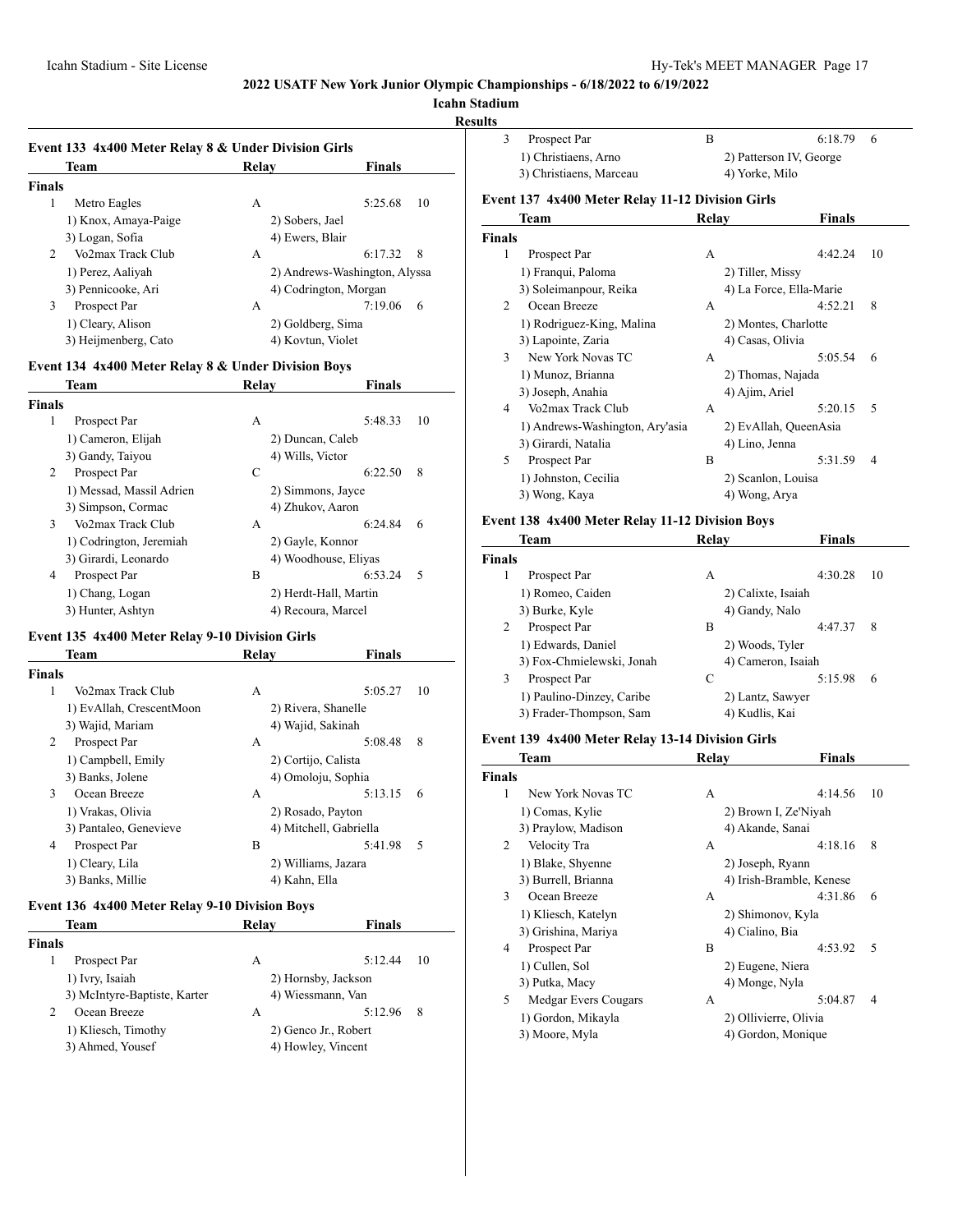# **Icahn Stadium**

# **Results**

# **Event 140 4x400 Meter Relay 13-14 Division Boys**

|        | Livent 170 7A700 Meter Renay 15 17 Division Doys<br>Team | Relay             | Finals                    |
|--------|----------------------------------------------------------|-------------------|---------------------------|
| Finals |                                                          |                   |                           |
| 1      | Prospect Par                                             | А                 | 3:54.15<br>10             |
|        | 1) Simon, Matthew                                        |                   | 2) Duncan, Christian      |
|        | 3) Blissett-Saavedra, Mateo                              | 4) James, Zion    |                           |
| 2      | Ocean Breeze                                             | A                 | 8<br>4:04.92              |
|        | 1) Walters, Jeremy                                       |                   | 2) Moeller, T. Harrison   |
|        | 3) McGinley, Dylan                                       |                   | 4) McGinley, Brayden      |
| 3      | Medgar Evers Cougars                                     | А                 | 4:06.71<br>6              |
|        | 1) Marshall, Kareem                                      |                   | 2) Norman, Nathan         |
|        | 3) Olusola, Akindaye                                     |                   | 4) Anthony, Jaylen        |
| 4      | Prospect Par                                             | B                 | 5<br>4:13.86              |
|        | 1) Hockaday, Malachi                                     |                   | 2) Chambers, Elijah       |
|        | 3) Lane, Quinn                                           | 4) Falcon, Jayden |                           |
| 5      | Prospect Par                                             | C                 | 4:28.04<br>4              |
|        | 1) Ghalili, Adam                                         |                   | 2) McConnell, Cameron     |
|        | 3) Vazquez, Josiah                                       |                   | 4) van der Plas, Oskar    |
| 6      | Ocean Breeze                                             | B                 | 4:52.09<br>3              |
|        | 1) Shapiro, Jonathan                                     |                   | 2) Thompson, Matthew      |
|        | 3) Chen, Alvin                                           |                   | 4) Sheran-Ramirez, Ian    |
| 7      | Medgar Evers Cougars                                     | B                 | 4:55.86<br>$\overline{c}$ |
|        | 1) Roberson, Amarii                                      | 2) Grant, Mosiah  |                           |
|        | 3) Bryan, Kellan                                         | 4) Norman, Ethan  |                           |

# **Event 141 4x400 Meter Relay 15-16 Division Girls**

|        | Team                      | Relav | <b>Finals</b>         |    |
|--------|---------------------------|-------|-----------------------|----|
| Finals |                           |       |                       |    |
| 1      | Velocity Tra              | А     | 4:09.39               | 10 |
|        | 1) Dixon, Talia           |       | 2) Palmer, Candice    |    |
|        | 3) Caldwell, Saniah       |       | 4) Thomas, Rakae      |    |
| 2      | New York Novas TC         | А     | 4:24.97               | 8  |
|        | 1) Mickens-smith, Makayla |       | 2) Lindo, Brianna     |    |
|        | 3) Fraser, Kerda          |       | 4) Michel, Jisele     |    |
| 3      | Vo2max Track Club         | A     | 4:43.18               | 6  |
|        | 1) Nixon, Syniah          |       | 2) Bowden, Mia        |    |
|        | 3) Campbell, Alannah      |       | 4) Henry, Rihanna     |    |
| 4      | Metro Eagles              | А     | 4:44.67               | 5  |
|        | 1) Ewers, Meagan          |       | 2) Blake, Beverley    |    |
|        | 3) Vicars, Nyoki          |       | 4) Dixon, Amira-Marie |    |

#### **Event 142 4x400 Meter Relay 15-16 Division Boys**

| Team              | Relav              | <b>Finals</b>      |
|-------------------|--------------------|--------------------|
| <b>Finals</b>     |                    |                    |
| Prospect Par      |                    | $4:11.35$ 10       |
| 1) George, Caylan |                    | 2) Monge, Nehemiah |
| 3) Ribeiro, Pablo | 4) Copland, Carden |                    |

# **Event 143 4x400 Meter Relay 17-18 Division Girls**

| Team              | Relav               | Finals       |
|-------------------|---------------------|--------------|
| <b>Finals</b>     |                     |              |
| Prospect Par      | А                   | $4:48.76$ 10 |
| 1) Vali, Oona     | 2) Stewart, Natalia |              |
| 3) Gulston, Alana | 4) Yagel, Arianna   |              |

| Event 144 4x400 Meter Relay 17-18 Division Boys |                      |                    |                       |  |
|-------------------------------------------------|----------------------|--------------------|-----------------------|--|
|                                                 | Team                 | Relav              | Finals                |  |
| <b>Finals</b>                                   |                      |                    |                       |  |
|                                                 | Ocean Breeze         | А                  | 3:37.85<br>10         |  |
|                                                 | 1) Ango Jr., Zakari  | 2) Cerda, Josmy    |                       |  |
|                                                 | 3) Cordero, Evan     |                    | 4) Abdallah, Abdallah |  |
| 2                                               | Brooklyn Eli         | А                  | 3:45.05<br>8          |  |
|                                                 | 1) Faria, Matthew    | 2) Jackson, Jordan |                       |  |
|                                                 | 3) Exantus, Valenick | 4) Nelson, Kennar  |                       |  |

# **Event 145 Long Jump 8 & Under Division Girls**

| Name          |                     | Team         | <b>Finals</b>           |
|---------------|---------------------|--------------|-------------------------|
| <b>Finals</b> |                     |              |                         |
|               | Sobers, Jael        | Metro Eagles | 2.99 <sub>m</sub><br>10 |
| 2             | McPherson, Clevecia | Ocean Breeze | 2.71 <sub>m</sub><br>8  |
| 3             | Dockery, Nyla       | Mo Better Ja | 2.60 <sub>m</sub><br>6  |
| 4             | Preble, Natalie     | 06-Unattache | $2.37m$ NWI             |
| 5             | Knox, Mila-Rose     | Metro Eagles | 2.30 <sub>m</sub><br>5  |
| 6             | Romero, Janelle     | Notre Dame T | 2.19m<br>4              |
| 7             | Harper, Kaylie      | Ocean Breeze | 3<br>2.02 <sub>m</sub>  |
| 8             | Emanuel, Maya       | Metro Eagles | 1.94 <sub>m</sub><br>2  |

# **Event 146 Long Jump 8 & Under Division Boys**

| Name          |                   | Team                | Finals            |               |
|---------------|-------------------|---------------------|-------------------|---------------|
| <b>Finals</b> |                   |                     |                   |               |
|               | Achigbu, Xoan     | Velocity Tra        | 3.22m             | 10            |
| 2             | Guerrier, Donivan | Ocean Breeze        | 2.85m             | 8             |
| 3             | Ramos, Noah       | Ocean Breeze        | 2.73m             | 6             |
| 4             | Festus, Destyn    | Dashing Dons        | 2.68 <sub>m</sub> | .5            |
| 5             | Robisky, John     | Ocean Breeze        | 2.46m             | 4             |
| 6             | Walker, Yale      | <b>Bronx Tigers</b> | 2.45m             | 3             |
| 7             | Kolar, Kaiden     | Ocean Breeze        | 2.41 <sub>m</sub> | $\mathcal{L}$ |
| 8             | Fallon, Skyler    | Ocean Breeze        | 2.25m             |               |

# **Event 147 Long Jump 9-10 Division Girls**

| Name          |                     | Team         | Finals            |                |
|---------------|---------------------|--------------|-------------------|----------------|
| <b>Finals</b> |                     |              |                   |                |
| 1             | Achigbu, Lyon       | Velocity Tra | 3.64m             | 10             |
| 2             | Robisky, Catherine  | Ocean Breeze | 3.37 <sub>m</sub> | 8              |
| 3             | Dixon, Anisa        | 288 Track Cl | 3.19m             | 6              |
| 4             | Kolar, Maliya       | Ocean Breeze | 3.13m             | 5              |
| 5             | Garner, Aiyona      | Metro Eagles | 3.05m             | $\overline{4}$ |
| 6             | Jayasooriya, Zelora | Ocean Breeze | 2.88m             | 3              |
| 7             | Williams, Jazara    | Prospect Par | 2.67m             | 1.5            |
|               | Keshinro, Latifat   | Dashing Dons | 2.67m             | 1.5            |

#### **Event 148 Long Jump 9-10 Division Boys**

| <b>Name</b>   |                 | Team                | <b>Finals</b>     |    |
|---------------|-----------------|---------------------|-------------------|----|
| <b>Finals</b> |                 |                     |                   |    |
|               | Wiessmann, Van  | Prospect Par        | 3.80 <sub>m</sub> | 10 |
| 2             | Hickman, Bryce  | Velocity Tra        | 3.68m             | 8  |
| 3             | Rucker, Kymani  | <b>Bronx Tigers</b> | 3.36m             | 6  |
| 4             | Needham, Andre  | <b>Bronx</b> Tigers | 3.29m             | 5  |
| 5             | Sheen, Robert   | Ocean Breeze        | 3.27m             | 4  |
| 6             | Tinnie jr., A.J | Dashing Dons        | 3.19m             | 3  |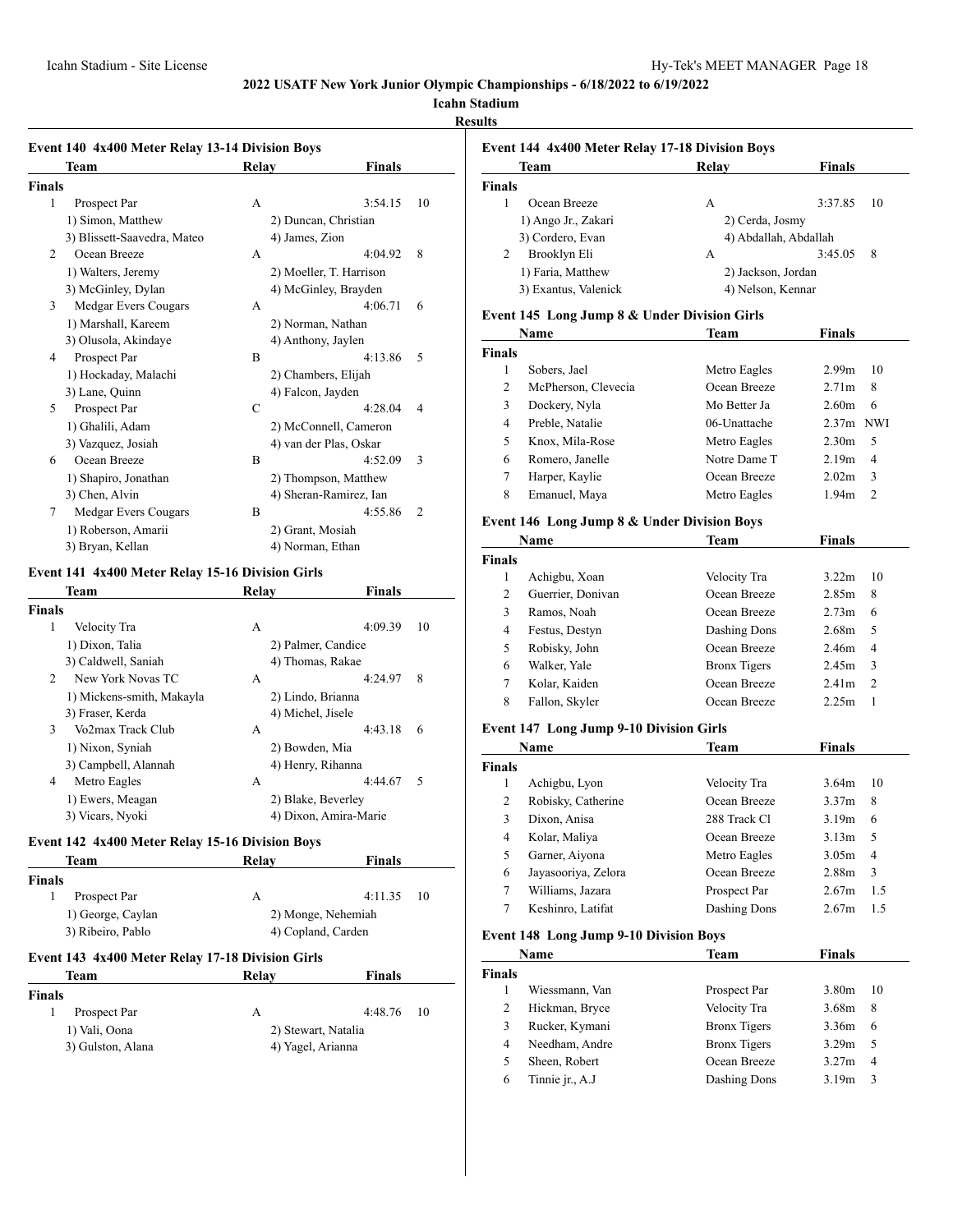**Icahn Stadium**

# **Results**

J.

| <b>Event 149 Long Jump 11-12 Division Girls</b> |                                                  |                              |                   |                |
|-------------------------------------------------|--------------------------------------------------|------------------------------|-------------------|----------------|
|                                                 | Name                                             | Team                         | Finals            |                |
| <b>Finals</b>                                   |                                                  |                              |                   |                |
| 1                                               | Garner, Alyssa                                   | Metro Eagles                 | 4.27m             | 10             |
| 2                                               | Bridgett, Chelsea                                | New York Nov                 | 4.20m             | 8              |
| 3                                               | King, Autumn                                     | 06-Unattache                 | $4.12m$ NWI       |                |
| 4                                               | Sterling-Duncan, Riley                           | Ocean Breeze                 | 4.02 <sub>m</sub> | 6              |
| 5                                               | Stervil, Gabrielle                               | Prospect Par                 | 3.97 <sub>m</sub> | 5              |
| 6                                               | Zhezha, Anna                                     | Ocean Breeze                 | 3.95m             | $\overline{4}$ |
| 7                                               | Maira, Yvonne                                    | Ocean Breeze                 | 3.86m             | 3              |
| 8                                               | Garner, Alaysia                                  | Metro Eagles                 | 3.83m             | 2              |
|                                                 | <b>Event 150 Long Jump 11-12 Division Boys</b>   |                              |                   |                |
|                                                 | Name                                             | Team                         | <b>Finals</b>     |                |
| <b>Finals</b>                                   |                                                  |                              |                   |                |
| 1                                               | Achigbu, Zuriel                                  | Velocity Tra                 | 4.83m             | 10             |
| 2                                               | Dinham, Chase                                    | Velocity Tra                 | 4.57m             | 8              |
| 3                                               | Trapani Jr, Peter                                | Ocean Breeze                 | 4.37 <sub>m</sub> | 6              |
| 4                                               | Zhezha, Nicholas                                 | Ocean Breeze                 | 4.21 <sub>m</sub> | 5              |
| 5                                               | Moore, Justyce                                   | Velocity Tra                 | 4.10 <sub>m</sub> | $\overline{4}$ |
| 6                                               | Gayle, Kieran                                    | Vo2max Track                 | 3.99 <sub>m</sub> | 3              |
| 7                                               | Schmits, Kyle                                    | Notre Dame T                 | 3.97 <sub>m</sub> | $\overline{c}$ |
| 8                                               | Alexis, Kokoro                                   | Prospect Par                 | 3.65m             | $\mathbf{1}$   |
|                                                 | <b>Event 151 Long Jump 13-14 Division Girls</b>  |                              |                   |                |
|                                                 | Name                                             | Team                         | <b>Finals</b>     |                |
|                                                 |                                                  |                              |                   |                |
| Finals<br>1                                     |                                                  |                              | 5.05 <sub>m</sub> | 10             |
| 2                                               | Blake, Shyenne<br>Burrell, Brianna               | Velocity Tra<br>Velocity Tra | 4.91 <sub>m</sub> | 8              |
| 3                                               | Minter, Savannah                                 | Velocity Tra                 | 4.64m             | 6              |
| 4                                               | Jean-Francois, Anaia                             | Prospect Par                 | 4.56m             | 5              |
| 5                                               | Farmakis, Annabel                                | 06-Unattache                 | $4.29m$ NWI       |                |
| 6                                               | Garcia, Rihanna                                  | 288 Track Cl                 | 4.24 <sub>m</sub> | 4              |
| 7                                               | Irish-Bramble, Kenese                            | Velocity Tra                 | 3.94 <sub>m</sub> | 3              |
| 8                                               | Thomas, Tamri                                    | Dashing Dons                 | 3.89m             | $\overline{2}$ |
|                                                 |                                                  |                              |                   |                |
|                                                 | <b>Event 152 Long Jump 13-14 Division Boys</b>   |                              |                   |                |
|                                                 | Name                                             | Team                         | Finals            |                |
| <b>Finals</b>                                   |                                                  |                              |                   |                |
|                                                 | 1 Bergstrom, Finn                                | Westchester                  | 4.91m             | 10             |
| 2                                               | Lathuillerie, Javonni                            | New York Nov                 | 4.55m             | 8              |
| 3                                               | Foerster, Anselm                                 | Prospect Par                 | 4.14m             | 6              |
| 4                                               | Rudisill, Solomon                                | Prospect Par                 | 4.05m             | 5              |
| 5                                               | Chen, Alvin                                      | Ocean Breeze                 | 3.95m             | 4              |
| 6                                               | Rosario, Jaiden                                  | Notre Dame T                 | 3.19m             | 3              |
|                                                 | Event 153 Javelin Throw 8 & Under Division Girls |                              |                   |                |
|                                                 | Name                                             | Team                         | <b>Finals</b>     |                |
| Finals                                          |                                                  |                              |                   |                |
| 1                                               | Sheen, Sienna                                    | Ocean Breeze                 | 9.91m             | 10             |
| $\mathbf{2}$                                    | Holmes, Victoria                                 | Velocity Tra                 | 8.47m             | 8              |
| 3                                               | Romero, Janelle                                  | Notre Dame T                 | 6.99 <sub>m</sub> | 6              |
| 4                                               | Montes, Mia                                      | Notre Dame T                 | 6.52m             | 5              |
| 5                                               | Daniels, Samiyra                                 | Notre Dame T                 | 3.60m             | 4              |
| 6                                               | Zhezha Jr., Theodora                             | Ocean Breeze                 | 2.98 <sub>m</sub> | 3              |
| 7                                               | Smith, Nataliah                                  | Ocean Breeze                 | 2.86m             | 2              |
|                                                 |                                                  |                              |                   |                |

| 8      | Bedford, Naomi                                  | Notre Dame T | 2.60m             |                |  |
|--------|-------------------------------------------------|--------------|-------------------|----------------|--|
|        | Event 154 Javelin Throw 8 & Under Division Boys |              |                   |                |  |
|        | Name                                            | <b>Team</b>  | <b>Finals</b>     |                |  |
| Finals |                                                 |              |                   |                |  |
| 1      | Hightower, Harvey                               | Prospect Par | 14.88m            | 10             |  |
| 2      | Yakop, Tayim                                    | Ocean Breeze | 10.61m            | 8              |  |
| 3      | Irish-Bramble, Alexandre                        | Notre Dame T | 9.57m             | 6              |  |
| 4      | Arellano, Zeus                                  | Ocean Breeze | 7.64m             | 5              |  |
| 5      | Dayem, Elias                                    | Ocean Breeze | 5.42 <sub>m</sub> | 4              |  |
| 6      | Jennings III, Michael                           | Notre Dame T | 4.39m             | 3              |  |
|        | Pira, Dean                                      | Ocean Breeze | 3.99m             | $\overline{2}$ |  |

# **Event 155 Javelin Throw 9-10 Division Girls**

| Name          |                        | Team         | Finals             |               |
|---------------|------------------------|--------------|--------------------|---------------|
| <b>Finals</b> |                        |              |                    |               |
|               | Hudson, Brielle        | New York Sta | 28.43m             | 10            |
| 2             | Walters, Ayrian        | Metro Eagles | 21.81 <sub>m</sub> | 8             |
| 3             | McGhie, Amira          | Ocean Breeze | 16.12m             | 6             |
| 4             | Irish-bramble, Ariadne | Notre Dame T | 15.63m             | .5            |
| 5             | Blake, Savannah        | Velocity Tra | 9.48m              | 4             |
| 6             | Smith, Angelica        | Metro Eagles | 8.78m              | 3             |
| 7             | Reeves, Makenzie       | Vo2max Track | 7.22m              | $\mathcal{L}$ |
| 8             | Jayasooriya, Zelora    | Ocean Breeze | 6.38m              |               |

#### **Event 156 Javelin Throw 9-10 Division Boys**

| Name          |                   | Team         | <b>Finals</b>      |               |
|---------------|-------------------|--------------|--------------------|---------------|
| <b>Finals</b> |                   |              |                    |               |
| 1             | Samson, Gabriel   | Vo2max Track | 22.76m             | 10            |
| 2             | Hightower, Stacey | Prospect Par | 22.10m             | 8             |
| 3             | Lafleur, Carter   | In Motion    | 17.19m             | 6             |
| 4             | Domingo, Gabriel  | Ocean Breeze | 16.98m             | -5            |
| 5             | Wang, Leo         | Prospect Par | 11.91m             | 4             |
| 6             | Conway jr., Jack  | Ocean Breeze | 11.53m             | 3             |
|               | Pira, Francesco   | Ocean Breeze | 10.91 <sub>m</sub> | $\mathcal{L}$ |
| 8             | Bedford, Elyon    | Notre Dame T | 9.59m              |               |

#### **Event 157 Javelin Throw 11-12 Division Girls**

| Name          |                 | Team         | <b>Finals</b> |    |
|---------------|-----------------|--------------|---------------|----|
| <b>Finals</b> |                 |              |               |    |
|               | Ramos, Tallulah | Ocean Breeze | 18.91m        | 10 |
| 2             | Howley, Alyssa  | Ocean Breeze | 16.58m        | 8  |
| 3             | Santiago, Drea  | Velocity Tra | 14.88m        | 6  |
| 4             | Gaspard, Bria   | In Motion    | 14.42m        | 5  |
| 5             | St.John, Taylor | In Motion    | 13.32m        | 4  |
| 6             | Lewis, Zariell  | Metro Eagles | 11.72m        | 3  |
| 7             | Joseph, Cameron | Velocity Tra | 9.05m         | 2  |
| 8             | Rivera, Katelyn | Ocean Breeze | 8.77m         |    |

# **Event 158 Javelin Throw 11-12 Division Boys**

| <b>Name</b>       | Team         | <b>Finals</b>      |    |
|-------------------|--------------|--------------------|----|
|                   |              |                    |    |
| Samson, Nathaniel | Vo2max Track | 32.86m             | 10 |
| Miller, Marshall  | Notre Dame T | 20.66m             | -8 |
| Rock, Michael     | Ocean Breeze | 15.00 <sub>m</sub> | -6 |
| Zhezha, Nicholas  | Ocean Breeze | 13.04m             | -5 |
| Kudlis, Kai       | Prospect Par | 11.15m             |    |
|                   |              |                    |    |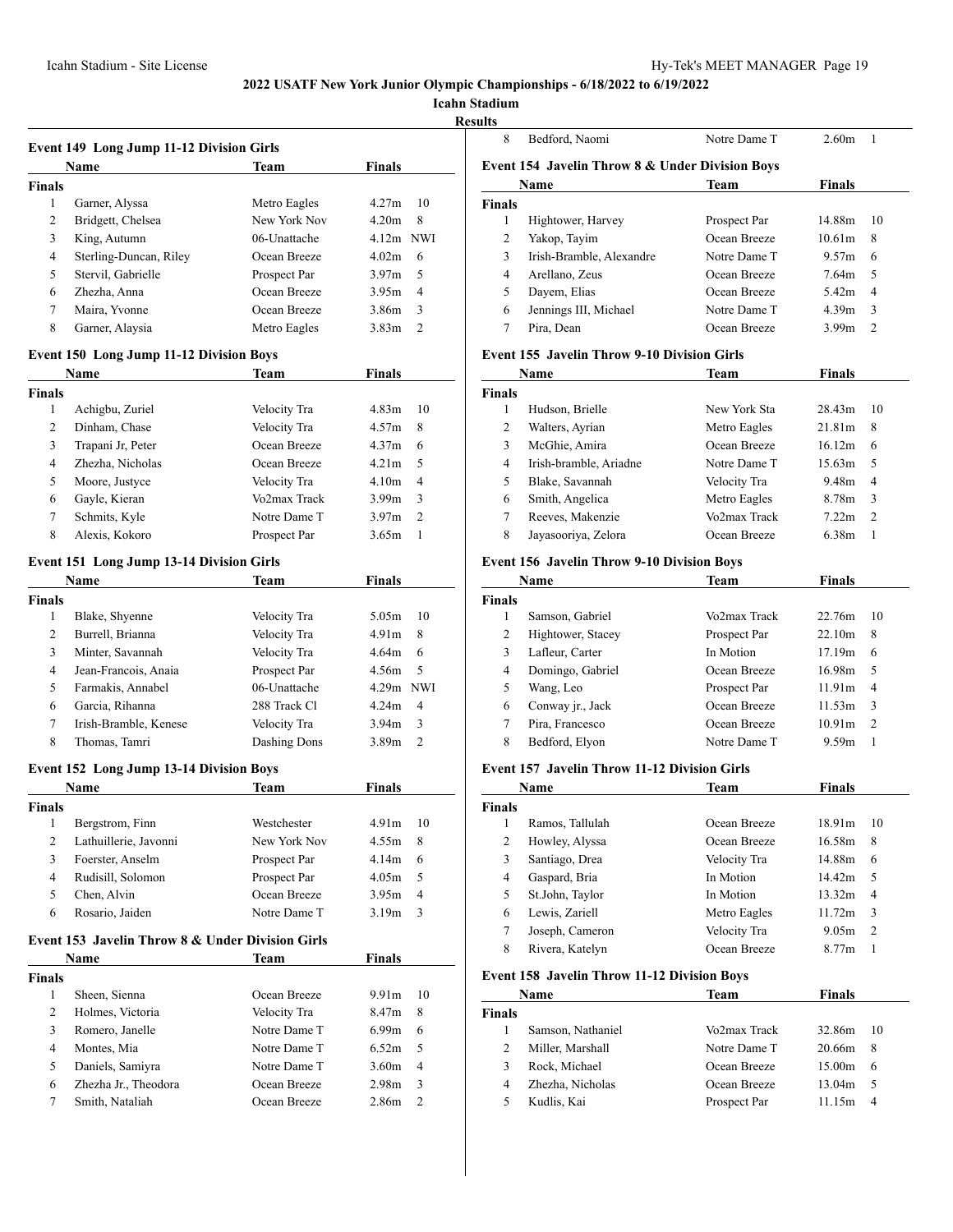**Icahn Stadium**

**Results**

|                | Finals  (Event 158 Javelin Throw 11-12 Division Boys) |                     |               |                |
|----------------|-------------------------------------------------------|---------------------|---------------|----------------|
|                | <b>Name</b>                                           | <b>Team</b>         | <b>Finals</b> |                |
| 6              | Somuyiwa, Oba                                         | Ocean Breeze        | 10.24m        | 3              |
| 7              | Rice, Jonathan                                        | Ocean Breeze        | 9.47m         | $\overline{c}$ |
|                | <b>Event 159 Javelin Throw 13-14 Division Girls</b>   |                     |               |                |
|                | Name                                                  | Team                | <b>Finals</b> |                |
| <b>Finals</b>  |                                                       |                     |               |                |
| $\mathbf{1}$   | Tefft, Riley                                          | Ocean Breeze        | 19.80m        | 10             |
| 2              | Saadi, Sophia                                         | 06-Unattache        | 19.37m        |                |
| 3              | Zanelli, Jenna                                        | Ocean Breeze        | 18.02m        | 8              |
| $\overline{4}$ | Putka, Macy                                           | Prospect Par        | 13.98m        | 6              |
| 5              | Aliberti, Laura                                       | Notre Dame T        | 13.88m        | 5              |
| 6              | Jean-Francois, Anaia                                  | Prospect Par        | 13.55m        | 4              |
| 7              | Servideo, Isabella                                    | Notre Dame T        | 13.52m        | 3              |
| 8              | Kerzhner, Isabella                                    | Ocean Breeze        | 12.75m        | 2              |
|                | <b>Event 160 Javelin Throw 13-14 Division Boys</b>    |                     |               |                |
|                | Name                                                  | Team                | <b>Finals</b> |                |
| <b>Finals</b>  |                                                       |                     |               |                |
| 1              | Foerster, Anselm                                      | Prospect Par        | 21.74m        | 10             |
| $\overline{2}$ | Diaz Berg, Linus                                      | Prospect Par        | 16.56m        | 8              |
| 3              | Popa, Theodore                                        | Prospect Par        | 15.57m        | 6              |
| $\overline{4}$ | Montes IV, Wilfredo                                   | Ocean Breeze        | 15.54m        | 5              |
| 5              | Houle, Jason                                          | Ocean Breeze        | 13.98m        | $\overline{4}$ |
| 6              | Zain, Ali                                             | Ocean Breeze        | 8.93m         | 3              |
| 7              | Hockaday, Malachi                                     | Prospect Par        | 8.54m         | $\overline{c}$ |
| 8              | Zadvinskiy, Nicholas                                  | Ocean Breeze        | 8.19m         | 1              |
|                | <b>Event 161 Javelin Throw 15-16 Division Girls</b>   |                     |               |                |
|                | Name                                                  | Team                | <b>Finals</b> |                |
| <b>Finals</b>  |                                                       |                     |               |                |
| 1              | Virella, Christina                                    | Ocean Breeze        | 16.41m        | 10             |
| 2              | Vicars, Nyoki                                         | Metro Eagles        | 13.50m        | 8              |
| 3              | Smith, Sanai                                          | New York Nov        | 13.42m        | 6              |
| $\overline{4}$ | Fragoso, Bianka                                       | Ocean Breeze        | 12.97m        | 5              |
| 5              | Owens, Serenity                                       | New York Nov        | 10.94m        | $\overline{4}$ |
|                |                                                       |                     |               |                |
|                | <b>Event 162 Javelin Throw 15-16 Division Boys</b>    |                     |               |                |
|                | <b>Name</b>                                           | Team                | Finals        |                |
| Finals         |                                                       |                     |               |                |
| 1              | Love-anderson, Matthiaus                              | Velocity Tra        | 20.99m        | 10             |
| $\overline{c}$ | Ayensu, Andrew                                        | Notre Dame T        | 16.01m        | 8              |
|                | <b>Event 163 Javelin Throw 17-18 Division Girls</b>   |                     |               |                |
|                | Name                                                  | Team                | <b>Finals</b> |                |
| <b>Finals</b>  |                                                       |                     |               |                |
| 1              | Ellis, Marwa                                          | Prospect Par        | 15.62m        | 10             |
|                | <b>Event 164 Javelin Throw 17-18 Division Boys</b>    |                     |               |                |
|                | Name                                                  | Team                | <b>Finals</b> |                |
| <b>Finals</b>  |                                                       |                     |               |                |
| 1              | Corpus, Leo                                           | <b>Island Expre</b> | 39.48m        | 10             |
| $\overline{c}$ | Frankel, Charlie                                      | 06-Unattache        | 37.13m        |                |
| 3              | Pena, Armando                                         | 06-Unattache        | 31.22m        |                |

|                | <b>Event 166 Discus Throw 11-12 Division Boys</b>         |              |                    |    |
|----------------|-----------------------------------------------------------|--------------|--------------------|----|
|                | Name                                                      | Team         | Finals             |    |
| Finals         |                                                           |              |                    |    |
| 1              | Miller, Marshall                                          | Notre Dame T | 15.22m             | 10 |
|                | <b>Event 167 Discus Throw 13-14 Division Girls</b>        |              |                    |    |
|                | Name                                                      | Team         | Finals             |    |
| Finals         |                                                           |              |                    |    |
| 1              | Aliberti, Laura                                           | Notre Dame T | 17.09m             | 10 |
| 2              | Strachn, Kaylin                                           | Velocity Tra | 13.75m             | 8  |
| 3              | Romero, Melanie                                           | Notre Dame T | 12.16m             | 6  |
| 4              | Servideo, Isabella                                        | Notre Dame T | 10.42m             | 5  |
|                | <b>Event 168 Discus Throw 13-14 Division Boys</b>         |              |                    |    |
|                | Name                                                      | Team         | Finals             |    |
| Finals         |                                                           |              |                    |    |
| 1              | Jobe, Nuru                                                | Notre Dame T | 19.35m             | 10 |
| $\overline{c}$ | Rosario, Jaiden                                           | Notre Dame T | 17.33m             | 8  |
|                | <b>Event 169 Discus Throw 15-16 Division Girls</b>        |              |                    |    |
|                | Name                                                      | Team         | Finals             |    |
| <b>Finals</b>  |                                                           |              |                    |    |
| 1              | Bowden, Mia                                               | Vo2max Track | 23.04m             | 10 |
| 2              | Anthony, Takiyah                                          | 06-Unattache | 19.82m             |    |
| 3              | Ewers, Meagan                                             | Metro Eagles | 19.71 <sub>m</sub> | 8  |
| 4              | john, anthoneya                                           | Medgar Evers | 17.15m             | 6  |
| 5              | Jackson, Tiarra                                           | Velocity Tra | 15.85m             | 5  |
| 6              | Vicars, Nyoki                                             | Metro Eagles | 15.25m             | 4  |
| 7              | Spencer, Kayla                                            | Medgar Evers | 14.71m             | 3  |
| 8              | James, Ziani                                              | Medgar Evers | 12.39m             | 2  |
|                | <b>Event 170 Discus Throw 15-16 Division Boys</b>         |              |                    |    |
|                | Name                                                      | Team         | Finals             |    |
| <b>Finals</b>  |                                                           |              |                    |    |
| 1              | Brancaccio III, John                                      | 06-Unattache | 26.95m             |    |
| 2              | Love-anderson, Matthiaus                                  | Velocity Tra | 25.02m             | 10 |
| 3              | Ayensu, Andrew                                            | Notre Dame T | 13.32m             | 8  |
|                | <b>Event 171 Discus Throw 17-18 Division Girls</b>        |              |                    |    |
|                | Name                                                      | Team         | Finals             |    |
| Finals         |                                                           |              |                    |    |
| 1              | Negrete, Prizila                                          | Notre Dame T | 33.77m             | 10 |
| 2              | Katou Kouami, Emmanuela                                   | Roosevelt Tr | 31.24m             | 8  |
| 3              | Coulibaly, Tata                                           | Ruff Kutz    | 26.08m             | 6  |
| 4              | Ellis, Marwa                                              | Prospect Par | 22.99m             | 5  |
| 5              | Ellis, Camille                                            | 06-Unattache | 19.65m             |    |
| 6              | waldron, Jerdine                                          | Notre Dame T | 13.39m             | 4  |
|                |                                                           |              |                    |    |
|                | <b>Event 172 Discus Throw 17-18 Division Boys</b><br>Name | Team         | <b>Finals</b>      |    |
|                |                                                           |              |                    |    |
| <b>Finals</b>  | Pau I, Brandon                                            | 06-Unattache | 46.11m             |    |
|                |                                                           |              |                    |    |
| 1<br>2         | Akpandja, Edward                                          | Notre Dame T | 16.82m             | 10 |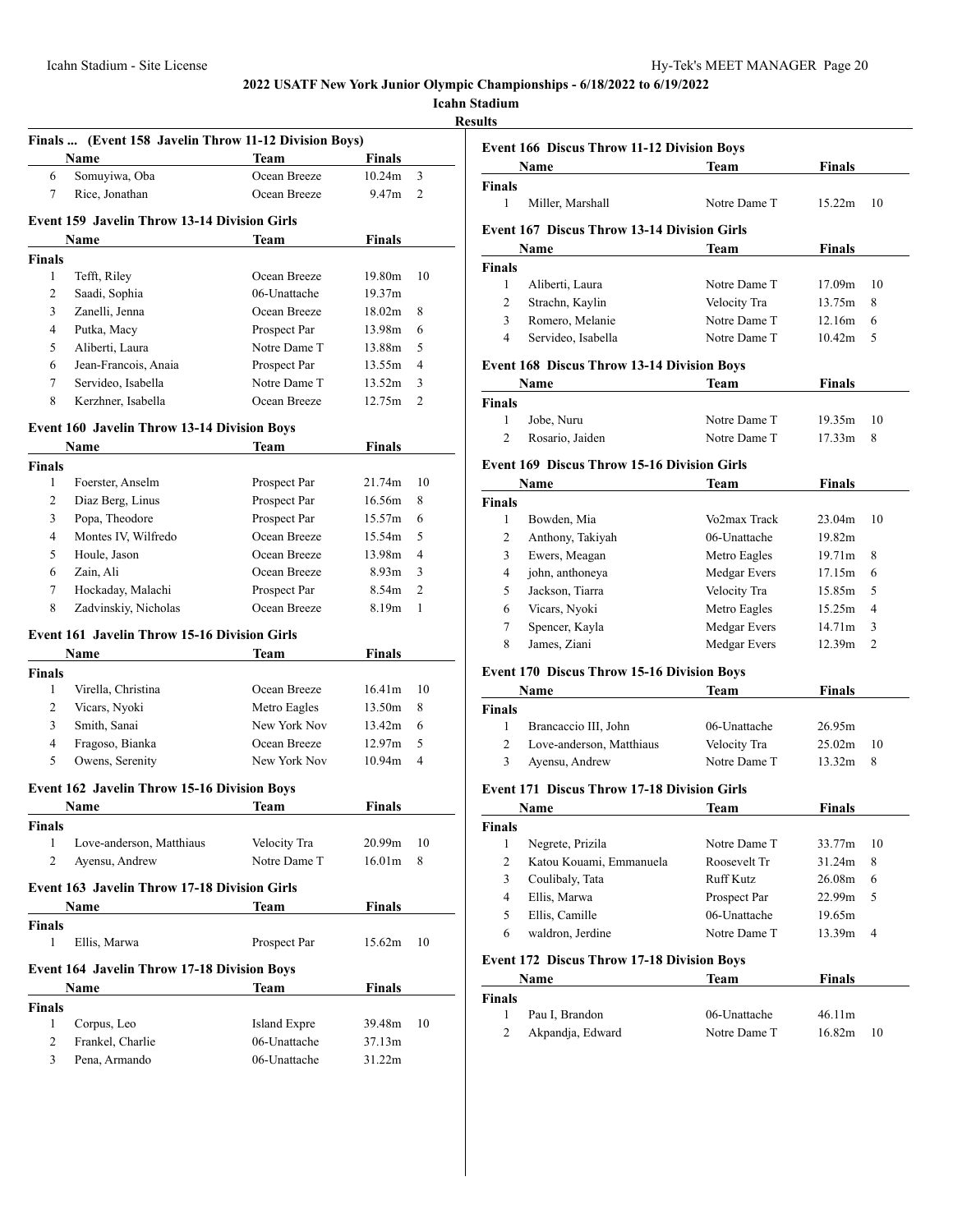**Icahn Stadium**

**Result** 

| <b>Event 173 Shot Put 8 &amp; Under Division Girls</b> |                                                       |                     |                   |                |  |
|--------------------------------------------------------|-------------------------------------------------------|---------------------|-------------------|----------------|--|
|                                                        | Name                                                  | Team                | Finals            |                |  |
| <b>Finals</b>                                          |                                                       |                     |                   |                |  |
| 1                                                      | Holmes, Victoria                                      | Velocity Tra        | 4.45m             | 10             |  |
| 2                                                      | Preble, Natalie                                       | 06-Unattache        | 4.30 <sub>m</sub> |                |  |
| 3                                                      | Montes, Mia                                           | Notre Dame T        | 4.05m             | 8              |  |
| 4                                                      | Sheen, Sienna                                         | Ocean Breeze        | 4.02m             | 6              |  |
| 5                                                      | Lanzot, Kaila                                         | Notre Dame T        | 3.08 <sub>m</sub> | 5              |  |
| 6                                                      | Cooper, Cameron                                       | Ocean Breeze        | 2.36m             | $\overline{4}$ |  |
| 7                                                      | Daniels, Samiyra                                      | Notre Dame T        | 1.82m             | 3              |  |
| 8                                                      | Bedford, Naomi                                        | Notre Dame T        | 1.36m             | 2              |  |
|                                                        | <b>Event 174 Shot Put 8 &amp; Under Division Boys</b> |                     |                   |                |  |
|                                                        | Name                                                  | Team                | <b>Finals</b>     |                |  |
| <b>Finals</b>                                          |                                                       |                     |                   |                |  |
| 1                                                      | Rucker, Khalid                                        | <b>Bronx Tigers</b> | 4.99m             | 10             |  |
| 2                                                      | Gethers, Mason                                        | Velocity Tra        | 4.71 <sub>m</sub> | 8              |  |
| 3                                                      | Newland, Kyle                                         | Metro Eagles        | 4.19m             | 6              |  |
| $\overline{4}$                                         | Yakop, Tayim                                          | Ocean Breeze        | 3.86m             | 5              |  |
| 5                                                      | Irish-Bramble, Alexandre                              | Notre Dame T        | 3.49m             | $\overline{4}$ |  |
| 6                                                      | Emanuel, Mason                                        | Metro Eagles        | 3.26m             | 3              |  |
| 7                                                      | Arellano, Zeus                                        | Ocean Breeze        | 3.13m             | 2              |  |
| 8                                                      | Jennings III, Michael                                 | Notre Dame T        | 2.42 <sub>m</sub> | $\mathbf{1}$   |  |
|                                                        | <b>Event 175 Shot Put 9-10 Division Girls</b>         |                     |                   |                |  |
|                                                        | Name                                                  | Team                | <b>Finals</b>     |                |  |
| <b>Finals</b>                                          |                                                       |                     |                   |                |  |
| 1                                                      | Hudson, Brielle                                       | New York Sta        | 9.08m             | 10             |  |
| 2                                                      | Walters, Ayrian                                       | Metro Eagles        | 8.26m             | 8              |  |
| 3                                                      | McGhie, Amira                                         | Ocean Breeze        | 6.43m             | 6              |  |
| 4                                                      | Irish-bramble, Ariadne                                | Notre Dame T        | 6.22m             | 5              |  |
| 5                                                      | Blake, Savannah                                       | Velocity Tra        | 4.94m             | $\overline{4}$ |  |
| 6                                                      | Smith, Angelica                                       | Metro Eagles        | 4.32m             | 3              |  |
| 7                                                      | Reeves, Makenzie                                      | Vo2max Track        | 4.11m             | 2              |  |
| 8                                                      | Yakop, Joanne                                         | Ocean Breeze        | 3.93 <sub>m</sub> | $\mathbf{1}$   |  |
|                                                        | <b>Event 176 Shot Put 9-10 Division Boys</b>          |                     |                   |                |  |
|                                                        | Name                                                  | Team                | Finals            |                |  |
| <b>Finals</b>                                          |                                                       |                     |                   |                |  |
|                                                        | 1 Domingo, Gabriel                                    | Ocean Breeze        | 7.24m             | 10             |  |
| 2                                                      | Samson, Gabriel                                       | Vo2max Track        | 6.52m             | 8              |  |
| 3                                                      | Thompson, Michael                                     | Ocean Breeze        | 5.29m             | 5.5            |  |
| 3                                                      | Wang, Leo                                             | Prospect Par        | 5.29m             | 5.5            |  |
| 5                                                      | Bedford, Elyon                                        | Notre Dame T        | 4.35m             | 4              |  |
| 6                                                      | Perez, Mehki                                          | Vo2max Track        | 4.32m             | 3              |  |
| 7                                                      | Conway jr., Jack                                      | Ocean Breeze        | 3.92 <sub>m</sub> | $\overline{c}$ |  |
| 8                                                      | Pira, Francesco                                       | Ocean Breeze        | 3.90 <sub>m</sub> | 1              |  |
|                                                        | <b>Event 177 Shot Put 11-12 Division Girls</b>        |                     |                   |                |  |
|                                                        | Name                                                  | Team                | <b>Finals</b>     |                |  |
| <b>Finals</b>                                          |                                                       |                     |                   |                |  |
| 1                                                      | McElmurray, Ava                                       | 06-Unattache        | 6.83m             |                |  |
| $\mathbf{2}$                                           | Lewis, Zariell                                        | Metro Eagles        | 6.77m             | 10             |  |
| 3                                                      | Santiago, Drea                                        | Velocity Tra        | 6.59m             | 8              |  |
| $\overline{4}$                                         | Johnson, Tatianna                                     | <b>River Cities</b> | 6.46m             | 6              |  |
| 5                                                      | Joseph, Cameron                                       | Velocity Tra        | 5.78m             | 5              |  |

| Howley, Alyssa                | Ocean Breeze                                                                                                                                                                              | 5.60m                                                                                                                                                                                                                                                                                                                                                                                                                                                                     | $\overline{4}$                                                                                                              |
|-------------------------------|-------------------------------------------------------------------------------------------------------------------------------------------------------------------------------------------|---------------------------------------------------------------------------------------------------------------------------------------------------------------------------------------------------------------------------------------------------------------------------------------------------------------------------------------------------------------------------------------------------------------------------------------------------------------------------|-----------------------------------------------------------------------------------------------------------------------------|
| Bourne, Jenae                 | Metro Eagles                                                                                                                                                                              | 5.03m                                                                                                                                                                                                                                                                                                                                                                                                                                                                     | 3                                                                                                                           |
| Jahaj, Amira                  | Ocean Breeze                                                                                                                                                                              | 4.28 <sub>m</sub>                                                                                                                                                                                                                                                                                                                                                                                                                                                         | $\overline{c}$                                                                                                              |
|                               |                                                                                                                                                                                           |                                                                                                                                                                                                                                                                                                                                                                                                                                                                           |                                                                                                                             |
| Name                          | Team                                                                                                                                                                                      | Finals                                                                                                                                                                                                                                                                                                                                                                                                                                                                    |                                                                                                                             |
|                               |                                                                                                                                                                                           |                                                                                                                                                                                                                                                                                                                                                                                                                                                                           |                                                                                                                             |
| Miller, Marshall              | Notre Dame T                                                                                                                                                                              | 8.23m                                                                                                                                                                                                                                                                                                                                                                                                                                                                     | 10                                                                                                                          |
| Samson, Nathaniel             | Vo2max Track                                                                                                                                                                              | 7.45m                                                                                                                                                                                                                                                                                                                                                                                                                                                                     | 8                                                                                                                           |
| Rock, Michael                 | Ocean Breeze                                                                                                                                                                              | 5.93 <sub>m</sub>                                                                                                                                                                                                                                                                                                                                                                                                                                                         | 6                                                                                                                           |
| Rice, Jonathan                | Ocean Breeze                                                                                                                                                                              | 5.72 <sub>m</sub>                                                                                                                                                                                                                                                                                                                                                                                                                                                         | 5                                                                                                                           |
| Somuyiwa, Oba                 | Ocean Breeze                                                                                                                                                                              | 5.44m                                                                                                                                                                                                                                                                                                                                                                                                                                                                     | $\overline{4}$                                                                                                              |
|                               |                                                                                                                                                                                           |                                                                                                                                                                                                                                                                                                                                                                                                                                                                           |                                                                                                                             |
| Name                          |                                                                                                                                                                                           |                                                                                                                                                                                                                                                                                                                                                                                                                                                                           |                                                                                                                             |
|                               |                                                                                                                                                                                           |                                                                                                                                                                                                                                                                                                                                                                                                                                                                           |                                                                                                                             |
|                               | Mo Better Ja                                                                                                                                                                              | 7.86m                                                                                                                                                                                                                                                                                                                                                                                                                                                                     | 10                                                                                                                          |
| Gethers, Khloe                | Velocity Tra                                                                                                                                                                              | 7.00 <sub>m</sub>                                                                                                                                                                                                                                                                                                                                                                                                                                                         | 8                                                                                                                           |
| Kerzhner, Isabella            | Ocean Breeze                                                                                                                                                                              | 6.82m                                                                                                                                                                                                                                                                                                                                                                                                                                                                     | 6                                                                                                                           |
| Servideo, Isabella            | Notre Dame T                                                                                                                                                                              | 6.36m                                                                                                                                                                                                                                                                                                                                                                                                                                                                     | 5                                                                                                                           |
|                               | Notre Dame T                                                                                                                                                                              | 6.28m                                                                                                                                                                                                                                                                                                                                                                                                                                                                     | 4                                                                                                                           |
|                               | Ocean Breeze                                                                                                                                                                              | 5.14m                                                                                                                                                                                                                                                                                                                                                                                                                                                                     | 3                                                                                                                           |
| Hendrickson - Smith, Victoria | New York Nov                                                                                                                                                                              | 4.28m                                                                                                                                                                                                                                                                                                                                                                                                                                                                     | $\overline{c}$                                                                                                              |
|                               |                                                                                                                                                                                           |                                                                                                                                                                                                                                                                                                                                                                                                                                                                           |                                                                                                                             |
|                               |                                                                                                                                                                                           |                                                                                                                                                                                                                                                                                                                                                                                                                                                                           |                                                                                                                             |
|                               |                                                                                                                                                                                           |                                                                                                                                                                                                                                                                                                                                                                                                                                                                           |                                                                                                                             |
|                               |                                                                                                                                                                                           |                                                                                                                                                                                                                                                                                                                                                                                                                                                                           |                                                                                                                             |
|                               |                                                                                                                                                                                           |                                                                                                                                                                                                                                                                                                                                                                                                                                                                           | 10                                                                                                                          |
|                               |                                                                                                                                                                                           |                                                                                                                                                                                                                                                                                                                                                                                                                                                                           | 8                                                                                                                           |
|                               |                                                                                                                                                                                           |                                                                                                                                                                                                                                                                                                                                                                                                                                                                           | 6                                                                                                                           |
|                               |                                                                                                                                                                                           |                                                                                                                                                                                                                                                                                                                                                                                                                                                                           | 5                                                                                                                           |
|                               |                                                                                                                                                                                           |                                                                                                                                                                                                                                                                                                                                                                                                                                                                           |                                                                                                                             |
| Name                          | Team                                                                                                                                                                                      | Finals                                                                                                                                                                                                                                                                                                                                                                                                                                                                    |                                                                                                                             |
|                               |                                                                                                                                                                                           |                                                                                                                                                                                                                                                                                                                                                                                                                                                                           |                                                                                                                             |
| Hudson, Brielle               | New York Sta                                                                                                                                                                              | 1.20 <sub>m</sub>                                                                                                                                                                                                                                                                                                                                                                                                                                                         | 10                                                                                                                          |
| Brown, Ryan                   | Mo Better Ja                                                                                                                                                                              | 1.15m                                                                                                                                                                                                                                                                                                                                                                                                                                                                     | 8                                                                                                                           |
| Walters, Ayrian               | Metro Eagles                                                                                                                                                                              | 1.10 <sub>m</sub>                                                                                                                                                                                                                                                                                                                                                                                                                                                         | 6                                                                                                                           |
| Irish-bramble, Ariadne        | Notre Dame T                                                                                                                                                                              | 1.05m                                                                                                                                                                                                                                                                                                                                                                                                                                                                     | 5                                                                                                                           |
| Battle, Cameron               | Mo Better Ja                                                                                                                                                                              | 1.00 <sub>m</sub>                                                                                                                                                                                                                                                                                                                                                                                                                                                         | 4                                                                                                                           |
|                               |                                                                                                                                                                                           |                                                                                                                                                                                                                                                                                                                                                                                                                                                                           |                                                                                                                             |
| Name                          | Team                                                                                                                                                                                      | <b>Finals</b>                                                                                                                                                                                                                                                                                                                                                                                                                                                             |                                                                                                                             |
|                               |                                                                                                                                                                                           |                                                                                                                                                                                                                                                                                                                                                                                                                                                                           |                                                                                                                             |
| Samson, Gabriel               | Vo2max Track                                                                                                                                                                              | 1.15m                                                                                                                                                                                                                                                                                                                                                                                                                                                                     | 10                                                                                                                          |
| Bedford, Elyon                | Notre Dame T                                                                                                                                                                              | 0.95m                                                                                                                                                                                                                                                                                                                                                                                                                                                                     | 8                                                                                                                           |
|                               |                                                                                                                                                                                           |                                                                                                                                                                                                                                                                                                                                                                                                                                                                           |                                                                                                                             |
|                               |                                                                                                                                                                                           |                                                                                                                                                                                                                                                                                                                                                                                                                                                                           |                                                                                                                             |
|                               |                                                                                                                                                                                           |                                                                                                                                                                                                                                                                                                                                                                                                                                                                           |                                                                                                                             |
|                               |                                                                                                                                                                                           |                                                                                                                                                                                                                                                                                                                                                                                                                                                                           |                                                                                                                             |
|                               |                                                                                                                                                                                           |                                                                                                                                                                                                                                                                                                                                                                                                                                                                           | 10                                                                                                                          |
|                               |                                                                                                                                                                                           |                                                                                                                                                                                                                                                                                                                                                                                                                                                                           | 8                                                                                                                           |
|                               |                                                                                                                                                                                           |                                                                                                                                                                                                                                                                                                                                                                                                                                                                           |                                                                                                                             |
| Name                          | Team                                                                                                                                                                                      | <b>Finals</b>                                                                                                                                                                                                                                                                                                                                                                                                                                                             |                                                                                                                             |
|                               |                                                                                                                                                                                           |                                                                                                                                                                                                                                                                                                                                                                                                                                                                           |                                                                                                                             |
| Schmits, Kyle                 | Notre Dame T                                                                                                                                                                              | 1.30m                                                                                                                                                                                                                                                                                                                                                                                                                                                                     | 10                                                                                                                          |
|                               | Kennedy, Brianna<br>Aliberti, Laura<br>Howley, Amanda<br>Name<br>Calabrese, Joseph<br>Zadvinskiy, Nicholas<br>Rosario, Jaiden<br>Houle, Jason<br>Name<br>Johnson, Amora<br>Quinn, Matilda | <b>Event 178 Shot Put 11-12 Division Boys</b><br><b>Event 179 Shot Put 13-14 Division Girls</b><br>Team<br><b>Event 180 Shot Put 13-14 Division Boys</b><br>Team<br>Ocean Breeze<br>Ocean Breeze<br>Notre Dame T<br>Ocean Breeze<br><b>Event 181 High Jump 9-10 Division Girls</b><br><b>Event 182 High Jump 9-10 Division Boys</b><br>Event 183 High Jump 11-12 Division Girls<br>Team<br>Mo Better Ja<br>Prospect Par<br><b>Event 184 High Jump 11-12 Division Boys</b> | <b>Finals</b><br>Finals<br>9.39 <sub>m</sub><br>8.90m<br>7.02 <sub>m</sub><br>6.56m<br>Finals<br>1.20 <sub>m</sub><br>1.05m |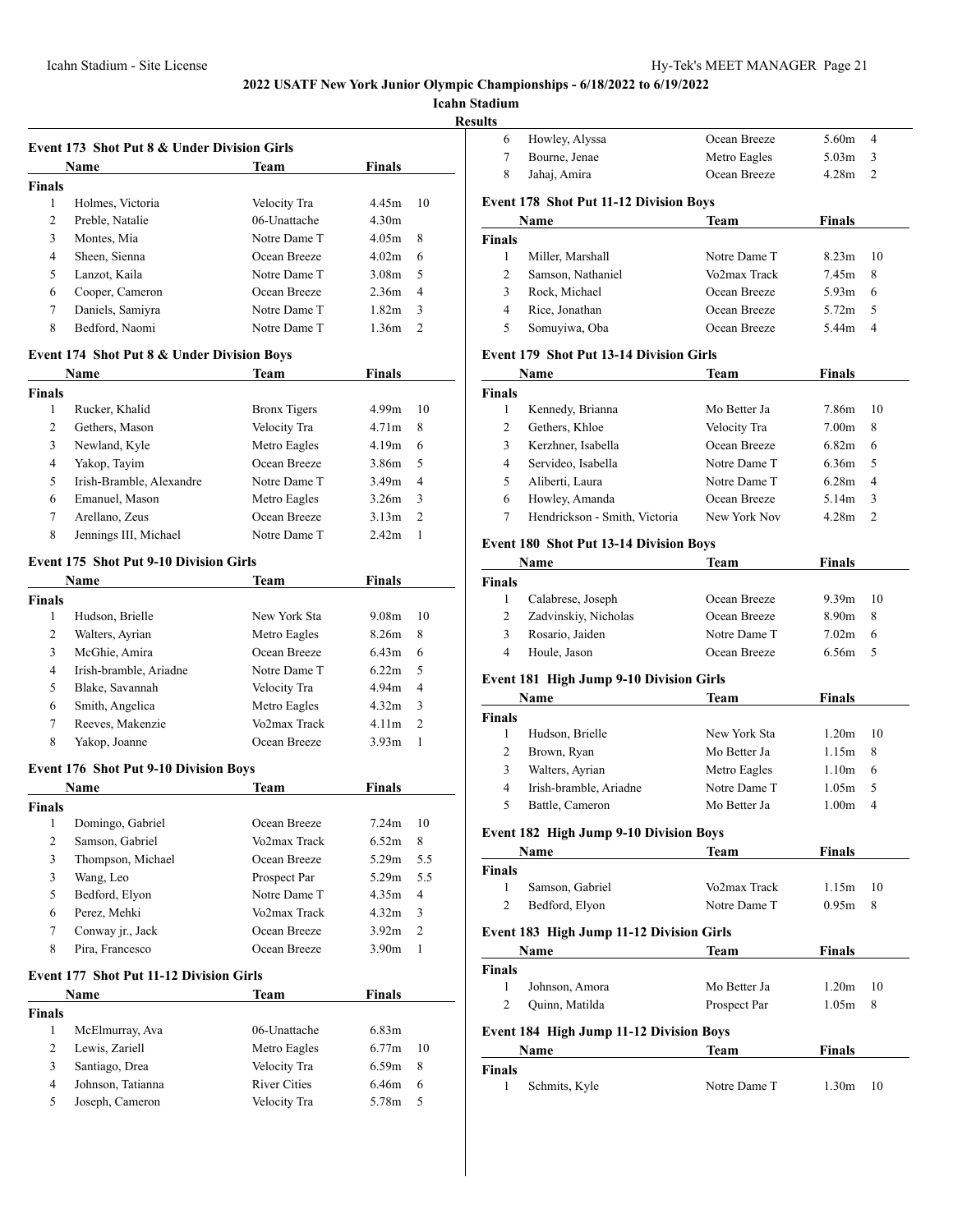**Icahn Stadium**

**<u>sults</u>** 

|                    | Finals  (Event 184 High Jump 11-12 Division Boys)<br>Name     | Team                | <b>Finals</b>               |    |
|--------------------|---------------------------------------------------------------|---------------------|-----------------------------|----|
| 2                  | Keshinro, Kameel                                              | Dashing Dons        | J1.30m                      | 8  |
| 3                  | Martinez, David                                               | Notre Dame T        | 1.25m                       | 6  |
| 4                  | Odums, Landon                                                 | <b>River Cities</b> | 1.20 <sub>m</sub>           | 5  |
|                    |                                                               |                     |                             |    |
|                    | Event 185 High Jump 13-14 Division Girls                      |                     |                             |    |
| <b>Finals</b>      | Name                                                          | Team                | <b>Finals</b>               |    |
| 1                  | Joseph, Ryann                                                 | Velocity Tra        | 1.45m                       | 10 |
| 2                  | Shimonov, Kyla                                                | Ocean Breeze        | 1.35m                       | 8  |
| 3                  | Scott, Jayla                                                  | Mo Better Ja        | 1.30 <sub>m</sub>           | 6  |
| 4                  | Romero, Melanie                                               | Notre Dame T        | 1.25m                       | 5  |
| 5                  | Cialino, Bia                                                  | Ocean Breeze        | 1.15m                       | 4  |
| 6                  | Tefft, Riley                                                  | Ocean Breeze        | 1.10 <sub>m</sub>           | 3  |
| 7                  | Servideo, Isabella                                            | Notre Dame T        |                             | 2  |
| 8                  | Aliberti, Laura                                               | Notre Dame T        | 1.00 <sub>m</sub><br>J1.00m | 1  |
|                    |                                                               |                     |                             |    |
|                    | <b>Event 186 High Jump 13-14 Division Boys</b>                |                     |                             |    |
|                    | Name                                                          | Team                | <b>Finals</b>               |    |
| <b>Finals</b><br>1 | Keshinro, Abdulqaid                                           | Dashing Dons        | 1.50 <sub>m</sub>           | 10 |
| 2                  |                                                               | Westchester         | 1.45m                       | 8  |
| 3                  | Hunter, Logan<br>Irish-Bramble, Aaron                         | Notre Dame T        | J1.45m                      | 6  |
| $\overline{4}$     | Foerster, Anselm                                              | Prospect Par        | 1.35m                       | 5  |
|                    |                                                               |                     |                             |    |
|                    | Event 187 High Jump 15-16 Division Girls                      |                     |                             |    |
|                    | Name                                                          | Team                | Finals                      |    |
| <b>Finals</b>      |                                                               |                     |                             |    |
| 1                  | Lo, Sophie                                                    | Prospect Par        | 1.55m                       | 10 |
|                    | <b>Event 188 High Jump 15-16 Division Boys</b>                |                     |                             |    |
|                    | Name                                                          | Team                | <b>Finals</b>               |    |
| <b>Finals</b>      |                                                               |                     |                             |    |
| 1                  | Doukoure, Marcus                                              | <b>Island Expre</b> | 1.75m                       | 10 |
| 2                  | Johnson, Nathaniel                                            | Notre Dame T        | 1.70 <sub>m</sub>           | 8  |
| 3                  | McClain, Terrell                                              | NY Metropoli        | 1.55m                       | 6  |
| $\overline{4}$     | Bolling, Fabian                                               | NY Metropoli        | 1.50 <sub>m</sub>           | 5  |
|                    | Event 189 High Jump 17-18 Division Girls                      |                     |                             |    |
|                    | Name                                                          | Team                | <b>Finals</b>               |    |
| <b>Finals</b>      |                                                               |                     |                             |    |
| 1                  | Negrete, Prizila                                              | Notre Dame T        | 1.20 <sub>m</sub>           | 10 |
| 2                  | waldron, Jerdine                                              | Notre Dame T        | 1.10 <sub>m</sub>           | 8  |
|                    | <b>Event 190 High Jump 17-18 Division Boys</b>                |                     |                             |    |
|                    | Name                                                          | Team                | Finals                      |    |
| <b>Finals</b>      |                                                               |                     |                             |    |
| 1                  | Johnson, Jason                                                | NY Metropoli        | 1.55m                       | 10 |
| 2                  | Akpandja, Edward                                              | Notre Dame T        | 1.40 <sub>m</sub>           | 8  |
|                    |                                                               |                     |                             |    |
|                    | Women - 8 & Under Division - Team Rankings - 10 Events Scored |                     |                             |    |
|                    |                                                               |                     |                             | 68 |
|                    | 1) Metro Eagles Track & Field C<br>2) VO2Max Track Club       |                     |                             |    |

|     | Ocean Breeze Wave Runners       | 52 |
|-----|---------------------------------|----|
|     | Notre Dame Track                | 43 |
|     | Dashing Dons & Divas            | 24 |
|     | VELOCITY TRACK CLUB NEW YORK    | 21 |
|     | Westchester Striders Track &    | 19 |
| 8)  | Prospect Park Youth Running     | 15 |
|     | Bronx Tigers TC                 | 13 |
| 10) | The Camp                        | 12 |
|     | 11) Mo Better Jaguars Track and | 11 |
|     | Hall's Express II Track         | 3  |
|     |                                 |    |

|     | Women - 9-10 Division - Team Rankings - 12 Events Scored |                |
|-----|----------------------------------------------------------|----------------|
| 1)  | Ocean Breeze Wave Runners                                | 88             |
| 2)  | VELOCITY TRACK CLUB NEW YORK                             | 43             |
| 3)  | VO2Max Track Club                                        | 38             |
| 4)  | Metro Eagles Track & Field C                             | 33             |
| 5)  | Midas touch                                              | 30             |
| 5)  | New York Starz Track                                     | 30             |
| 7)  | <b>Bronx Tigers TC</b>                                   | 27             |
| 8)  | Prospect Park Youth Running                              | 26.5           |
| 9)  | Mo Better Jaguars Track and                              | 24             |
| 10) | New York Novas TC                                        | 22             |
| 11) | 288 Track Club (Coney Island                             | 17             |
| 12) | Notre Dame Track                                         | 15             |
| 13) | Westchester Striders Track &                             | 11             |
| 14) | Chelsea Greyhounds                                       | $\overline{4}$ |
| 15) | The Camp                                                 | 3              |
| 16) | Dashing Dons & Divas                                     | 1.5            |

| Women - 11-12 Division - Team Rankings - 13 Events Scored |                                 |     |  |
|-----------------------------------------------------------|---------------------------------|-----|--|
| 1)                                                        | Ocean Breeze Wave Runners       | 120 |  |
| 2)                                                        | Prospect Park Youth Running     | 68  |  |
| 3)                                                        | Metro Eagles Track & Field C    | 58  |  |
| 4)                                                        | Mo Better Jaguars Track and     | 41  |  |
|                                                           | 4) VO2Max Track Club            | 41  |  |
| 6)                                                        | New York Novas TC               | 40  |  |
| 7)                                                        | Tailwind                        | 29  |  |
|                                                           | 8) VELOCITY TRACK CLUB NEW YORK | 21  |  |
| 9)                                                        | <b>Mighty Lions</b>             | 11  |  |
| 10)                                                       | River Cities Athletics          | 9   |  |
| 10)                                                       | In Motion                       | 9   |  |
| 12)                                                       | Chelsea Greyhounds              | 8   |  |
| 13)                                                       | Bronx Tigers TC                 | 5   |  |
| 14)                                                       | Dashing Dons & Divas            |     |  |

| Women - 13-14 Division - Team Rankings - 16 Events Scored |                               |    |
|-----------------------------------------------------------|-------------------------------|----|
|                                                           | VELOCITY TRACK CLUB NEW YORK  | 93 |
| 2)                                                        | Prospect Park Youth Running   | 78 |
| 3)                                                        | Ocean Breeze Wave Runners     | 77 |
|                                                           | 4) New York Novas TC          | 67 |
|                                                           | 5) Notre Dame Track           | 56 |
| 6)                                                        | Mo Better Jaguars Track and   | 51 |
|                                                           | Chelsea Greyhounds            | 36 |
| 8)                                                        | Bronx Tigers TC               | 24 |
| 9).                                                       | Westchester Striders Track &  | 21 |
| 10)                                                       | Metro Eagles Track & Field C  | 18 |
| 11)                                                       | 288 Track Club (Coney Island  | 15 |
| 12)                                                       | <b>River Cities Athletics</b> | 12 |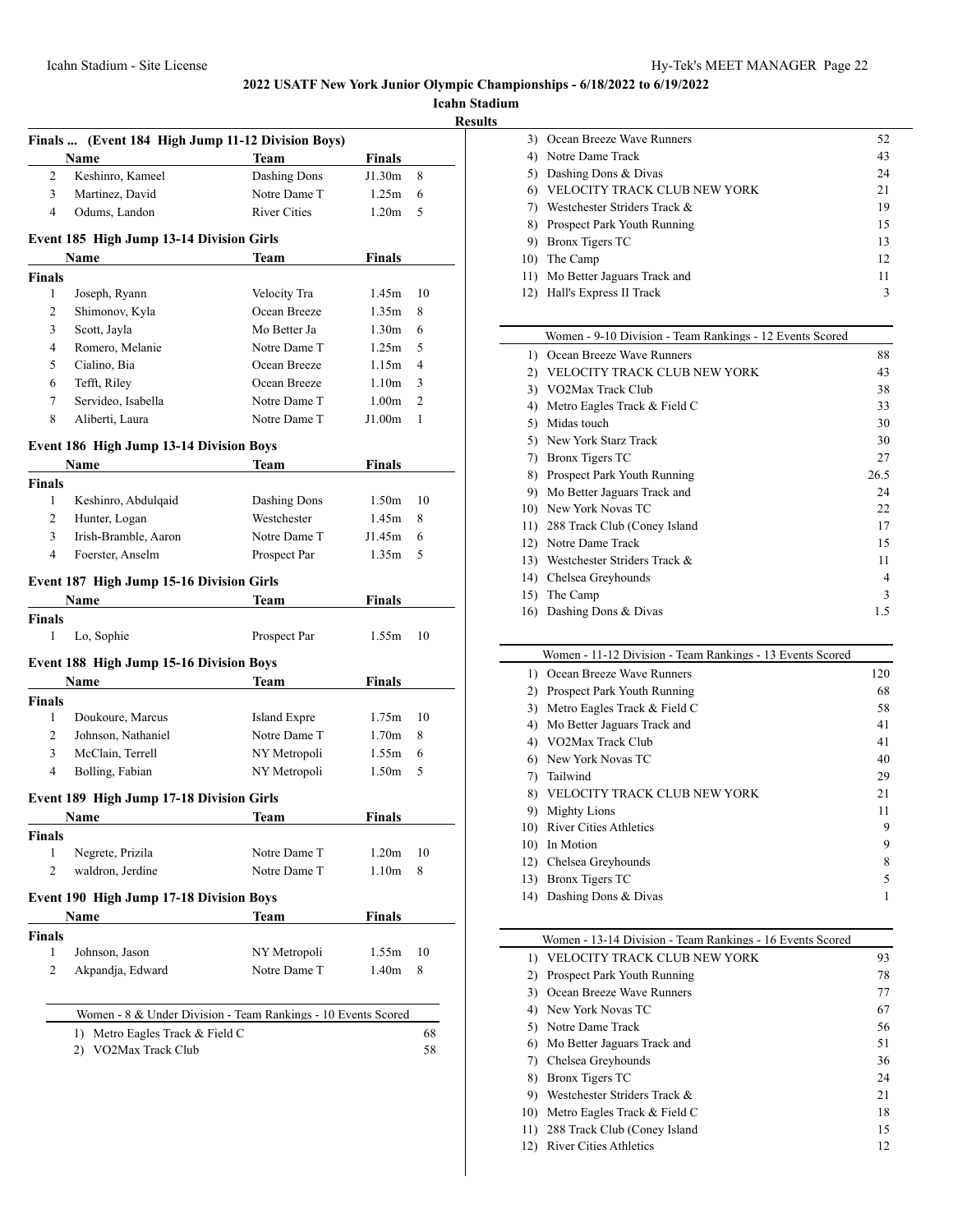**Icahn Stadium Results**

| 13) | Tailwind                       | 9              |
|-----|--------------------------------|----------------|
| 14) | VO2Max Track Club              | 6              |
| 15) | <b>Mighty Lions</b>            | 5              |
|     | 15) Cheetah Xpress             | 5              |
| 17) | Medgar Evers Cougars           | 4              |
|     | 18) Dashing Dons & Divas       | $\mathfrak{D}$ |
|     | 19) TSC Track Club of New York |                |
|     |                                |                |

Women - 15-16 Division - Team Rankings - 18 Events Scored

|     | 1) New York Novas TC          | 91 |
|-----|-------------------------------|----|
| 2)  | VELOCITY TRACK CLUB NEW YORK  | 70 |
| 3)  | Metro Eagles Track & Field C  | 60 |
| 4)  | Medgar Evers Cougars          | 58 |
| 4)  | Prospect Park Youth Running   | 58 |
| 6)  | VO2Max Track Club             | 41 |
| 7)  | Chelsea Greyhounds            | 28 |
| 8)  | 288 Track Club (Coney Island  | 25 |
| 9)  | Ocean Breeze Wave Runners     | 21 |
| 10) | <b>Ruff Kutz</b>              | 18 |
| 11) | Westchester Striders Track &  | 16 |
| 11) | New York Starz Track          | 16 |
| 13) | <b>Island Express</b>         | 10 |
| 13) | <b>River Cities Athletics</b> | 10 |
| 15) | Midas touch                   | 6  |
| 15) | New Horizon Track             | 6  |
| 17) | Merrell Noden Track Club      | 5  |
| 18) | Tailwind                      | 4  |
| 19) | Roosevelt Track Club          | 1  |
|     |                               |    |

#### Women - 17-18 Division - Team Rankings - 18 Events Scored

| 1)  | Chelsea Greyhounds           | 68 |
|-----|------------------------------|----|
| 2)  | Prospect Park Youth Running  | 62 |
| 3)  | <b>Ruff Kutz</b>             | 56 |
| 4)  | 288 Track Club (Coney Island | 41 |
| 5)  | Notre Dame Track             | 40 |
| 6)  | Merrell Noden Track Club     | 38 |
| 7)  | Roosevelt Track Club         | 30 |
| 8)  | Ocean Breeze Wave Runners    | 26 |
| 9)  | Medgar Evers Cougars         | 24 |
| 10) | Hall's Express II Track      | 23 |
| 11) | Island Express               | 16 |
| 11) | Westchester Striders Track & | 16 |
| 13) | VO2Max Track Club            | 14 |
| 14) | VELOCITY TRACK CLUB NEW YORK | 13 |
| 15) | New Horizon Track            | 6  |
| 16) | New York Novas TC            | 5  |
| 17) | Bronx Tigers TC              | 4  |
| 17) | West End Secondary School    | 4  |

# Men - 8 & Under Division - Team Rankings - 10 Events Scored

|     | 1) Prospect Park Youth Running   | 72 |
|-----|----------------------------------|----|
| 2)  | Ocean Breeze Wave Runners        | 65 |
| 3)  | VELOCITY TRACK CLUB NEW YORK     | 43 |
| 4)  | Bronx Tigers TC                  | 36 |
|     | 5) Dashing Dons & Divas          | 34 |
|     | VO2Max Track Club                | 27 |
|     | 7) 288 Track Club (Coney Island  | 18 |
| 8). | Westchester Striders Track &     | 15 |
|     | 9) Notre Dame Track              | 14 |
|     | 10) Metro Eagles Track & Field C | 11 |
| 11) | Hall's Express II Track          | 3  |
|     | The Camp                         | 2  |
|     |                                  |    |

# Men - 9-10 Division - Team Rankings - 11 Events Scored

| 1) Ocean Breeze Wave Runners    | 100.5 |
|---------------------------------|-------|
| 2) Prospect Park Youth Running  | 62.5  |
| 3) VELOCITY TRACK CLUB NEW YORK | 41    |
| 4) Ruff Kutz                    | 33    |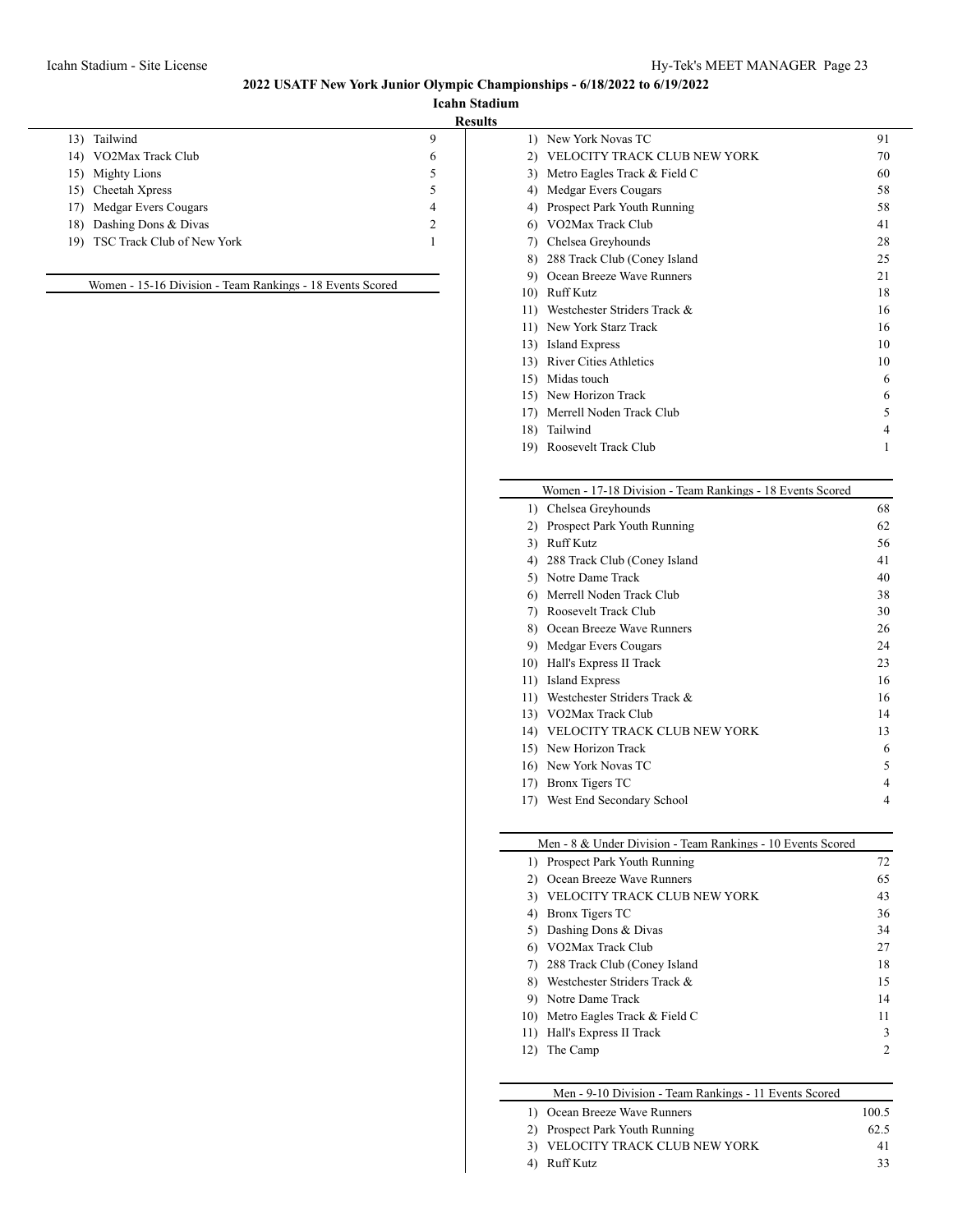**Icahn Stadium Results**

 $\overline{\phantom{0}}$ 

| 5)  | VO2Max Track Club            | 31 |
|-----|------------------------------|----|
| 6)  | Dashing Dons & Divas         | 27 |
| 7)  | Notre Dame Track             | 13 |
| 7)  | Bronx Tigers TC              | 13 |
| 9)  | <b>Mighty Lions</b>          | 10 |
| 10) | Westchester Striders Track & | 9  |
| 10) | In Motion                    | 9  |
| 12) | Tailwind                     | 8  |
| 13) | Metro Eagles Track & Field C | 3  |
|     |                              |    |

|     | Men - 11-12 Division - Team Rankings - 15 Events Scored |    |
|-----|---------------------------------------------------------|----|
| 1)  | Prospect Park Youth Running                             | 96 |
| 2)  | Ocean Breeze Wave Runners                               | 69 |
| 3)  | Notre Dame Track                                        | 64 |
| 4)  | VELOCITY TRACK CLUB NEW YORK                            | 53 |
| 5)  | VO2Max Track Club                                       | 34 |
| 6)  | Westchester Wolves                                      | 32 |
| 7)  | River Cities Athletics                                  | 16 |
| 8)  | Metro Eagles Track & Field C                            | 15 |
| 9)  | Dashing Dons & Divas                                    | 14 |
| 10) | Hall's Express II Track                                 | 13 |
| 10) | Tailwind                                                | 13 |
| 12) | The Camp                                                | 12 |
| 13) | Manhattan Youth Track Club                              | 8  |
| 14) | Chelsea Greyhounds                                      | 2  |
|     |                                                         |    |

# Men - 13-14 Division - Team Rankings - 16 Events Scored

|     | 1) Prospect Park Youth Running | 152 |
|-----|--------------------------------|-----|
|     | 2) Ocean Breeze Wave Runners   | 91  |
|     | 3) Notre Dame Track            | 85  |
|     | VELOCITY TRACK CLUB NEW YORK   | 47  |
|     | 5) Medgar Evers Cougars        | 31  |
| 6)  | Westchester Wolves             | 25  |
|     | 7) TSC Track Club of New York  | 21  |
|     | 8) Chelsea Greyhounds          | 20  |
|     | 9) New York Novas TC           | 16  |
|     | 10) Dashing Dons & Divas       | 10  |
| 11) | Bronx Tigers TC                | 5   |

#### Men - 15-16 Division - Team Rankings - 18 Events Scored

| 1) Notre Dame Track           | 99 |
|-------------------------------|----|
| Chelsea Greyhounds            | 74 |
| Metro Eagles Track & Field C  | 53 |
| Prospect Park Youth Running   | 44 |
| Island Express                | 44 |
| VELOCITY TRACK CLUB NEW YORK  | 30 |
| 288 Track Club (Coney Island  | 29 |
| Westchester Striders Track &  | 21 |
| 9) NY Metropolis Track Club   | 20 |
| 10) Ocean Breeze Wave Runners | 14 |
| Medgar Evers Cougars<br>10).  | 14 |
| 06-Unattached                 | 13 |
| Merrell Noden Track Club      | 13 |
| Roosevelt Track Club          | 4  |
| Tailwind                      | 3  |
|                               |    |

## Men - 17-18 Division - Team Rankings - 19 Events Scored

| 1) Ocean Breeze Wave Runners      | 78 |
|-----------------------------------|----|
| Roosevelt Track Club              | 76 |
| 3) Brooklyn Elite Track Club      | 60 |
| 4) Prospect Park Youth Running    | 51 |
| 5) Notre Dame Track               | 36 |
| 6) Metro Eagles Track $&$ Field C | 29 |
| Island Express                    | 28 |
| 8) Dashing Dons & Divas           | 16 |
| <b>River Cities Athletics</b>     | 13 |
| 10) New Horizon Track             | 10 |